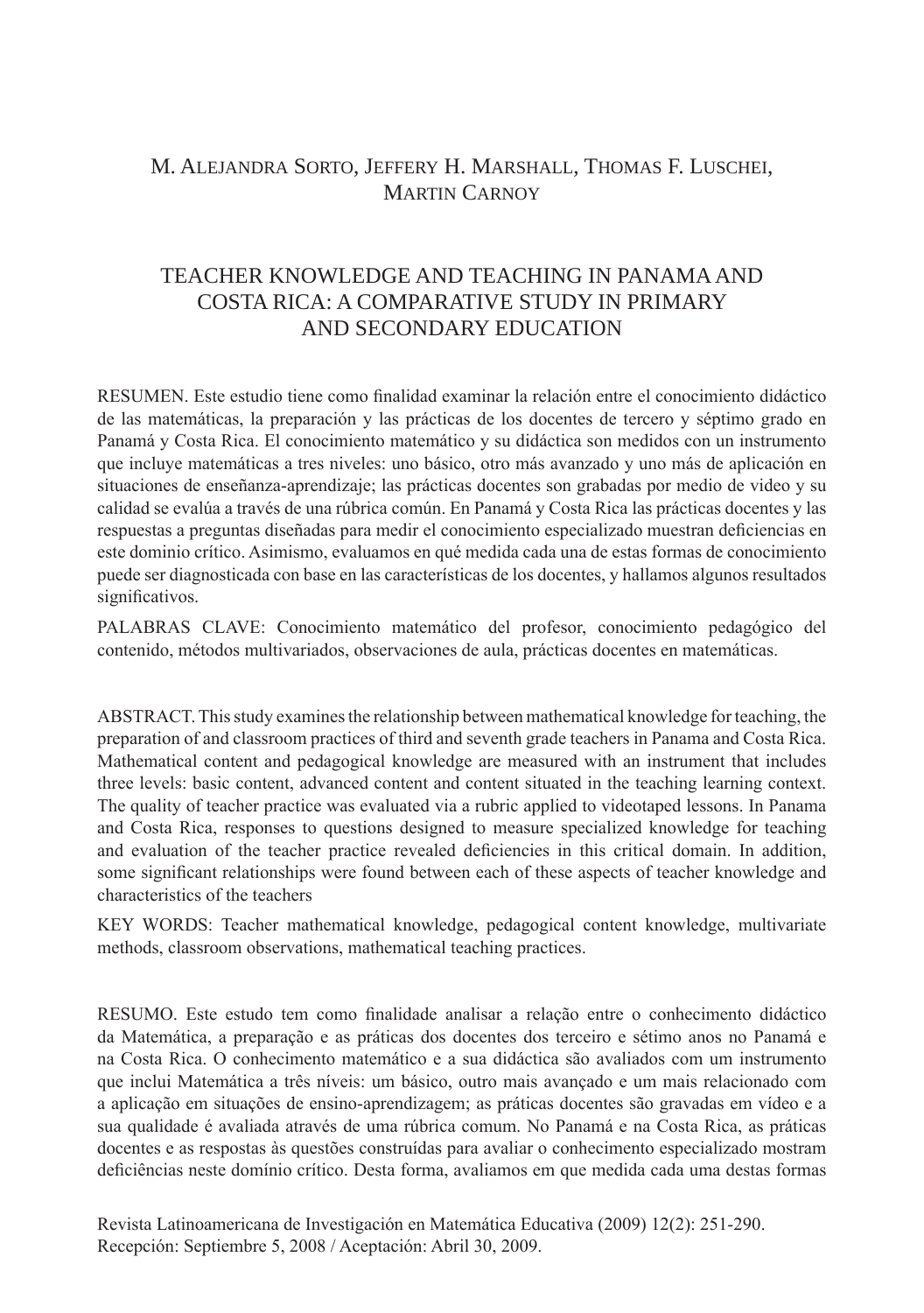de conhecimento pode ser diagnosticada com base nas características dos docentes e salientamos alguns resultados significativos.

PALABRAS CHAVE: Conhecimento matemático, conhecimento pedagógico do conteúdo, métodos multivariados, observações de aula, práticas docentes em Matemática.

RÉSUMÉ. L'examen des relations entre, d'une part, la connaissance didactique des mathématiques et, d'autre part, la préparation et les pratiques des enseignants pour des écoliers âgés de 8 ans et de 12 ans au Panama et au Costa Rica constitue le sujet de cette étude. Les connaissances en mathématiques et la didactique en rapport sont évaluées grâce à un instrument de mesure qui inclut des mathématiques de trois niveaux : mathématiques de base, mathématiques à niveau plus avancé et mathématiques plus centrées sur les exercices d'application dans le cadre de situations mêlant enseignement et apprentissage. Les pratiques enseignantes sont enregistrées sur bande vidéo et la qualité est évaluée en commun. Au Panama et au Costa Rica, les pratiques enseignantes et les réponses apportées à des questions conçues pour évaluer les connaissances spécialisées mettent en relief certaines déficiences dans ce domaine critique. Cette étude se pose aussi la question suivante : dans quelle mesure chacune de ces formes de connaissance peut être évaluée à partir des caractéristiques des enseignants ? On peut affirmer que certains des résultats auxquels nous parvenons sont significatifs.

MOTS CLÉS: Connaissance mathématique du professeur, connaissance pédagogique des contenus, méthodes multivariées, observation des classes, pratiques enseignantes pour les mathématiques.

#### 1. INTRODUCTION

Almost all Central American countries have recently started the process of developing and implementing new educational standards, which include, for most of the countries, new content and higher expectations than before. As a consequence, governments in some of these countries are starting to make important decisions with respect to the preparation of teachers. These decisions are usually made based on non-empirical evidence due to the lack of resources to carry out educational studies; and to the fact that developing countries are often left out of international comparison studies like TIMSS (Trends in International Mathematics and Science Study)<sup>1</sup> and PTEDS (Preparatory Teacher Education Study). The study detailed here

<sup>&</sup>lt;sup>1</sup> A few months after this study was conducted, the results of the Second Regional Comparative and Explanatory Study by the Laboratorio Latinoamericano de Evaluación de la Calidad de la Educación (LLECE) indicated that Costa Rica had a median score significantly superior in both third and sixth grade; while Panama had a median score significantly inferior among the 17 Latin American countries that participated in the study. However, the LLECE report only provides school-related variables to explain differences among countries. Our study contributes to the LLECE report by providing the important variables of teachers' knowledge and teaching practices.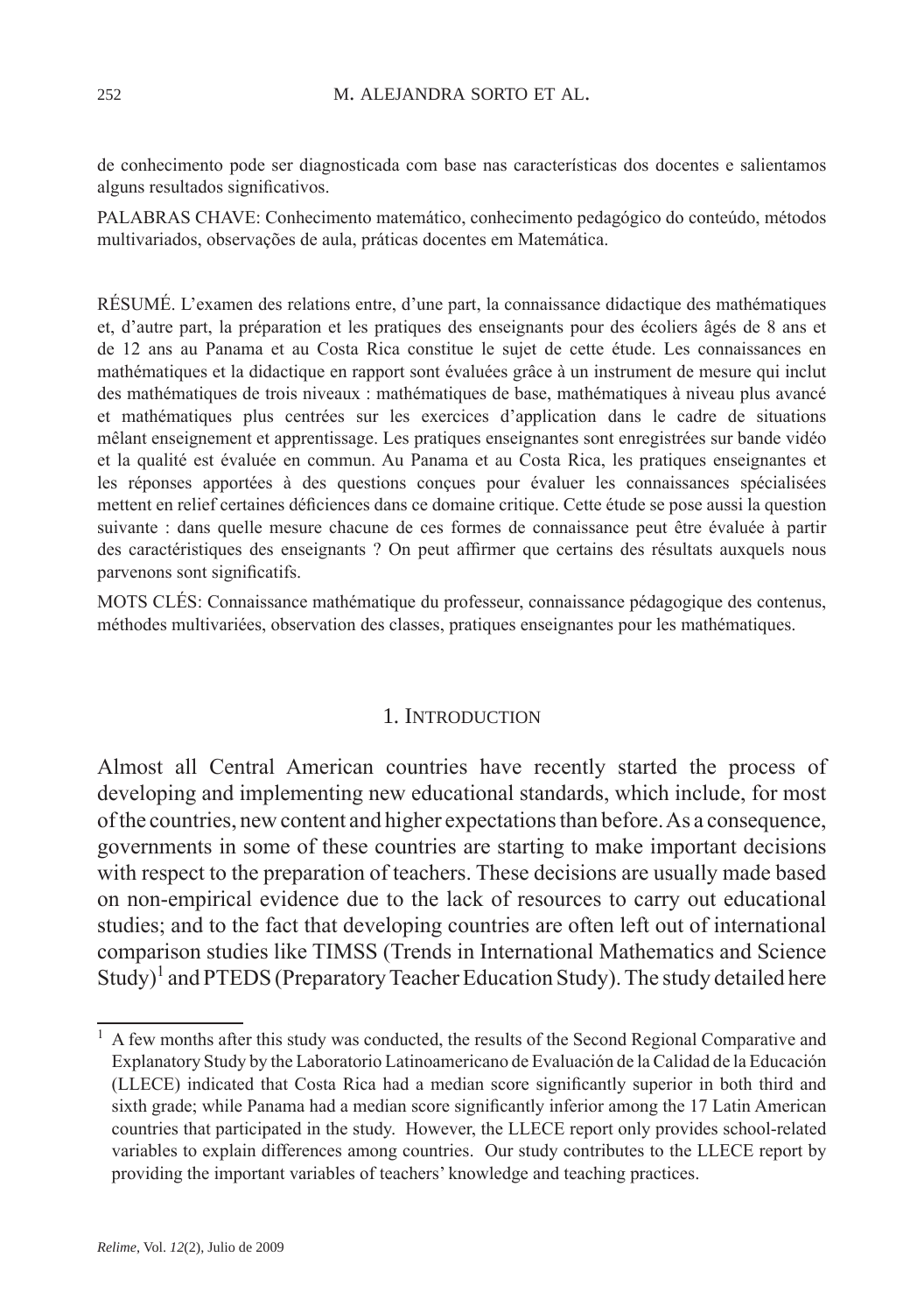comes from a larger project that was initiated through a combination of private and public sector interest in education in Panama and Costa Rica (Carnoy et al. 2007a). The study's relevance cuts across several lines of research and policy. One, it helps inform policymakers in these countries about the quality of teachers with respect to their knowledge and teaching practice. Also, by exploiting variation in the two contexts it is possible to draw larger lessons about the role of policy in determining school quality. For example, teachers in Costa Rica are required to have bachelor's degrees, which makes it possible to compare teaching performance across systems with different levels of commitment to teacher quality. Finally, the results add to a literature on teacher quality that has little representation in the Central American region.

Both Panama and Costa Rica have successfully increased access to schooling for the mass majority of their school-age populations. Between 1991 and 2004, Panama expanded net secondary enrollment from 54% to 64% (World Bank World Development Indicators). About 40% of the tertiary age cohort attends postsecondary education. Of the labor force in Latin America, Costa Rica has one of the highest average levels of education—the average adult Costa Rican has 7.3 years of education. This expansion in the two countries will surely continue into the future. However, there is room for improvement in both educational systems in terms of the amount of learning that students are able to achieve in each year that they attend school.

The purpose of this study is to document qualitative differences in the Costa Rican and Panamanian education systems. We make this case empirically using data collected in primary and middle ("pre-media" in Panama, "III Ciclo" in Costa Rica) schools in both countries on the nature and quality of mathematics teaching. The emphasis is on two elements of this teaching. First, using extensive teacher questionnaires we are able to measure different forms of the teacher's mathematics knowledge, including basic and more advanced content knowledge (up to seventh grade mathematics) as well as specialized "pedagogical content knowledge" (Shulman, 1986). Then, based on classroom observations, we are able to break down math lessons in each country in order to compare instructional strategies and the quality of lesson development.

We hypothesize that Costa Rica's historical commitment to education results in a more qualified teaching corps and more effective classroom teaching, on average, than in Panama. The data we collected provide a unique opportunity to make teacher quality comparisons, as well as address questions that have received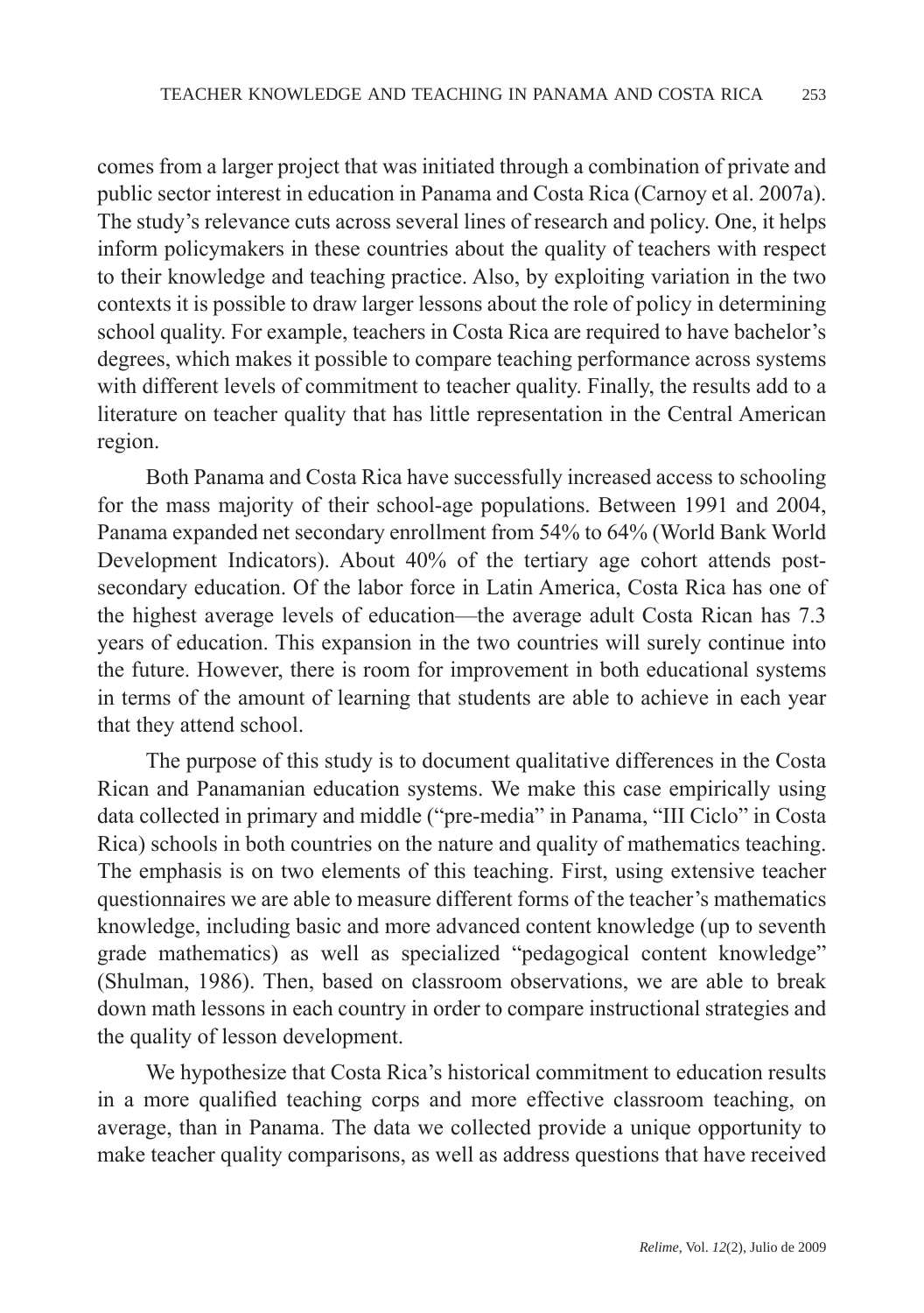little attention previously in education research. The comparative framework also facilitates "working backwards" to explain how different teacher training and preparation regimes affect observable elements of quality. This emphasis on the role of public policy is of particular interest to Panamanian education authorities interested in upgrading the country's human capital base. But as evidenced by previous comparative studies in mathematics (e.g. Ma, 1999), the lessons that we learn from these comparisons are likely to resonate beyond the Central American context.

#### 2. Conceptual and analytical framework

### 2.1 *Conceptual Framework*

Figure 1 provides a simple conceptual overview of different forms of teacher knowledge proposed by the authors. The focus here is on mathematics, although figure 1 is general enough to be applicable to all subjects. This conceptual framework is derived from existing theories about teacher preparation, teacher knowledge, and teaching practices (Shulman, 1986; Stein et al., 2000; Ball & Bass, 2000). The middle part consists of three circles intersecting each other depicting the knowledge teachers draw upon when teaching. The left hand circle represents general pedagogical knowledge. General pedagogical knowledge refers to knowledge of "how teachers manage their classrooms, organize activities, allocate time and turns, structure assignments, ascribe praise and blame, formulate the levels of their questions, plan lessons, and judge general students understanding." (Shulman, 1986, p. 8). Teachers accumulate these pedagogical skills in pre-service and in-service pedagogical training courses, through "experiential learning" that comes from trial and error in their own classroom, and through "mentor effects" that result from watching other teachers or working closely with other school personnel (teachers, directors, etc).

On the right hand side is the content knowledge circle divided into lower and higher elements. Lower refers to the level that is being taught (i.e. third grade), while higher is for more advanced grades or levels beyond the grade the teacher is responsible for. This is consistent with how higher level knowledge is defined in mathematics education circles in the United States, where "one level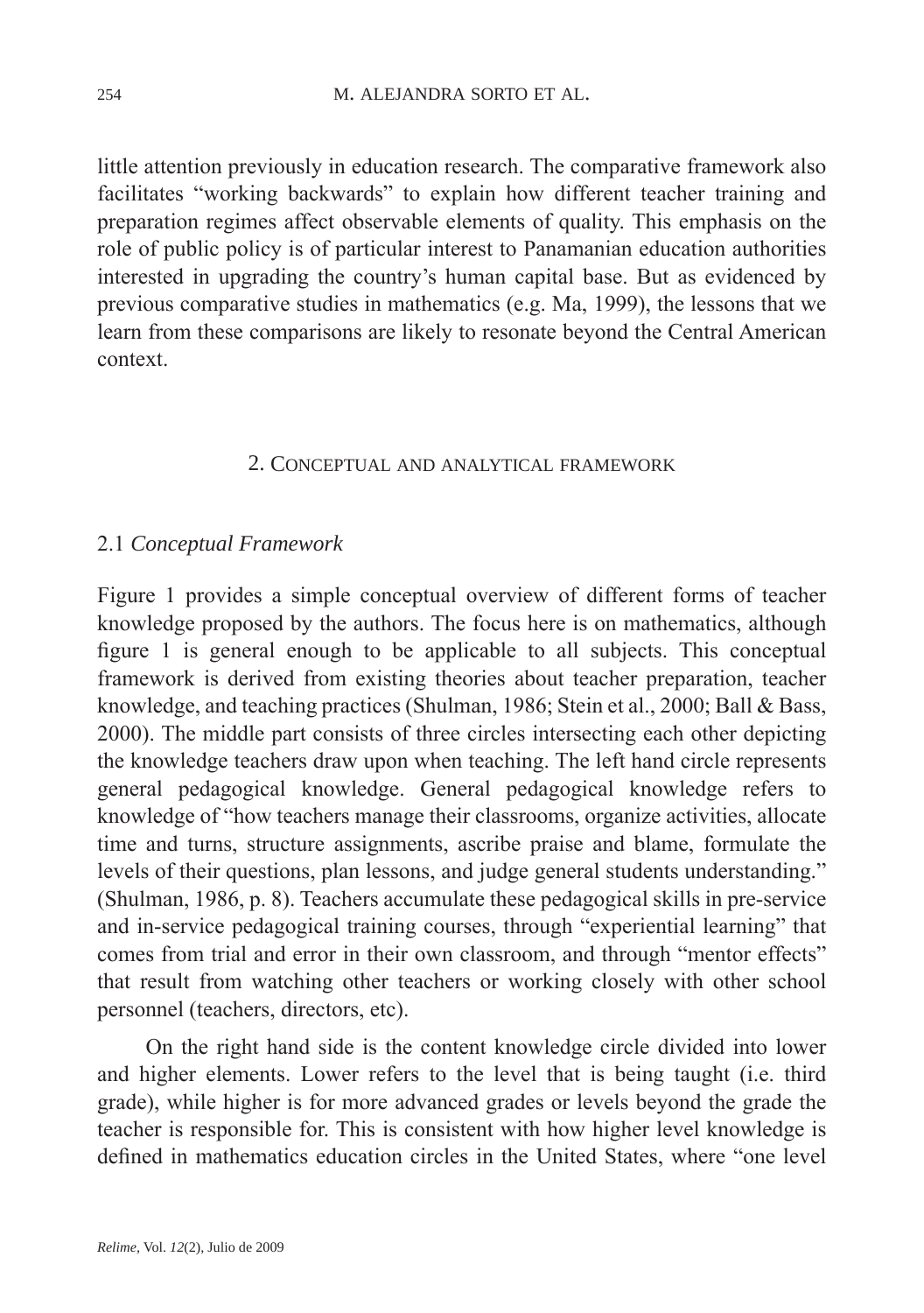up" is a common reference for more advanced knowledge<sup>2</sup>. Teachers obtain math knowledge primarily in formal pre-service training mathematics classes. There are some additional opportunities for learning mathematics content, such as on-going formal study where the teacher is exposed to higher levels of mathematics.



*Figure 1*. Conceptual Framework.

At the intersection of pedagogical and content knowledge lies a specialized form of knowledge prized especially by education researchers. This domain is commonly referred to as pedagogical content knowledge (PCK) (Shulman, 1986),

<sup>2</sup> In their 2001 report (*The Mathematical Education of Teachers*) the Conference Board of the Mathematical Science, American Mathematical Society, and Mathematical Association of America recommends "a thorough mastery of the mathematics in several grades beyond that which they expect to teach, as well as of the mathematics in earlier grades."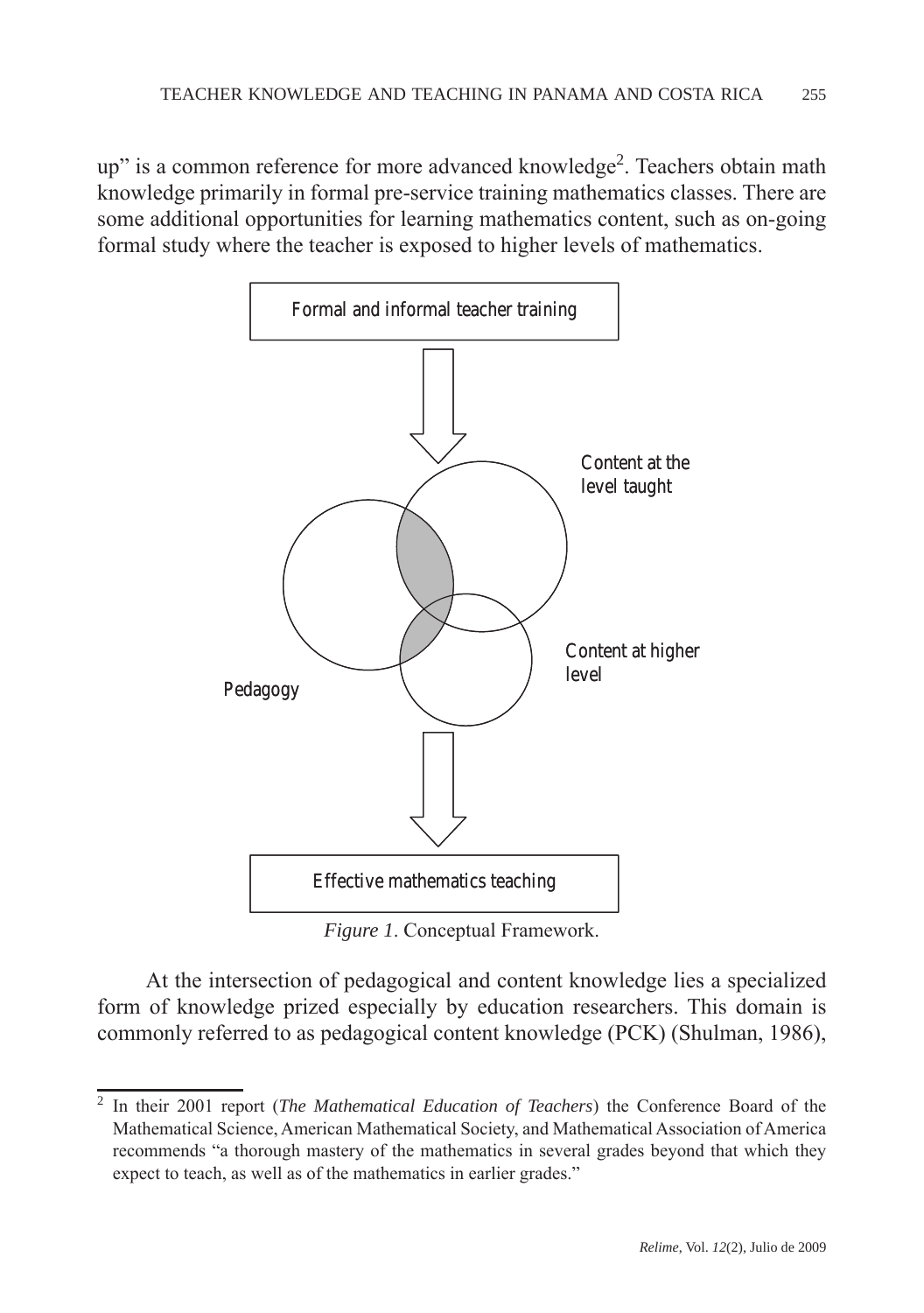and its evolution in mathematics reflects a growing emphasis on practiced-based metrics for analyzing teaching effectiveness in the classroom. Pedagogical content knowledge turns up in myriad ways in the classroom. It refers to the application of mathematical knowledge for teaching others, especially young children. Examples include the powerful explanations that teachers use to develop deep understanding of concepts that are part of the curriculum, the ways in which they draw linkages with other elements of mathematics, and the questions they pose to students. These kinds of skills, it is argued, can only be accumulated through practice or very specialized training activities (Hill & Ball, 2004; Ball, Hill & Bass,  $2005$ <sup>3</sup>. To illustrate the significance and distinction between what it means to be knowledgeable and proficient in mathematics, and to know mathematics in ways that enables teaching practice, consider the following example offered by Ball and Bass (2000).

Suppose you posed four numbers —7, 38, 63, and 90— to a class and asked the students to identify which of the numbers were even. And suppose, further, that you got [a] paper back from one of the students with none of the numbers circle. What would you make of this? Is this answer surprising or predictable? What might this student actually know? What number or numbers would you pose next to find out with more precision what the student thinks? Why would that selection be useful? (p. 1).

As Ball and Bass note any teacher will correctly identify which numbers in the above list are even, but understanding what there is to know about even numbers goes beyond being able to do this oneself. Knowing mathematics for teaching demands knowing and enacting mathematical and pedagogical reasoning practices that are deeply intertwined, as teachers consider the kinds of questions Ball and Bass raise about what and why students might do and think, how to follow up and get more information from particular students, or what might be a good next task.

In total there are four distinct knowledge areas depicted in figure 1: lower and higher content knowledge, pedagogical knowledge, and pedagogical content knowledge. Which is most important? By definition the PCK element is made up of critical strands of knowledge that most directly influence the teacher's ability to develop curriculum. This form of knowledge is also likely to have the closest link with the features of effective teaching, listed in the lower half of figure 1. This

<sup>&</sup>lt;sup>3</sup> For example, Ball, Hill & Bass (2005) argue that a "mathematically literate" person would struggle to answer questions they created that measure specialized knowledge.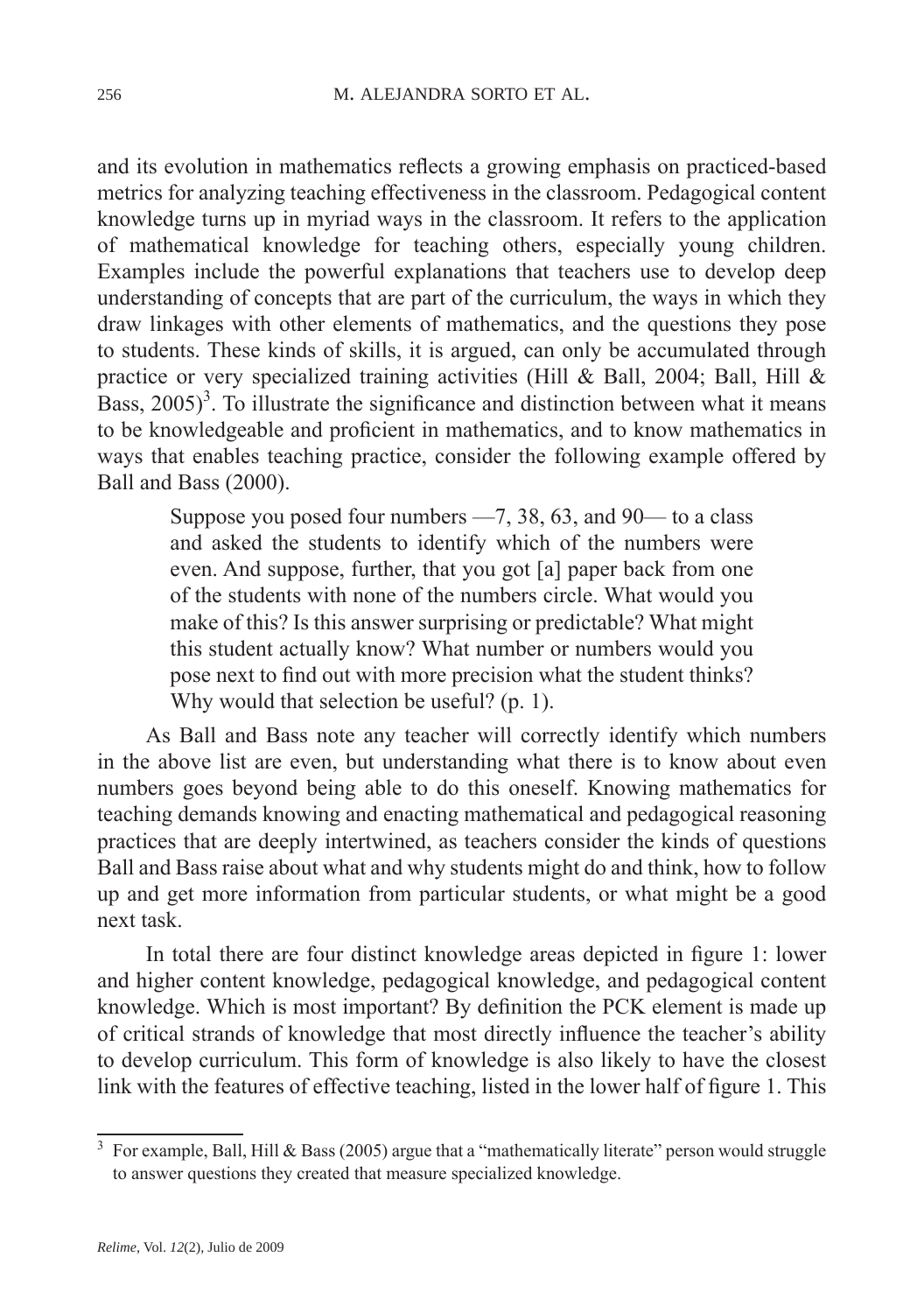does not mean that PCK is the only teacher knowledge area that matters, or that the other knowledge elements affect teaching quality solely through their impact on PCK. A simple example is the teacher's ability to control the class, which is an element of general pedagogical skills rather than specific PCK. The role of higher-level knowledge is especially difficult to assess, and is the source of some disagreement in the field. Among academic mathematicians especially there is a strong belief that even primary school teachers should be comfortable with higher level (meaning university) mathematics content. This assumes to some extent that pedagogical skills are derived from studying higher level math—a position that is strongly contested by many mathematics education researchers. But the emphasis on content knowledge also recognizes the importance in mathematics of making linkages with advanced levels, and the potential consequences when teachers make mistakes that result from deficient content knowledge. As these kinds of errors accumulate the overall integrity of mathematics instruction is affected, which can in turn cause student frustration and the perception that mathematics is "too hard" or "poorly taught."

## 2.2. *Analytical Framework*

### *Data Collection and Sample*

After a brief pilot data collection in several schools in the Panama City area, 36 schools and two teacher training institutes were visited during a two week period towards the end of the school year. The sample was drawn randomly from Ministry of Education data files, and included both primary and middle ("pre-media") schools from three provinces: Panama, Colón and Chiriqui. The provinces were intentionally chosen to account for different realities within the country. Panama and Colon represent the center of the Panama Canal and urban development zones in the country, although both provinces include rural schools. Chiriqui is located in the western part of the country and includes a high proportion of rural, isolated schools. Together, the three provinces include about 70 percent of Panama's student population. In some cases the primary and pre-media schools share facilities, so the actual number of school sites visited was closer to 25. The total number of teachers who completed questionnaires was 176.

We visited Costa Rican schools during the first two months of their school year using similar personnel from education supervisor offices as enumerators. A total of 56 primary and lower secondary schools were visited, as well as three teacher training faculties. The geographical coverage was similar to that in Panama, and focused on six provinces in the most populous center of the country. The enumerators were drawn from supervisors working in four districts in San Jose.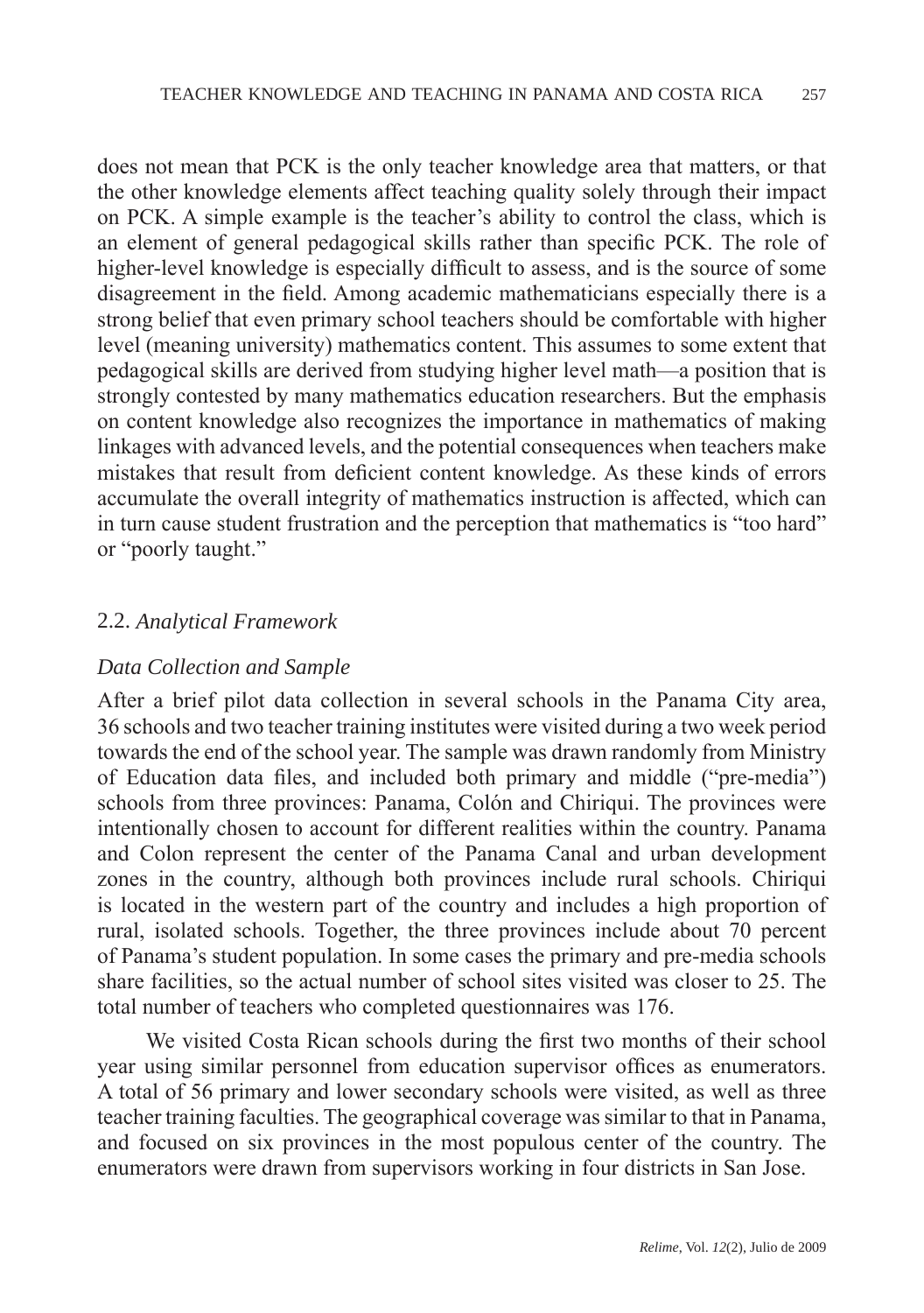The schools were selected randomly from Ministry of Education files and divided between urban and rural locales. This resulted in a total of 209 teachers that filled out questionnaires.

| reacher sample over view.                                        |      |                |      |                |                                                    |          |  |  |  |
|------------------------------------------------------------------|------|----------------|------|----------------|----------------------------------------------------|----------|--|--|--|
| Variable                                                         |      |                |      |                | Teachers Schools Teachers Schools Teachers Schools |          |  |  |  |
| Totals                                                           | 385  | 97             | 176  | 38             | 209                                                | 59       |  |  |  |
| Percentage Teachers by<br>School Type (and total<br>schools):    |      |                |      |                |                                                    |          |  |  |  |
| Primary School                                                   | 62.6 | 61             | 71.0 | 30             | 50.7                                               | 31       |  |  |  |
| Secondary School                                                 | 20.9 | 38             | 13.6 | 13             | 25.4                                               | 25       |  |  |  |
| Pre-service                                                      | 16.5 | 5              | 15.3 | $\mathfrak{2}$ | 23.9                                               | 3        |  |  |  |
| Percentage Teachers<br>by Location (and total<br>schools):       |      |                |      |                |                                                    |          |  |  |  |
| Urban                                                            | 73.3 | 63             | 75.0 | 27             | 75.6                                               | 36       |  |  |  |
| Rural                                                            | 24.8 | 29             | 21.6 | 9              | 24.4                                               | 20       |  |  |  |
| "Indigenous"                                                     | 1.9  | $\overline{2}$ | 3.4  | $\overline{2}$ | 0.0                                                | $\theta$ |  |  |  |
| Percentage Teachers by<br>Administration (and total<br>schools): |      |                |      |                |                                                    |          |  |  |  |
| Public                                                           | 78.0 | 67             | 84.7 | 29             | 68.9                                               | 38       |  |  |  |
| Private                                                          | 22.0 | 25             | 15.3 | 7              | 31.1                                               | 18       |  |  |  |

TABLE I Teacher sample overview.

Source: Panama and Costa Rica data, 2006-2007.

In both countries questionnaires measuring teacher knowledge and background were applied in all grades in both the primary and pre-media schools. The emphasis, however, was on grades three and seven. Grade 3 was chosen because of the existence of comparable data from other Latin American countries at this grade level (Carnoy, et al. 2007). Seventh grade is a useful point to begin comparisons between primary and lower secondary levels. Finally, the pre-service teachers who were given the questionnaire were chosen based on students in attendance at teacher education programs on the day of visits, and there was little distinction by year of study, program, etc.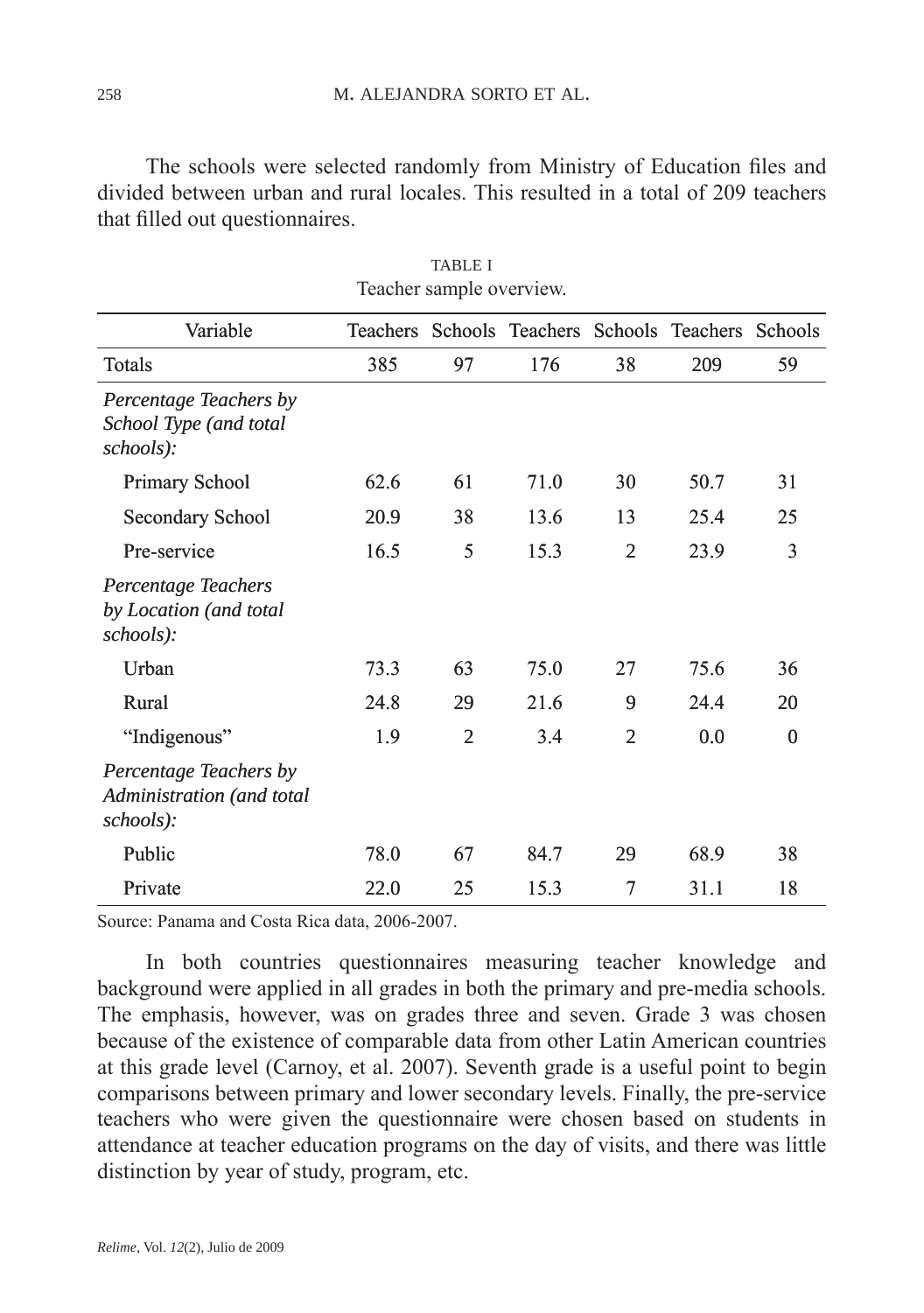Table I summarizes the samples of teachers and teachers-in-training that completed the questionnaires. Overall, the sample breakdown by country is not very different between Panama and Costa Rica. Both samples are weighted towards primary school teachers, urban areas and public schools. For Costa Rica there is a slightly higher percentage of rural schools compared with Panama, although there are also more private schools in the sample (a number of these are private schools where teachers are paid by the Costa Rican government).

In sum, the samples appear to be sufficient for the general comparative framework we implement in this study. There is no guarantee that either sample is representative of the country, so the comparisons must be treated with some care. But the fact remains that the teachers were drawn randomly from similar cross-sections of schools covering similar geographic areas of each country; this strengthens the underlying validity of the comparisons made.

## *Variable Measurement and Methodology*

Different types of variable measurements and methodologies were utilized for the three main components of our conceptual framework (figure 1). For teacher training, we conducted structured interviews with University and Normal School instructors, and with Ministry of Education officials. For teacher knowledge, we designed paper-and-pencil questionnaires aligned with national curricula guides. For teaching practices, we videotaped lessons of a subgroup of teachers that completed the questionnaire.

With respect to teacher knowledge, each type of teacher (primary, pre-media (lower secondary) and teacher-in-training) completed a slightly different version of a questionnaire<sup>4</sup>. For content knowledge all three versions include both primary level and middle/secondary level mathematics content questions. For third grade level content the items were in the form of multiple choice or fill in the blank, and covered the areas of basic operations, multiplication-division, fractions, geometry, measurement and statistics. The primary teacher questionnaire consisted of 19 items, while the middle school teacher questionnaire consisted of only 15 items, and teachers-in-training 11. Higher-level mathematics content knowledge was measured by a series of multiple-choice items drawn from the seventh

<sup>&</sup>lt;sup>4</sup> In Panama two versions of the primary questionnaire were applied. These were identical except the grade three teacher version included so-called "opportunity to learn" (OTL) questions about teacher coverage of specific components of the curriculum. These questions were not included on the other forms in Panama, and for the Costa Rica data collection it was decided not to include the grade three OTL questions.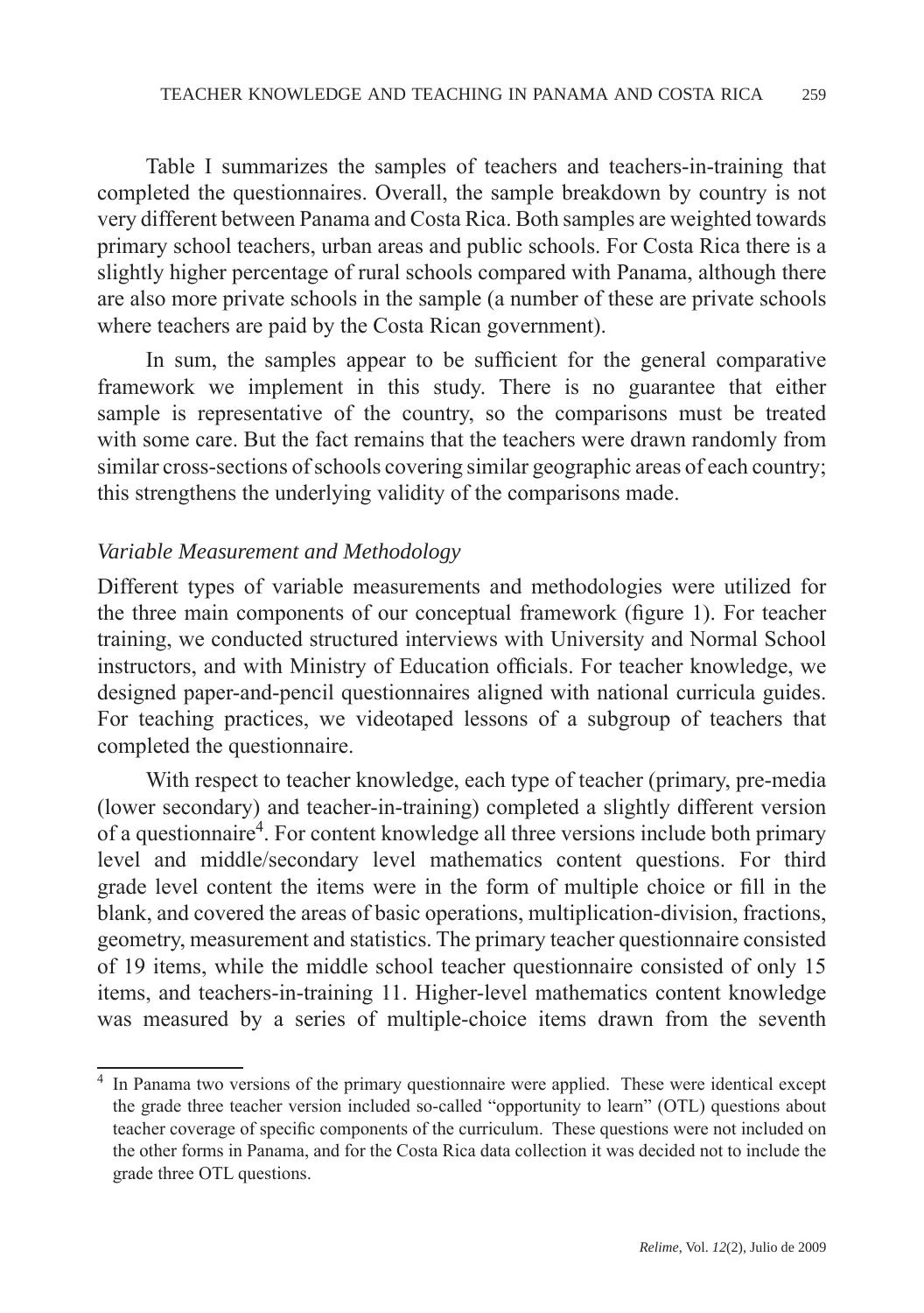grade curriculum. Primary and pre-media teachers questionnaires consisted of 10 items of this kind, while the teachers in training questionnaire consisted of 8 items<sup>5</sup>.

One of the most original features of our data is the information on the teacher's specialized knowledge of mathematics instruction, also known as pedagogical content knowledge (PCK). What makes the PCK construct different compared with content or pedagogy is that every question is about a "big" idea or concept embedded in a teaching situation. The purpose of this is to measure if the teacher can apply the content knowledge to the job of teaching. Because this is rooted in a deep understanding of the content, some think of it simply as conceptual understanding of the mathematics. Before this construct was considered in mathematics education research, it was believed that teachers simply learned mathematics and pedagogy separately before learning how to teach others by integrating these knowledge forms in the classroom.

The items for this study are drawn from two sources. One group was created and applied as part of similar studies in Guatemala and Honduras (UMCE, 2004; Marshall and Sorto, 2007), which is convenient for the Panama and Costa Rica contexts since they require little alteration and the content is aligned with both curricula. The second source comes from Deborah Ball and Heather Hill (Learning Mathematics for Teaching Project) at the University of Michigan, who have created closed items (multiple choice) for measuring a construct that includes pedagogical content knowledge called mathematical knowledge for teaching (Hill, Ball & Schilling, 2008). The more open-ended activities usually present teachers with a specific situation and ask them to comment, or to create a problem by themselves. The closed items also are drawn from real world teaching situations, but are simplified somewhat in order to fit in the multiple-choice format (see an example of an item that measures PCK below written in English here but given in Spanish to the teachers).





 $5$  Teachers were assured that these questions were for research purposes only, and were asked to complete items when they had left them blank. However, in some cases they chose not to respond to items. These blank items are marked as incorrect. This is justified by some preliminary statistical analysis that shows that teachers tended to leave harder items blank, and these same teachers tended to score lower on the remaining items that they did answer. However, if teachers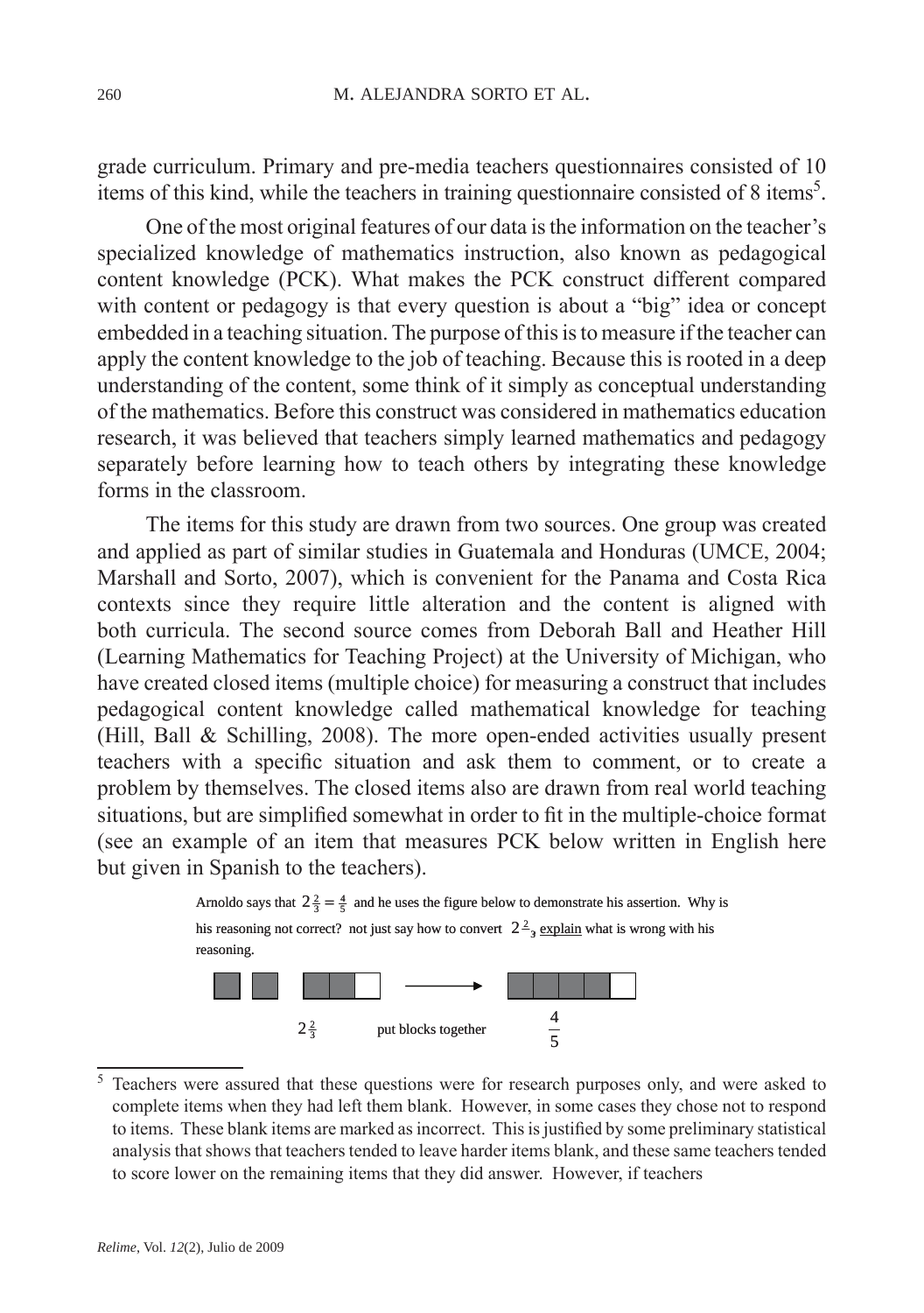A series of classical and modern test theory techniques are incorporated to analyze the teacher answers on the various items. This was done for both the content and pedagogical knowledge questions. Based on these initial results a handful of problematic questions were removed from the analysis, mainly because large numbers of teachers did not answer them, or the items were not very correlated with the rest of the items. For the open ended questions where teachers could not simply choose an answer from a list of options, teacher's answers were graded using a rubric and then assessed based on their correlation with the rest of the exam items. This is a basic form of reliability test, although there were comparatively few items of this type on the various forms. Also, Item Response Theory (IRT) technique was incorporated to create a comparable measure of ability for each teacher, regardless of which form they completed. This kind of analysis is made possible by the existence of anchor items, which are questions that appear on all four teacher questionnaire forms. IRT uses the teacher responses on the anchor items to evaluate the difficulty of all of the items and then uses this information to create a single, comparable estimate of the teacher's overall knowledge.

Finally, multivariate techniques are incorporated to explain the variation in the various mathematics knowledge outcomes. This kind of "production function" analysis is common in quantitative studies in education, although usually the dependent variable is student achievement instead of teacher achievement. The purpose of this aspect of the analysis is to understand more about the underlying factors that may determine teacher knowledge levels, as well as carry out more precise comparisons between types of teachers and schools.

With respect to teaching practices, these were captured by hand-held video cameras, 20 lessons in Panama and 30 lessons in Costa Rica. This was done with the prior consent of the teacher, who was assured that the purpose of the video was purely investigative. The lessons were then analyzed considering three critical elements of teaching: mathematical proficiency of the lesson (as defined by National Research Council's (NCR, 2001) study of mathematics instruction), level of cognitive demand (as defined by Stein et al. (2000)), and the teacher's mathematical knowledge observed in the lesson (adapted from Learning Mathematics for Teaching Project's Quality of Mathematics Instruction video instrument). The reason to analyze the videos using the above rubric was to quantify the quality of mathematics in instruction and to assess the knowledge of the teachers when teaching. By quality of mathematics in instruction, we mean the extent of key mathematical

were simply skipping some questions then this strategy will bias the overall averages downwards. This is not a serious problem, however, since a small percentage (less than 10 percent) of the content knowledge questions were left blank.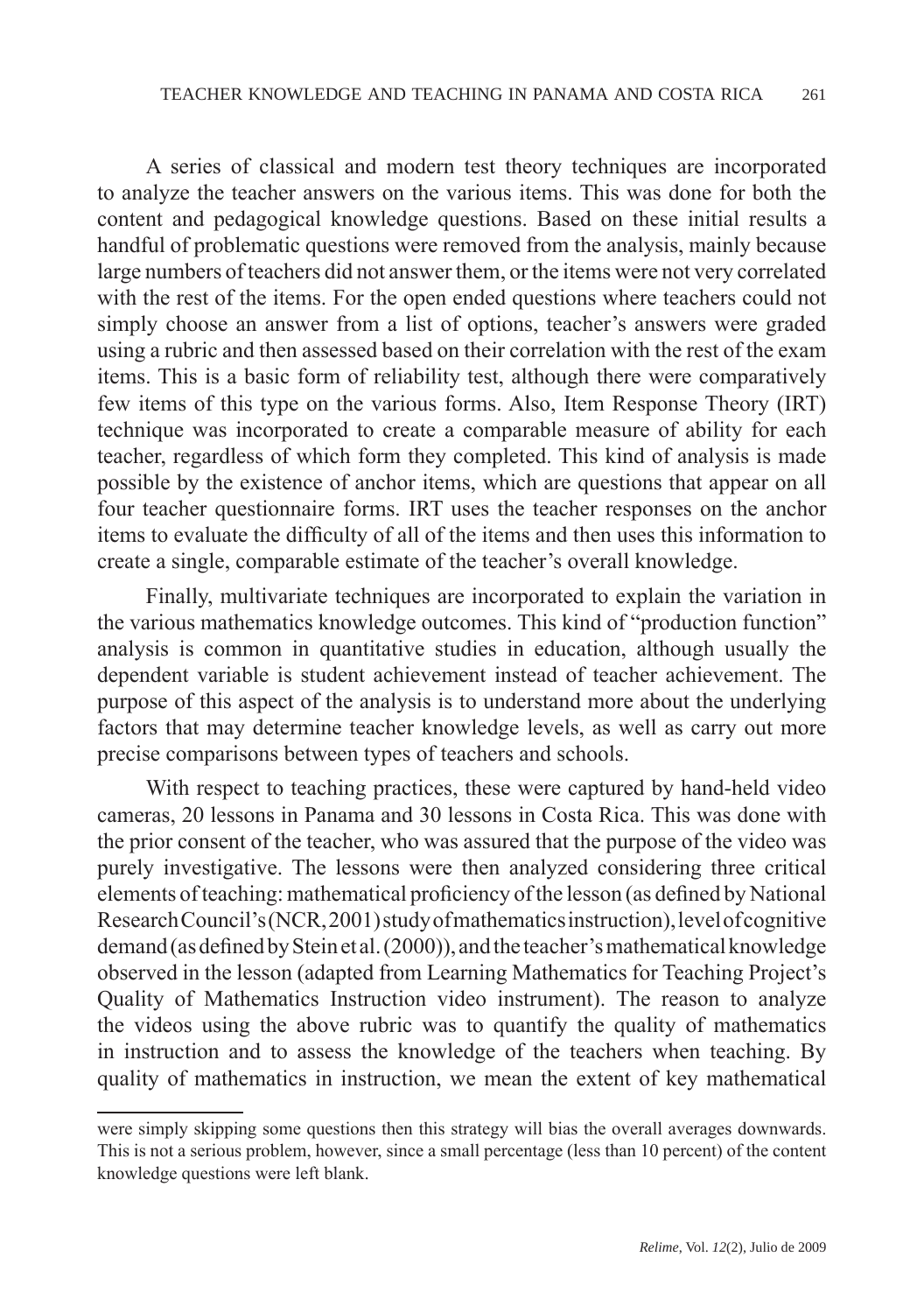characteristics in a lesson, including the richness and correctness of mathematical content, the opportunity the students have to engage in tasks with different levels of cognitive demand, and the ability of the teacher to teach effectively.

To capture the presence of the different elements, a coding system was used for each lesson. After observing a particular lesson the researcher adjudicated a code of "present" (P) or "not present" (NP) for each strand or component that defines the three elements of teaching mentioned above (see Section 4 for more details). A conservative judgment was used for the "present" code, that is, if the component was observed at least once during the lesson, a code of P was adjudicated. Other video studies (e.g. Learning Mathematics for Teaching Project) have broken the lessons into small segments of 5 or 10 minutes to account for the complexity of instruction; however when this method was applied to our lessons, we did not find significant differences between the codes considering the lesson as a whole and lessons broken into smaller segments. For logistical reasons we did not conduct any type of structured or semi-structured interviews with the teachers that were videotaped. This is a limitation because interviews would allow us not just to validate our code system but also to enrich our understanding of teaching practices in these countries.

#### 3. Results

We have some a priori reasons to expect Costa Rican teachers to do better on the various measures of quality. Costa Rica spends more on schooling overall, which translates into longer training for teachers and higher pay, particularly for primary teachers. Furthermore, in the recently released study of student achievement by UNESCO, Costa Rica performed much higher than Panama (UNESCO, 2008). In the following sections we test whether or not these differences turn up in observable differences in teacher mathematics knowledge. We only present the results for teacher training and teacher knowledge in this section. Section 4 is entirely dedicated to the results and analysis of teaching practices.

## 3.1. *Teacher Education, Professional Development, and Salaries*

In comparing teacher preparation between Panama and Costa Rica, several general points can be made. First, all Costa Rican primary teachers have university degrees, while in Panama, primary teachers can opt for a Normal School degree (grades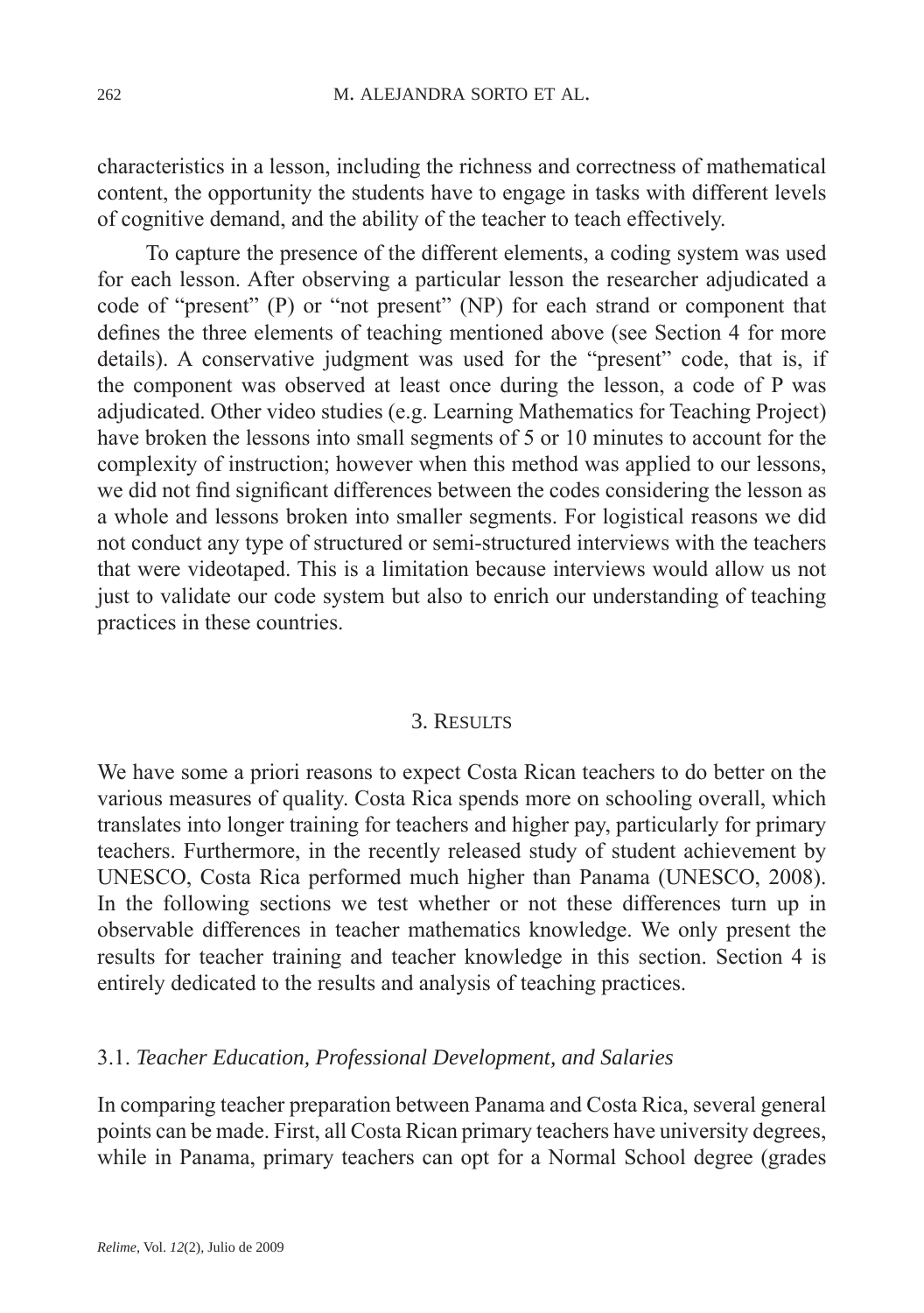10–12, with an additional year of postsecondary training) or a university degree, which means that, on average, Costa Rican primary teachers have more training and slightly more preparation in mathematics than Panamanian teachers. However, primary teachers with university degrees have similar levels of preparation in mathematics: a primary teacher with a four-year degree (Licenciatura) from the University of Panama receives one mathematics content course, two statistics courses, and two math education courses. A primary teacher with a four-year degree (Bachillerato) from the University of Costa Rica receives two math content courses, one introduction to statistics for education majors course, and one math education course. Second, at the secondary level, math teachers in both countries receive considerable preparation in math content. However, teachers with Bachilleratos in secondary math education from the University of Costa Rica have three courses in math education, while teachers with Licenciaturas in math and Profesorados in secondary education from the University of Panama receive no math education courses. In this respect, Costa Rican secondary math teachers are likely to be better prepared to teach the mathematics content that they have learned at the university.

In both Panama and Costa Rica, there do not appear to be strong incentives for teachers participating in professional development. However, professional development opportunities for Costa Rican teachers appear to be much greater. For example, Costa Rica has a National Pedagogy Center (Centro Nacional de Didáctica, CENADI) in charge of the professional development of both primary and secondary teachers. While in Panama, training opportunities are concentrated during teachers' vacation time, Costa Rican teachers have opportunities to participate in extensive professional development during both vacations and the school year. Moreover, these opportunities take place at multiple levels and from various sources. Finally, the existence of CENADI and the requirement of regional offices to design and submit a yearly professional development plan make the Costa Rican approach appear somewhat better coordinated than the approach in Panama.

Costa Rican teachers earn on average somewhat higher salaries than Panamanian teachers. Although Costa Rica's household survey does not distinguish between primary and secondary teachers (all younger teachers have at least university degrees), Costa Rican teachers aged 25-44 in 1995 averaged 7% higher salaries than primary school teachers in Panama in 2000 and 21% higher in 2005 (Carnoy et al., 2007b). However, after converting salaries based on purchasing power parity (a method that uses a larger basket of goods and better reflects the amount of goods that salaries can actually purchase), Costa Rican teachers earn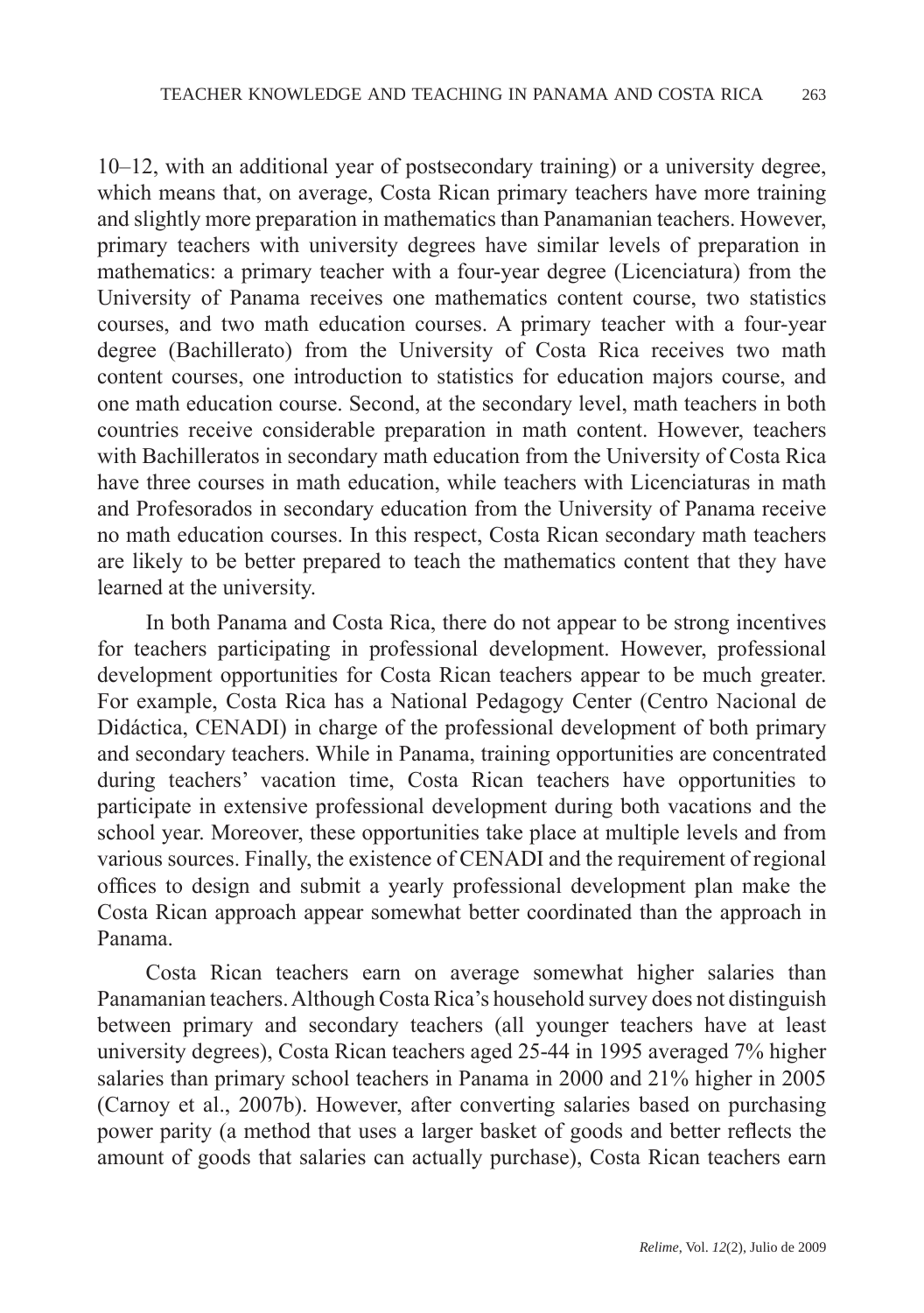considerably more than Panamanian teachers, especially at the primary level. For example, a Costa Rican teacher in his or her mid 30s earned approximately 1,100 PPP dollars in 2000, compared to approximately 700 PPP dollars earned by a Panamanian primary teacher.

Of course, the ability to recruit well-educated young people into teaching depends largely on the salaries available in other professions. Relative salaries (as opposed to nominal salaries) give a much better picture of the tradeoffs that young people must make when deciding whether to go into teaching. Due to different occupational classification schemes, it is difficult to compare relative salaries between Panama and Costa Rica. However, comparing the salaries of male scientists to male teachers in the two countries, the differential is much greater in Panama in 2000 (124% more for scientists) than in Costa Rica in 2005 (68% more for scientists). Comparing scientists to profesores in Panama, scientists only earned 30% more in 2000. Similarly, male social scientists in Panama in 2000 earned 204% more than male maestros but only 76% more than male profesores. In Costa Rica in 2005, male social scientists earned 74% more than male teachers, a very similar differential to that between Panamanian social scientists and profesores. Consequently, differences in salaries between Panamanian and Costa Rican teachers, as well as between other Panamanian professionals and Panamanian teachers, appear to be largely driven by the low salaries earned by Panamanian maestros, or primary teachers. Given the large differential between salaries in math-oriented professions (for example, engineers and scientists) and salaries of maestros in Panama, it may be much more difficult in that country to recruit young people who have strong mathematics knowledge into primary teaching.

## 3.2. *Teacher Content Knowledge*

## *Third grade Content Knowledge*

Table II summarizes teacher mathematical knowledge. With respect to content knowledge of third grade content, the first result that stands out is the significant advantage for Costa Rican teachers—at all levels. Their averages are roughly 90-95 percent in each category, which is consistent with a teacher preparation regime that requires university level education and more exposure to mathematics content. The Panama teachers, by contrast, answer about 83 percent of the third grade content items correctly. The discrepancy is much lower (but statistically significant) among pre-media (Panama) and "Ciclo III" (Costa Rica) teachers, as the Panamanian group has an average of 89.4 percent.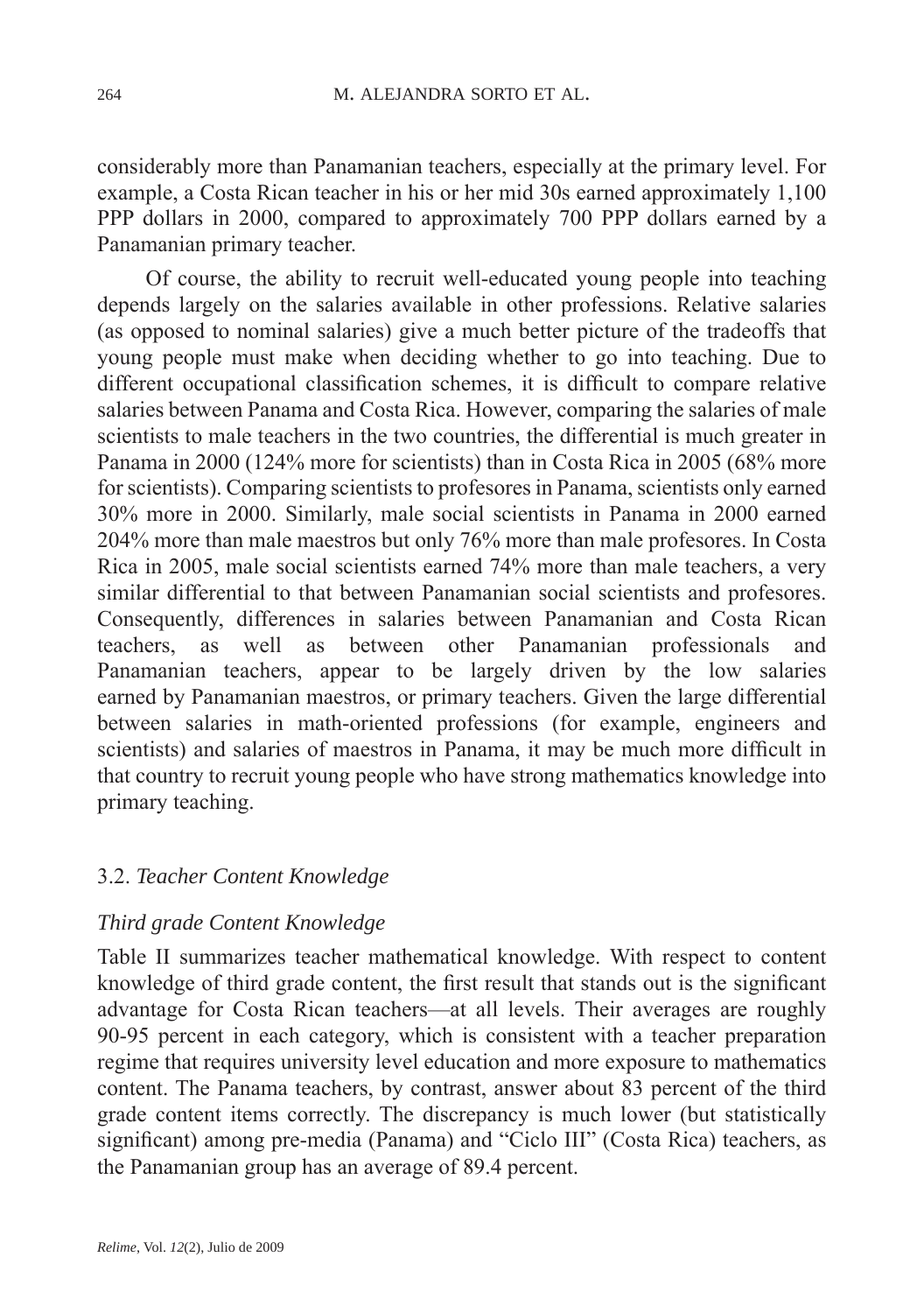The largest difference is between the pre-service teachers. The Costa Rican pre-service teachers, who are all university students, score almost 30 percent higher than their Panamanian counterparts at teacher training institutes. There are some potential validity issues with these comparisons in terms of year of study, etc. For example, the Panamanian Normal School students who participated in the exam were in the final year of their training, which is the age equivalent of being a firstyear university student. But overall the four comparison categories provide strong support for our guiding hypothesis related to Costa Rican superiority in teacher preparation.

Even though not shown here, the comparisons for gender, location of school and type of school reveal few differences. Male and female teachers do not have consistently different content knowledge at this level. The same is true for teachers working in rural and urban areas. These results are somewhat surprising, as gender differences in mathematics are not uncommon in Latin America, although usually not at this level of content (Marshall and Sorto, 2007). We could also expect teacher quality differences by location if rural areas are less desirable places to work. For the private-public comparison there is some evidence of a private school advantage in Panama. Given the low scores overall in public schools this is not surprising, since private schools are likely to recruit more educated teachers.

The overall averages in table II are useful for making general statements about teacher knowledge across countries, and comparing certain kinds of teachers within each context. One point to note is that the advantage for Costa Rica is the same when the comparisons are restricted to public school teachers only. The relatively low scores in Panama are therefore somewhat troubling, and at least raise some doubts about the overall quality of the teaching force. One way to further contextualize these results is to see actual examples of teacher mistakes. Box I provides an example item taken from primary level mathematics in the area of geometry. The example is useful because it shows how teacher response patterns to a specific item vary by country and level of training.

The results in box I help contextualize the global summaries of teacher primary level content knowledge presented in table II. Among the grade 3 teachers in Panama, 71.7 percent answered this item correctly, which makes it one of the more difficult items<sup>6</sup>. Eight of the 46 teachers chose answers a, b or c, while another five left the answer blank. This latter group is somewhat problematic, since we

Among the 12 anchor items for lower level content knowledge only two other items are as difficult or more difficult (for Panama teachers). Four of the others have averages correct above 90 percent.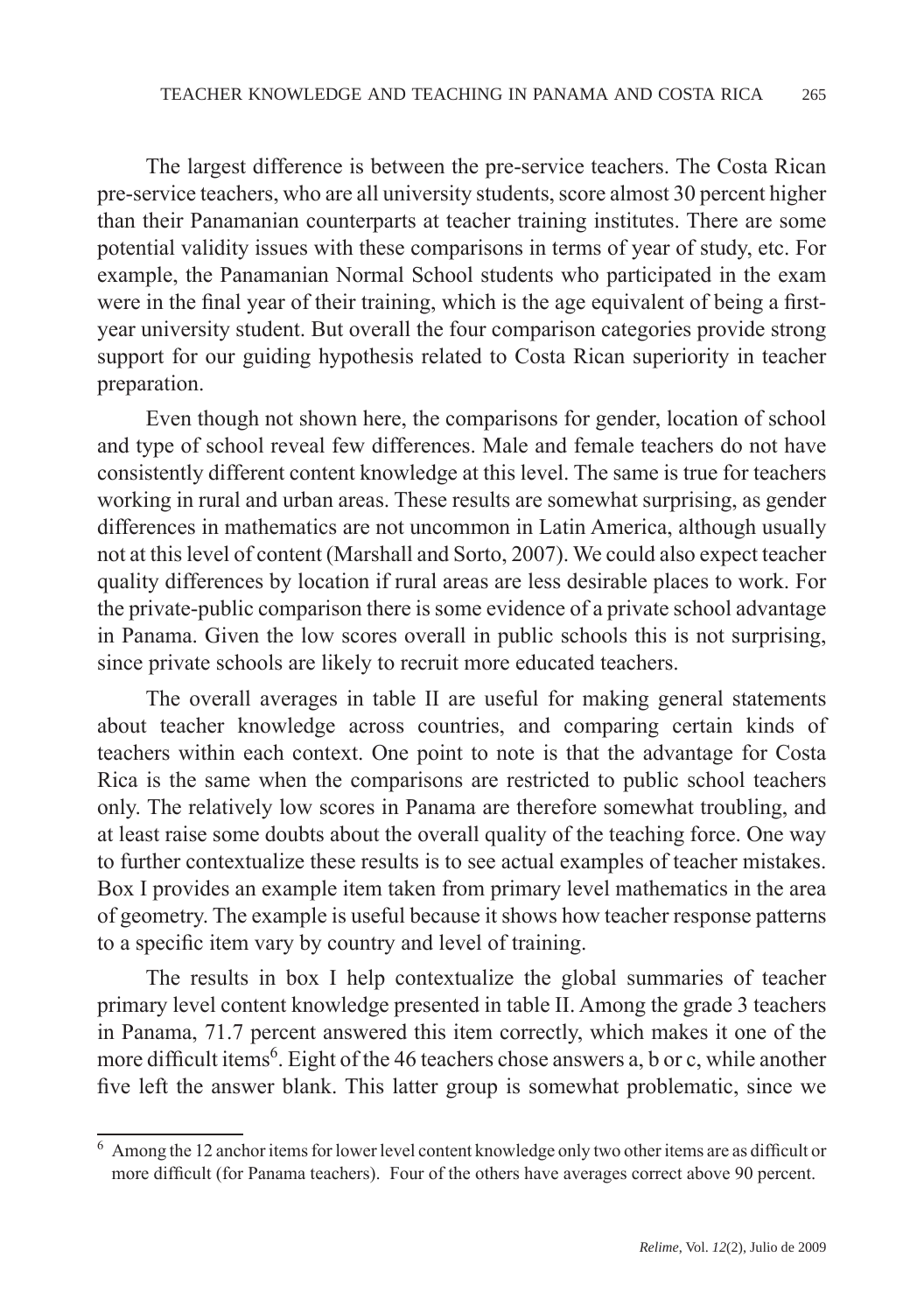cannot be certain that they left it blank because they weren't sure of the answer (see discussion above). Nevertheless, the results for this item are consistent with the overall pattern for third grade teachers in this area of knowledge: most are comfortable with these items, but a significant minority show signs of basic content knowledge deficiencies. Costa Rican third grade teachers have fewer problems with this item. Roughly 91 percent answered it correctly. The same is true for premedia and Ciclo III teachers in Panama and Costa Rica, which is not surprising since these are mathematics specialists.



box i Teacher responses to primary level geometry item<sup>7</sup>.

What do the results in table II and box I mean for teacher training and preparation in Panama? In Panama primary teacher basic content knowledge is clearly not at an "ideal" level. It is probably unrealistic to expect all primary school teachers—in any context—to answer every primary level item correctly. There will always be errors, and these questionnaires were applied in many cases during the working day when teachers were giving classes. But the fact that upwards of one quarter of the primary school teachers did not get the correct answer to the example in box I highlights the need for better preparation for teachers. These questions are not very difficult, and for third grade teachers this is content that is

Source: Instrument used in Marshall, J.H. and M.A. Sorto (2007).

 $\frac{7}{7}$  Original item was presented in Spanish language.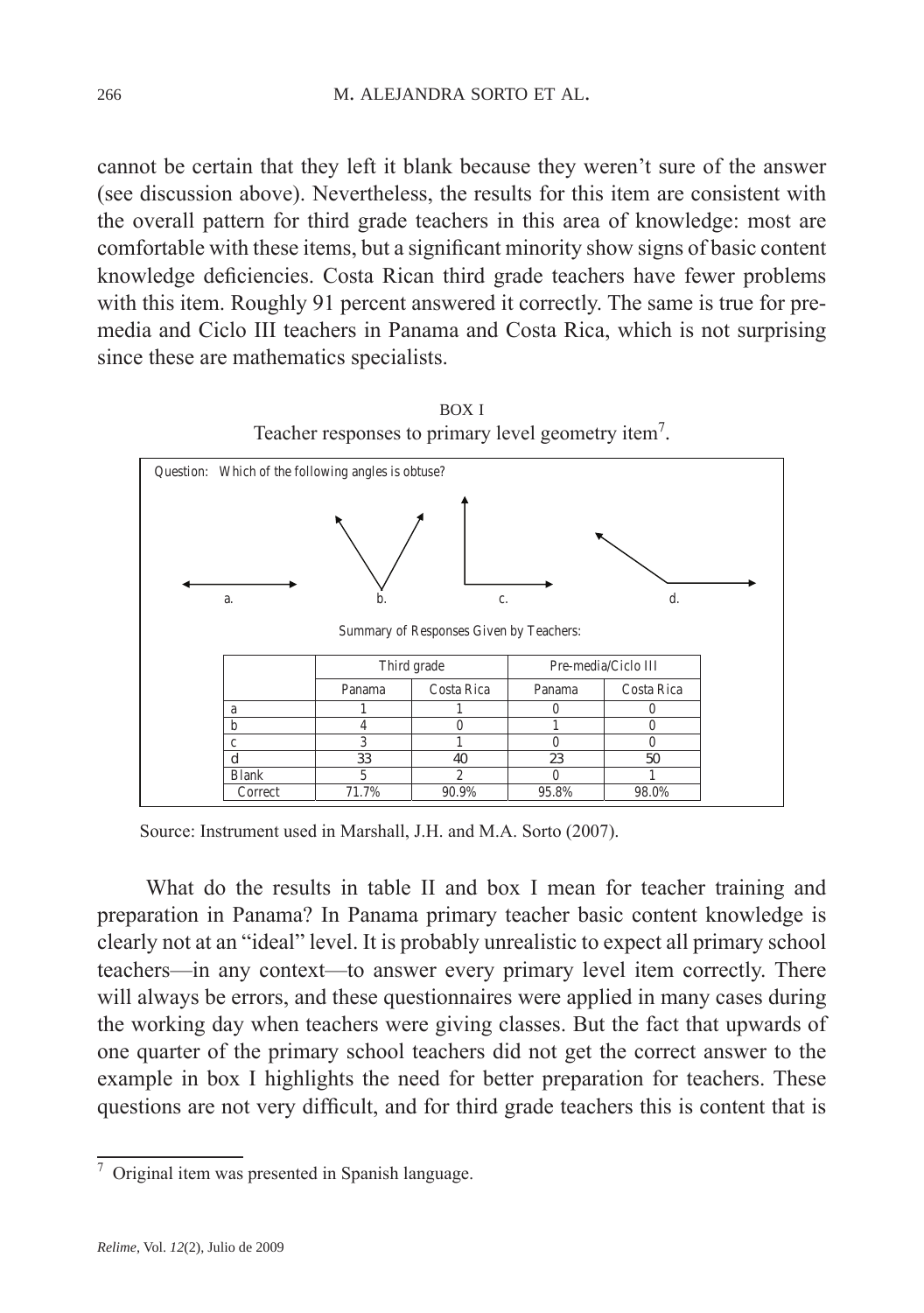taken directly from the official curriculum for that grade. This in turn also indicates potential deficiencies in the teacher's pedagogical content knowledge at this level, since their ability to frame useful explanations and activities is likely to be limited when they struggle (at times) with the same content.

### *Seventh Grade Content Knowledge*

Table II also summarizes teacher proficiency in seventh grade mathematics. Once again, the main finding is the discrepancy between Costa Rica and Panama. For third grade teachers the gap is very large—almost thirty percent. This is further evidence of a more intensive pre-service preparation emphasizing content knowledge at different levels of the subject.

We should expect Panama middle school teachers to be better trained than their primary level counterparts, and the results largely confirm this. The fact that they score higher than the Panama primary and third grade teachers is not surprising. More importantly, they are nearer the Costa Rican average. This gap is still about 13 percent, which is significant. But the average is high enough for the Panama teachers to be reasonably comfortable with content at the level they are responsible for. There is also a large difference between the two groups of pre-service teachers. Again, we are not entirely certain about the validity of this comparison in terms of the year of study that is being compared. But the important point is that Costa Rican pre-service teachers are scoring on a par with the Costa Rican middle school teachers. This is far ahead of their Panamanian counterparts.

Box II presents an example item from the middle school level together with teacher responses by category. The idea is once again to expand the description of teacher knowledge using a real-life example. The question is not very difficult, although it tests a higher order skill than the geometry item in box I (ordering decimals). The pre-media (Panama) and Ciclo III (Costa Rica) teachers perform well, especially the Costa Ricans. The large gap in knowledge levels is most evident in third grade, where the Costa Rican third grade teachers score almost as high as the Panama middle school teachers. And the Panama third grade teachers demonstrate a serious lack of knowledge about this particular content area.

Two points stand out from table II and box II. First, in terms of all teachers' knowledge of seventh grade mathematics content, the Costa Rican advantage continues, especially among third grade teachers. These large differences in "higher" level content knowledge provide very clear evidence that the Costa Rican teachers receive a more demanding pre-service preparation. Nevertheless, we must be wary of drawing sweeping conclusions about their relative effectiveness in the classroom based on this particular content since we only expect it to be indirectly related to teaching in grade 3 (see Conceptual Framework).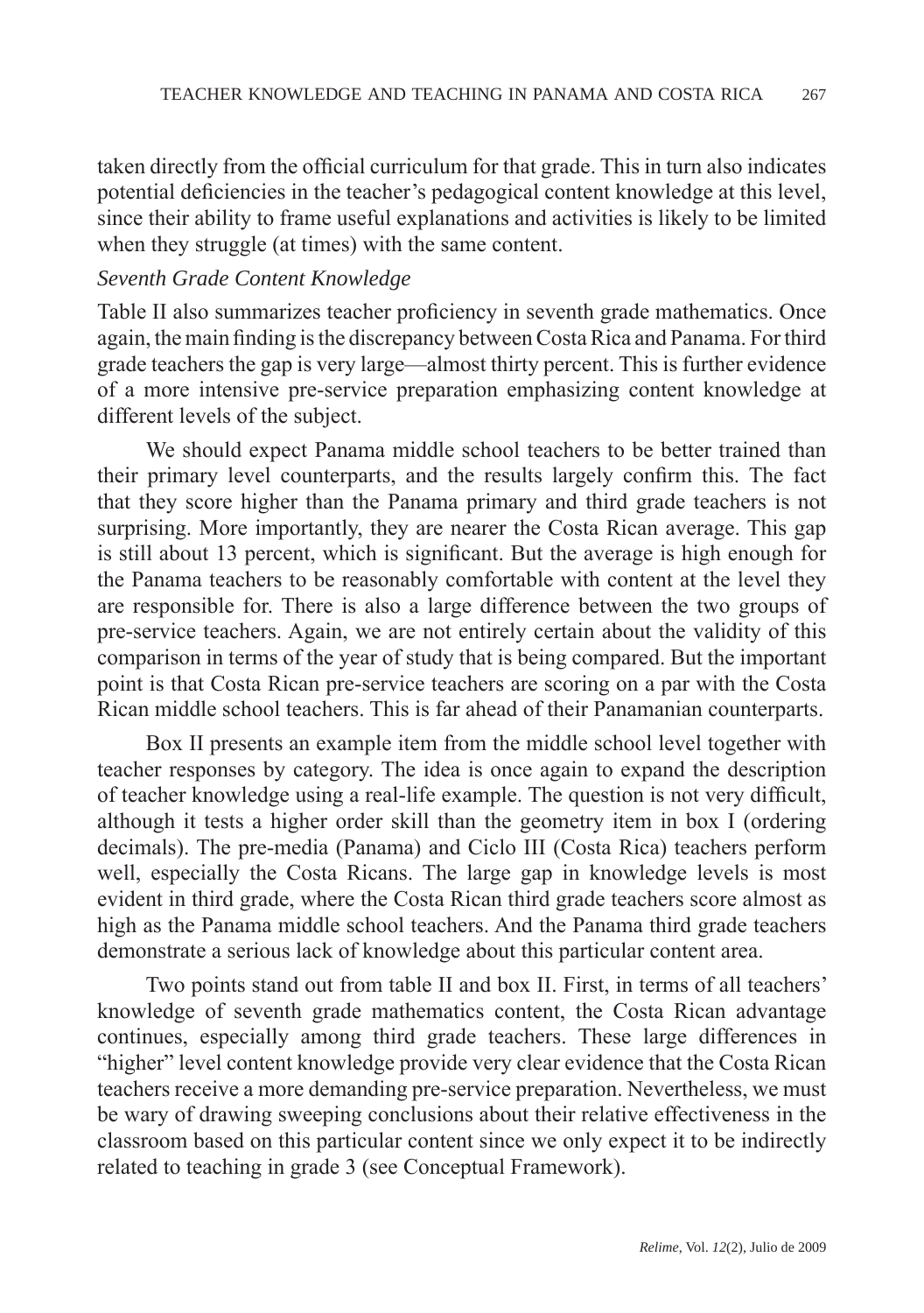|                                        |                                          | Primary (all grades)                 | Primary (grade 3)                  |                                        | Pre-media/ciclo III               |                                            |                                  | Pre-service                                |
|----------------------------------------|------------------------------------------|--------------------------------------|------------------------------------|----------------------------------------|-----------------------------------|--------------------------------------------|----------------------------------|--------------------------------------------|
| Variable:                              | Panama                                   | C. Rica                              | Panama                             | C. Rica                                | Panama                            | C. Rica                                    | Panama                           | C. Rica                                    |
| Content knowledge.                     |                                          |                                      |                                    |                                        |                                   |                                            |                                  |                                            |
| ontent<br>Grade 3 cor                  |                                          |                                      |                                    |                                        |                                   |                                            |                                  |                                            |
| Grade 7 content                        | $83.4$<br>$(10.2)$<br>$50.5$<br>$(21.8)$ | 91.2**<br>(9.5)<br>76.3**<br>70.7.0) | 83.6<br>(10.3)<br>(20.6)<br>(20.6) | $(10.4)$<br>$76.9$<br>$76.9$<br>$76.9$ | 89.4<br>0.9<br>80.47<br>80.47     | $95.6**$<br>$(5.4)$<br>$95.0**$<br>$(8.0)$ | 67.3<br>(19.4)<br>67.49.         | 94.8**<br>(10.6)<br>87.0**<br>(14.0)       |
| Pedagogical content knowledge<br>(PCK) |                                          |                                      |                                    |                                        |                                   |                                            |                                  |                                            |
| B<br>Grade 3 P                         | $38.5$<br>(15.8)                         | $50.2**$<br>(16.7)                   | $42.8$<br>(16.5)                   | $50.0*$<br>(17.1)                      |                                   | $51.3$<br>(24.2)                           |                                  |                                            |
| Grade 7 PCK                            |                                          |                                      |                                    |                                        | $47.2$<br>(19.5)<br>56.6<br>53.3) | 59.3<br>(35.8)                             | 27.2<br>(15.8)<br>11.5<br>(13.9) | $43.3**$<br>$(22.5)$<br>$56.7$<br>$(27.9)$ |
| Correlation with:                      |                                          |                                      |                                    |                                        |                                   |                                            |                                  |                                            |
|                                        | $0.21***$                                | 0.07                                 | 0.18                               |                                        | $0.38***$                         | $-0.03$                                    | $0.37*$                          |                                            |
| Grade 3 content<br>Grade 7 content     | $0.28***$                                | $0.16*$                              | 0.20                               | $0.21$<br>$0.04$                       | $-0.06$                           | $0.26*$                                    | 0.24                             | $0.16 - 0.23*$                             |
| classes<br>Pedagogy                    | 0.21                                     | 0.01                                 | $0.39***$                          | $-0.01$                                |                                   | 0.02                                       | 0.22                             | $0.37***$                                  |
| asses<br>Content cl                    | 0.15                                     | $-0.05$                              | $0.38**$                           | $-0.07$                                | 0.21                              | $-0.17$                                    | 0.04                             | $-0.20$                                    |

Source: Panama Survey, 2006.

Source: Panama Survey, 2006.<br>Notes: Asterisks used to denote statistically significant differences between category average and remainder of teachers (\*=0.10 level,<br>\*\*=0.05 level). Notes: Asterisks used to denote statistically significant differences between category average and remainder of teachers (\*=0.10 level, \*\*=0.05 level).

# 268 m. alejandra sorto et al.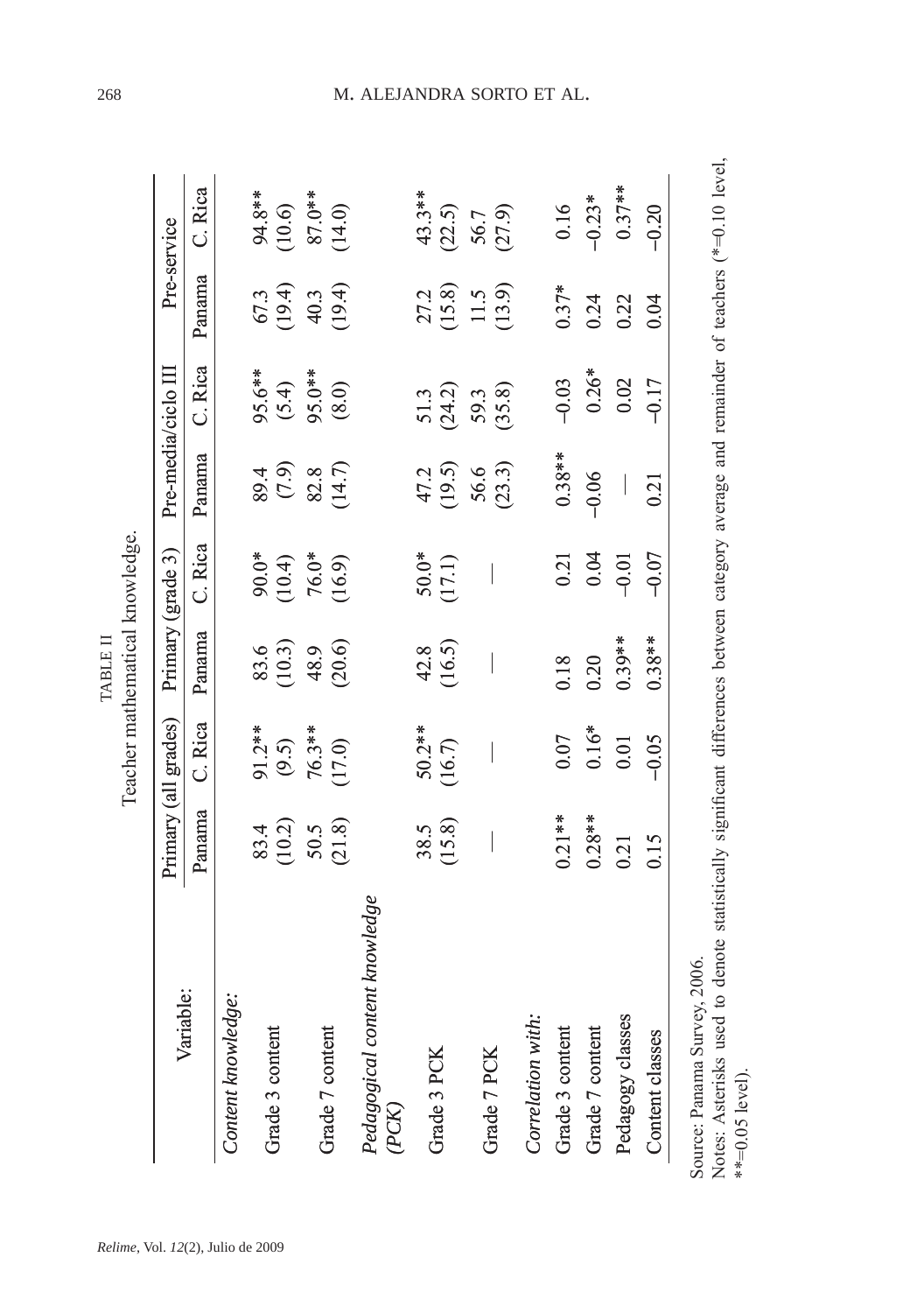| I |  |
|---|--|
|---|--|

Teacher responses to seventh grade level problem solving item<sup>8</sup>.

|                                         | Question: Fourth grade students are cutting 4 ribbons. The yellow ribbon is 3.2 meters long, the<br>blue ribbon is 3.18 meters long, the red ribbon is 3.5 meters long, and the green ribbon is 3.09<br>meters long. What color is the longest ribbon? |       |          |       |           |  |  |  |  |
|-----------------------------------------|--------------------------------------------------------------------------------------------------------------------------------------------------------------------------------------------------------------------------------------------------------|-------|----------|-------|-----------|--|--|--|--|
| a) Blue                                 | b) Red                                                                                                                                                                                                                                                 |       | c) Green |       | d) Yellow |  |  |  |  |
| Summary of responses given by teachers: |                                                                                                                                                                                                                                                        |       |          |       |           |  |  |  |  |
|                                         | Grade three<br>Pre-media/Ciclo III                                                                                                                                                                                                                     |       |          |       |           |  |  |  |  |
|                                         | Costa Rica<br>Costa Rica<br>Panama<br>Panama                                                                                                                                                                                                           |       |          |       |           |  |  |  |  |
|                                         | a                                                                                                                                                                                                                                                      | 17    |          |       |           |  |  |  |  |
|                                         | b                                                                                                                                                                                                                                                      | 19    | 35       | 20    | 49        |  |  |  |  |
|                                         | c                                                                                                                                                                                                                                                      | 4     |          |       | Ω         |  |  |  |  |
|                                         | 5<br>d                                                                                                                                                                                                                                                 |       |          |       |           |  |  |  |  |
|                                         | <b>Blank</b>                                                                                                                                                                                                                                           |       |          | 2     |           |  |  |  |  |
|                                         | Correct                                                                                                                                                                                                                                                | 41.3% | 79.5%    | 83.3% | 94.2%     |  |  |  |  |

Source: Instrument used in Marshall, J.H. and M.A. Sorto (2007).

The second main point is that the teacher quality "gap" between Panama and Costa Rica is less serious at the middle school level. The Costa Rican teachers still score higher than their Panamanian counterparts, and the gap is similar to that between third grade teachers for the third grade content (table II). But based on the third grade and seven content item results the Panama middle school teachers appear to have sufficient knowledge; this is not necessarily the case for third grade teachers in Panama.

## 3.2. *Pedagogical Content Knowledge*

If student achievement were based solely on the teacher's knowledge of the same content then we would expect students from both countries to score fairly high on exams. But there are other teacher skills in addition to "knowing what you teach." We have already shown why higher level knowledge is relevant, to some degree, and on this count the Costa Rican primary teachers are well prepared. But effective teachers also have a profound conceptual knowledge of the content that they are teaching, which is crucial for their work of passing along knowledge to others. This means not just knowing the content, or higher level mathematics; otherwise anyone who scores well on a math test could teach well.

Original item was presented in Spanish language.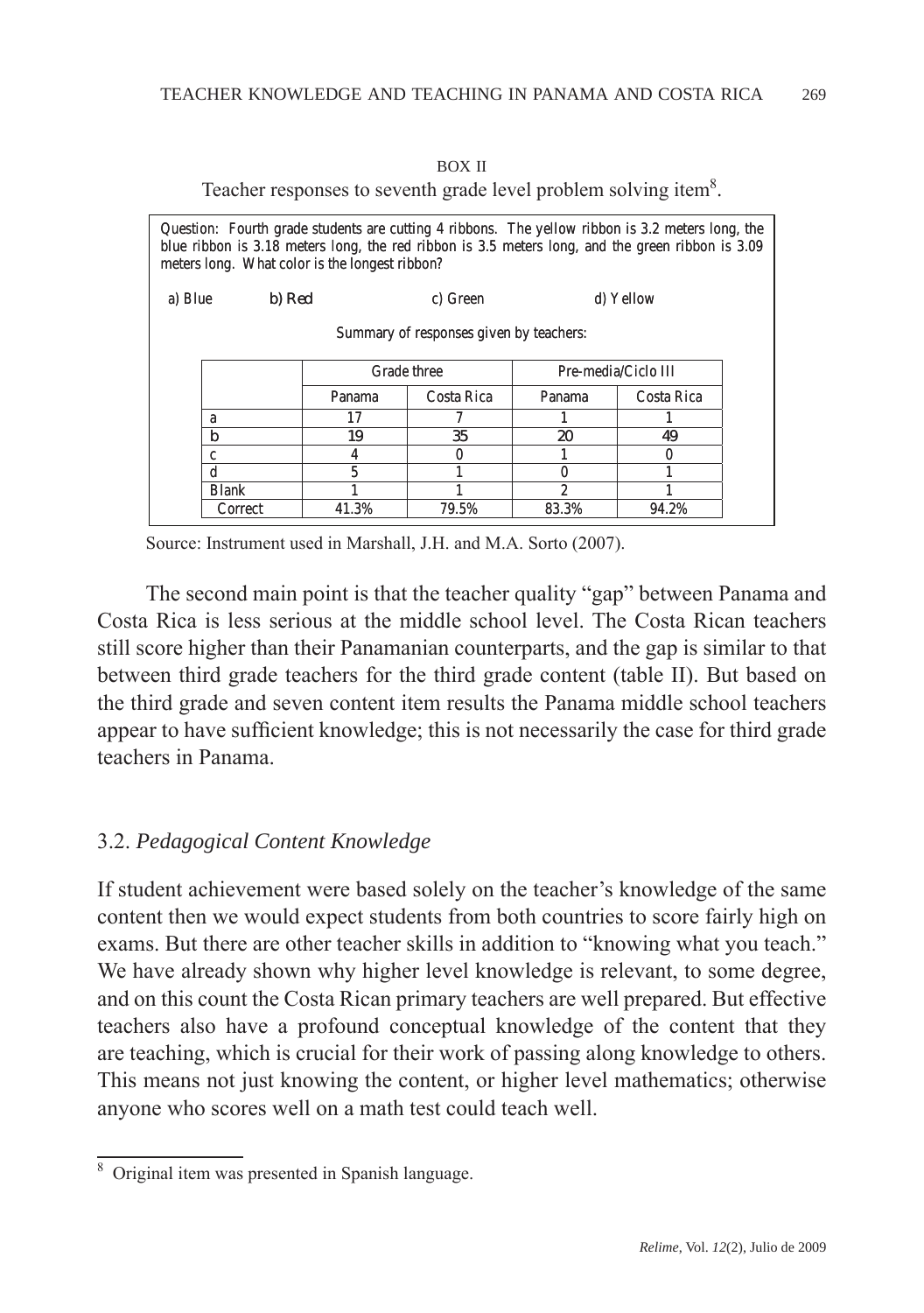One of the most original features of our data is the information on the teacher's specialized knowledge of mathematics instruction, also known as pedagogical content knowledge (PCK). The empirical basis for understanding PCK and its influence on teacher effectiveness and student achievement is very limited. Two studies have attempted to link variation in the teacher's specialized knowledge with student achievement differences (Hill, Rowan and Ball, 2005; Marshall and Sorto, 2007). But even in descriptive form there is little evidence from questionnaires that probe what teachers can do in terms of pedagogical knowledge. This also means there are potential validity issues as researchers continue to test these kinds of questions. We will address this in following sections when we compare teacher scores on different constructs.

The second part of table II presents a summary of the pedagogical content knowledge results for the primary level PCK activities, which refer to teaching situations encountered in third grade mathematics. With averages of 50 percent or lower the results for these items suggest that specialized teaching knowledge levels are less than ideal in both countries. For Costa Rica especially this result is significant because these teachers scored so high on both levels of mathematics content knowledge. The implication is that higher level content knowledge alone is not sufficient for providing teachers with the kinds of specialized teaching skills that come from combining content knowledge with pedagogical experiences.

This disconnect between higher-level content knowledge and PCK is further supported by the results for pre-media (or Ciclo III) teachers. Despite scoring nearly perfect on both lower and higher content knowledge, Ciclo III Costa Rican teachers demonstrate specialized teaching knowledge of third grade mathematics that is nearly identical to the specialized teaching knowledge of third grade teachers in Costa Rica. In fact, based solely on content knowledge comparisons, the apparent quality gap between middle school teachers in Costa Rica and primary teachers in Panama is enormous. But using a more applied knowledge framework based on the grade the teacher is responsible for, the difference is not nearly so pronounced.

These initial results support the mathematics education researcher position on effective teaching: effective teaching is largely a function of level-specific competency, and does not automatically result from having higher-level content knowledge (Hill and Ball, 2004). This is a tentative conclusion, however, because the PCK instrument only measures teacher ability on paper and may not reflect actual teaching behaviors. Using classroom observations, we also categorize teaching proficiency based on what teachers do in the classroom; this will provide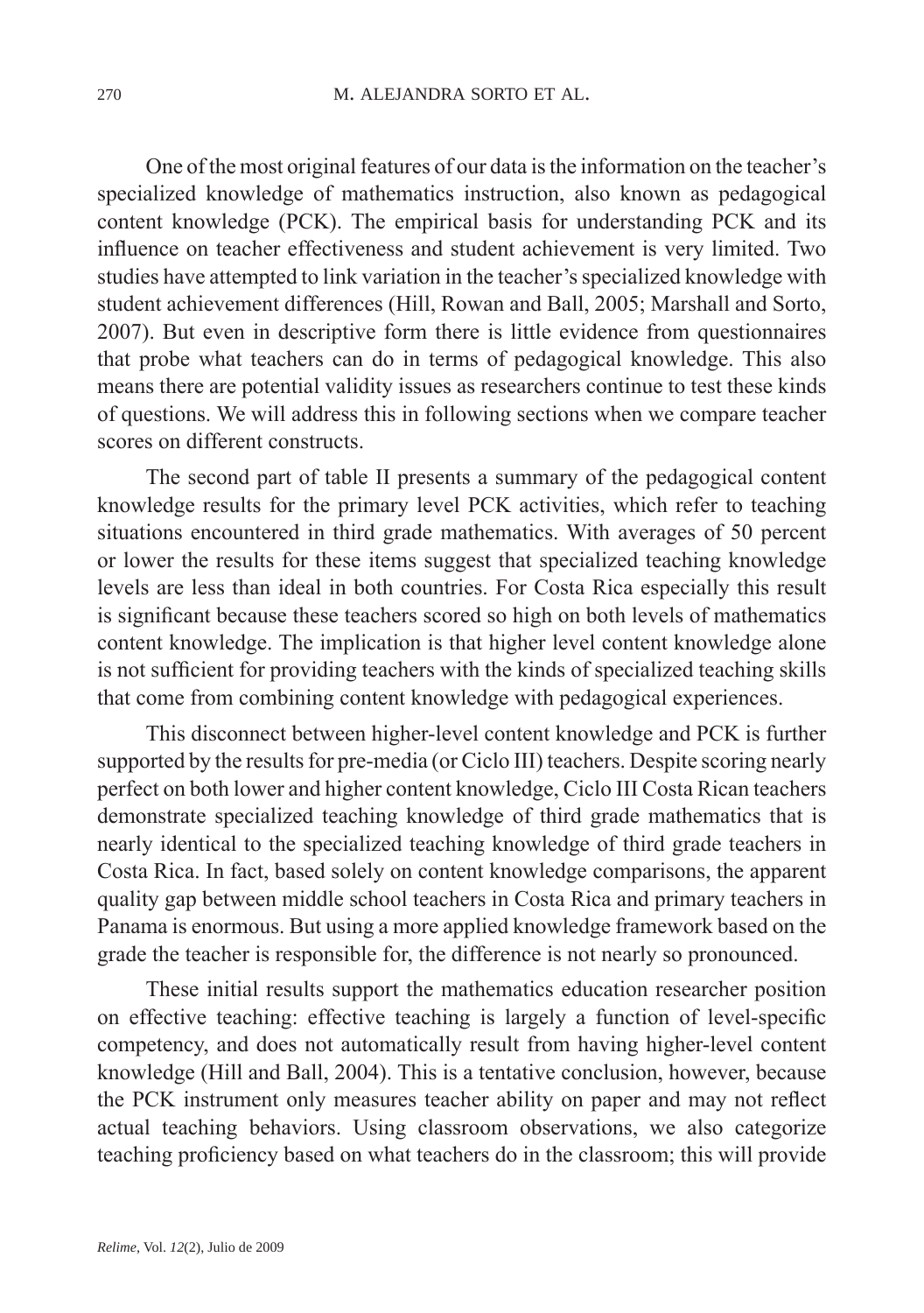some additional "triangulation" to check on this preliminary conclusion we have reached regarding teaching effectiveness at the two grade levels.

We still need to address what predicts PCK in third grade. At the bottom of table II some correlations are presented linking PCK with lower and higher content knowledge, and two kinds of classes. The results are very inconsistent across countries, and for third grade level content knowledge, the compression of scores (especially in Costa Rica) makes correlational analysis somewhat problematic. Nevertheless, two results do stand out. First, higher level content knowledge does somewhat predict higher levels of third grade PCK. This is not inconsistent with the PCK formulation; although it would predict that third grade content knowledge matters. Second, the number of pedagogy classes the teachers report having taken is more significantly related to PCK than is the number of content classes. There are some measurement issues with these class types, but the interesting implication is that PCK can probably be taught (e.g. Hill and Ball, 2004).

Once again the global averages are useful for comparisons, but tell us little about what these teachers can actually do. Examples in box III and IV help put the results into a more useable context. The activity presented in box III was an open-ended item graded with a common rubric. The item is a version of the wellknown item used by Ma (1999) in her comparisons of teachers in the United States and China. Teachers were asked to create a real life problem for their students that required the use of division of fractions. The responses show that almost all of the teachers in Panama scored zero, in part because a significant portion did not even attempt the activity. This creates some interpretation problems, since these teachers may have felt like they did not have the time to complete this activity. But the more likely explanation, at least based on the results from other parts of the questionnaire, is that they were not very comfortable with the content being covered. In Costa Rica the teachers generally attempted the question, but also scored low. Most received only one point, which means that they created a problem that can be solved by dividing by 2 and not dividing by  $\frac{1}{2}$  as the problem asks.

In box IV we have a closed item measuring pedagogical content knowledge in the area of statistics or data analysis. This item was included in all of the questionnaires and therefore we have results across all levels.

First result that stands out is the higher degree of difficulty for both countries compared to the others items. One reason could be because the item covers statistical concepts that go beyond graph comprehension. Another result that stands out is that Costa Rican teachers are not leading on the performance of this item. In fact, more third grade Panamanian teachers correctly answered it than any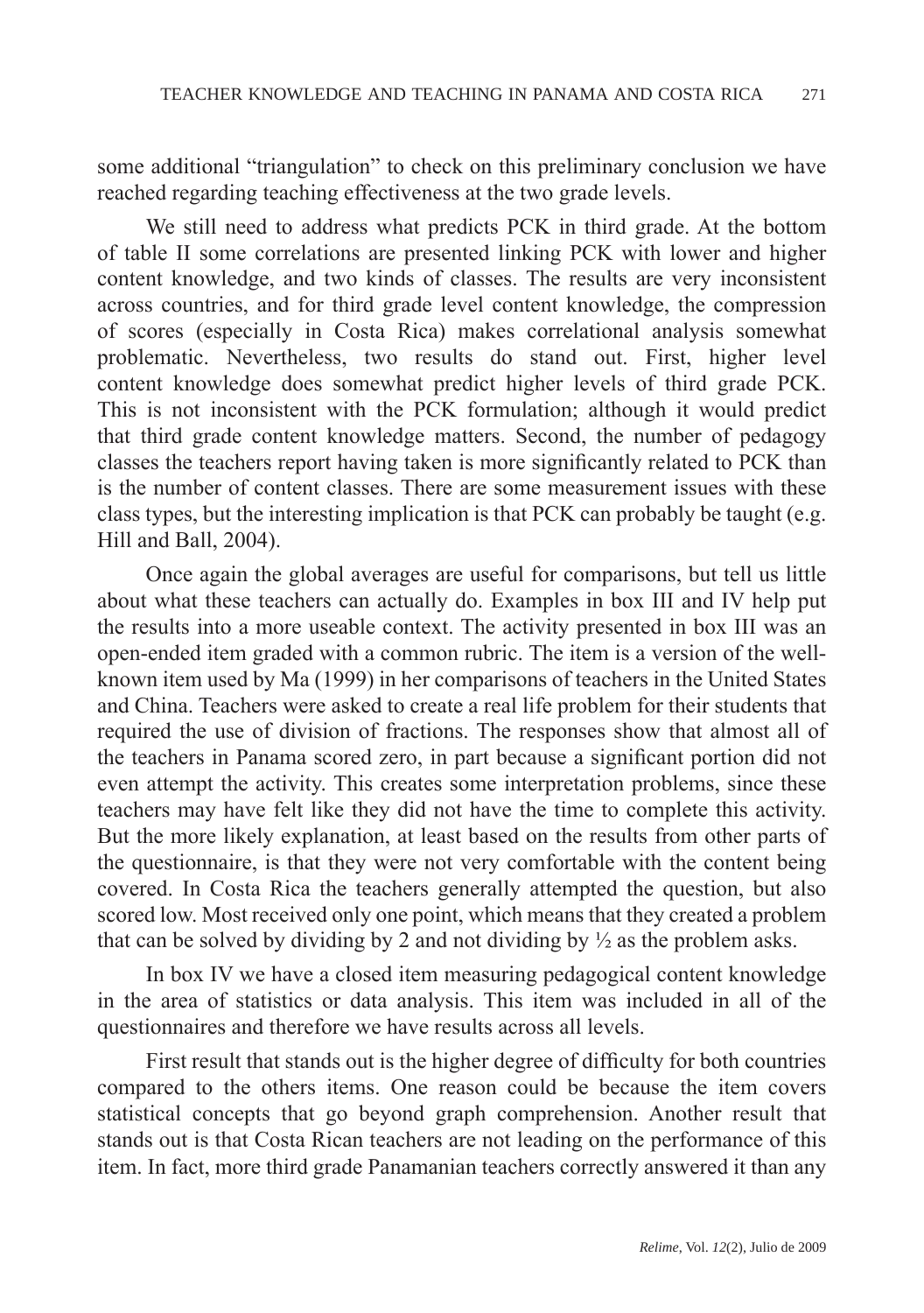other group of teachers followed by pre-service teachers from the University of Panama. Interestingly, 73% of those third grade teachers that answered correctly graduated from the University of Panama and not from the Normal School. We also note that the seventh grade teachers from both countries scored significantly lower than the other two levels ( $p < 0.01$  in a logistic regression model). The implication is that secondary teacher preparation in statistics in both countries does not focus on graphical representations. The popular choice, especially among Costa Rican seventh grade teachers, that none of the two representations is appropriate for illustrating the center and spread of the distribution, suggests that secondary teachers do not recognize these as representations of data with the same features as a bar graph and a dotplot or histogram. It is worth noting that the pattern of performance in mathematical knowledge for teaching for this sample is somewhat different. Still both countries scored much lower than in the domain of mathematical content, but Costa Rican teachers were the leaders.

| <b>BOX III</b>                                                 |
|----------------------------------------------------------------|
| Teacher responses to third grade level PCK item <sup>9</sup> . |

| Create a real life problem that it is solved by dividing $1\frac{1}{4}$ by $\frac{1}{2}$ .<br>Problem: |                        |                |                                                                                                                                                                                                                                                                                                                                               |  |  |  |  |  |  |
|--------------------------------------------------------------------------------------------------------|------------------------|----------------|-----------------------------------------------------------------------------------------------------------------------------------------------------------------------------------------------------------------------------------------------------------------------------------------------------------------------------------------------|--|--|--|--|--|--|
| Grading key:<br>$0$ Points – Blank                                                                     |                        |                | 1 Point - Presented a problem that it is solved using the operation $1\frac{1}{4} \div 2$<br>2 points – Computed correctly $1\frac{1}{4} \div \frac{1}{2} = \frac{5}{2}$ , but could not elaborate a problem<br>3 points – Correctly elaborate a problem that illustrate the operation<br>Summary of Responses Given by Grade Three Teachers: |  |  |  |  |  |  |
|                                                                                                        |                        |                | Grade three only:                                                                                                                                                                                                                                                                                                                             |  |  |  |  |  |  |
|                                                                                                        |                        | Panama         | Costa Rica                                                                                                                                                                                                                                                                                                                                    |  |  |  |  |  |  |
|                                                                                                        | $0$ points<br>22<br>16 |                |                                                                                                                                                                                                                                                                                                                                               |  |  |  |  |  |  |
|                                                                                                        | 1 point                | 13             | 19                                                                                                                                                                                                                                                                                                                                            |  |  |  |  |  |  |
|                                                                                                        | 2 points               | 6              |                                                                                                                                                                                                                                                                                                                                               |  |  |  |  |  |  |
|                                                                                                        | 3 points               | $\overline{5}$ | 9                                                                                                                                                                                                                                                                                                                                             |  |  |  |  |  |  |
|                                                                                                        |                        |                |                                                                                                                                                                                                                                                                                                                                               |  |  |  |  |  |  |
|                                                                                                        | Average                | 0.93           | 1.07                                                                                                                                                                                                                                                                                                                                          |  |  |  |  |  |  |

Source: Adapted from Ma, L. (1999).

<sup>&</sup>lt;sup>9</sup> Original item was presented in Spanish language.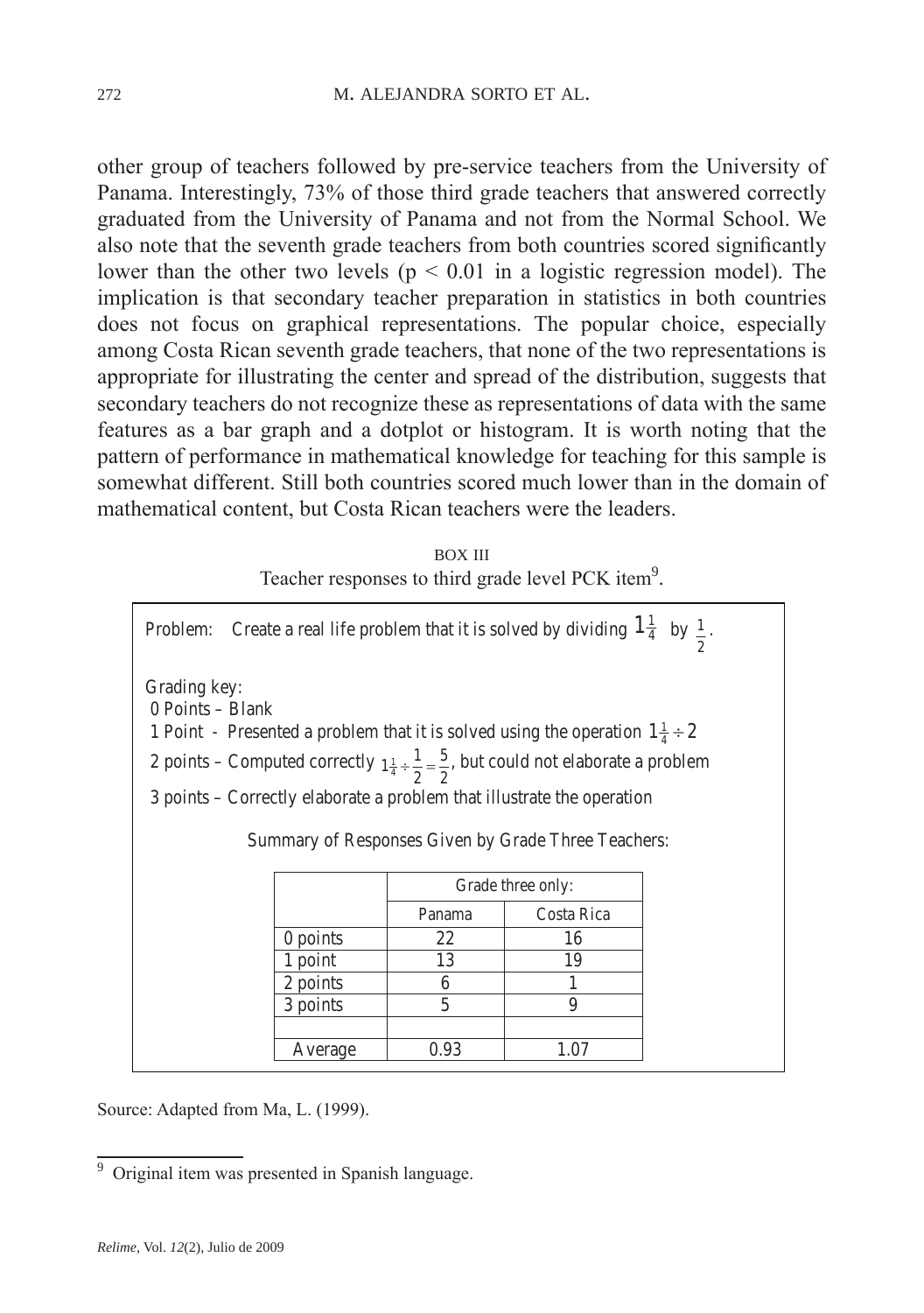

box iv Teacher responses to third grade level PCK item<sup>10</sup>.

In addition to measuring pedagogical content knowledge at the primary school level we also created items for measuring the teacher's specialized knowledge at the pre-media level. These items were covered mainly in the pre-media teacher instrument, with a handful included in the pre-service questionnaire. Since the preservice teachers in both Costa Rica and Panama are mainly preparing for primary school these comparisons by level of instruction are not particularly important.

The results are generally consistent with the earlier comparisons among third grade teachers. There is no significant difference between Panama and Costa Rica teachers on these activities. This is not that surprising given the relatively equal content knowledge and the more advanced training received by middle school mathematics teachers in Panama compared with their third grade counterparts. But the second result is also consistent with third grade: the overall averages are low enough to suggest some deficiencies in the teachers' specialized knowledge.

Source: Adapted from instrument in Sorto(2004).

<sup>&</sup>lt;sup>10</sup> Original item was presented in Spanish language.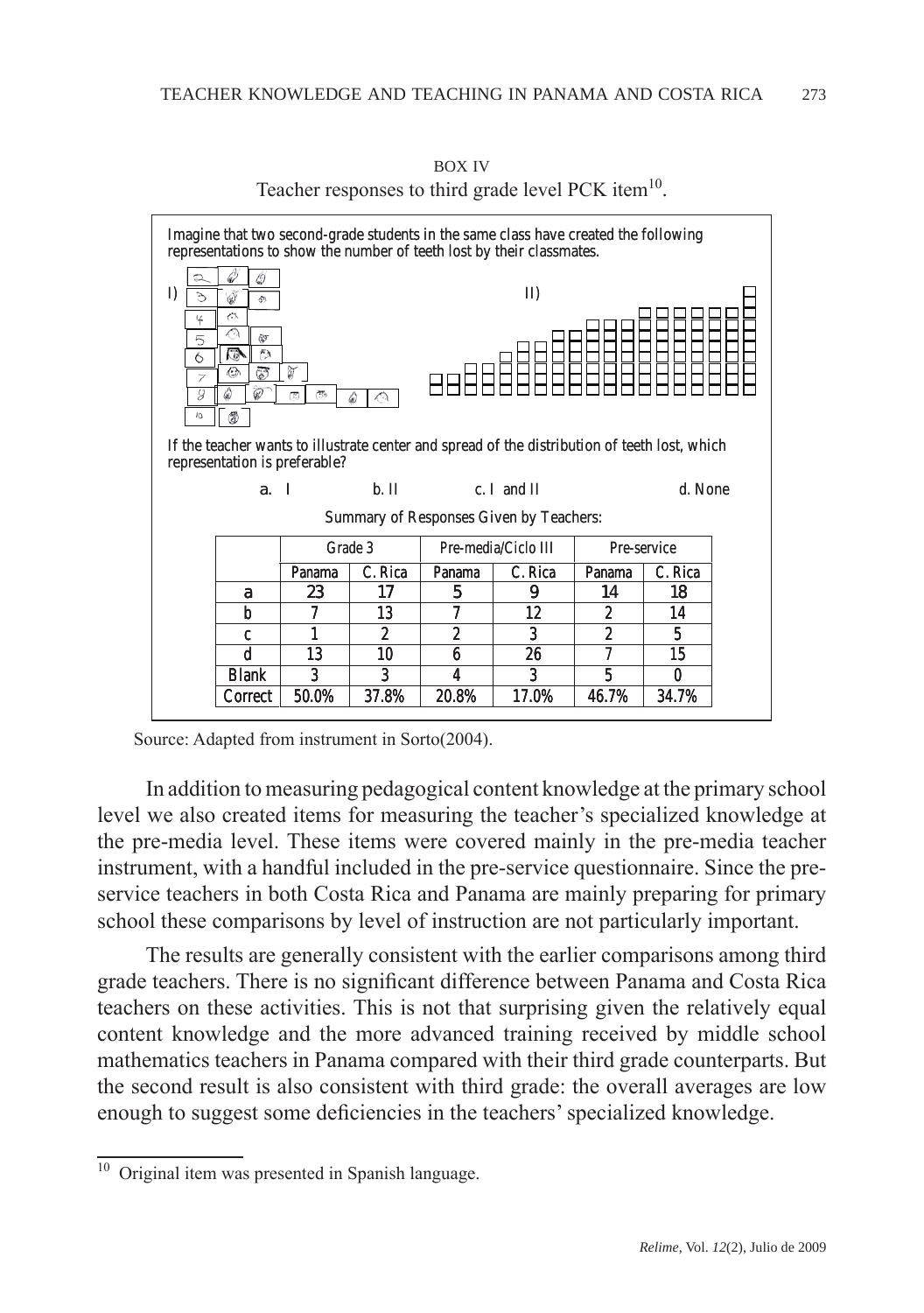In sum, the main conclusion from this section on pedagogical content knowledge is that teachers in Panama and Costa Rica do not have a high level of specialized knowledge for teaching mathematics. The Costa Rican third grade teachers do score significantly higher than their Panamanian counterparts, but they are still struggling with some of these more demanding questions that test their teaching knowledge. This form of knowledge is important because we feel that a profound conceptual understanding of the topic one teaches is necessary for passing along knowledge to children. It is not enough to have a basic grasp of the content itself—most teachers have that—or even a basic grasp of how to teach it—most of these teachers appear to have that, too. Effective teachers have high levels of specialized knowledge, and based on these results we should expect some consequences in the classrooms of teachers who do not have such specialized knowledge.

What are the consequences in the classroom when the teacher does not have a high level of specialized teaching knowledge? We will return to this in some of the classroom video analysis activities in the next section. However, teacher's proficiency on similar items in other contexts has been shown to be a significant predictor of student achievement (Hill, Rowan and Ball, 2005; Marshall and Sorto, 2007).

#### 3.3. *Multivariate Analysis*

The correlational analysis presented at the bottom of table II provided some initial clues into the factors that determine the teacher's pedagogical content knowledge. In this section we continue this line of analysis using a more powerful analytical tool called multivariate regression analysis. Two questions are most pressing. First, can we identify concrete mechanisms for improving teacher content knowledge or PCK, such as taking more classes? Second, how are these different forms of knowledge related to each other, especially meaning how do third and seventh grade content knowledge predict PCK? This information is useful because we need to understand the extent to which each form of knowledge is "taught," as opposed to it being accumulated through experiences or natural ability.

The purpose of multivariate analysis is to replicate the conditions of an experiment where all things are equal except one "treatment" variable. Of course these data are not experimental, and there are potential interpretational problems with the results that follow. But at the very least the multivariate results provide some complementary evidence to help interpret the results and draw linkages however tentative—with other results found in this study.

The results are detailed in table III. The dependent variables are measured in standard deviations, as are the independent variables (when feasible). For the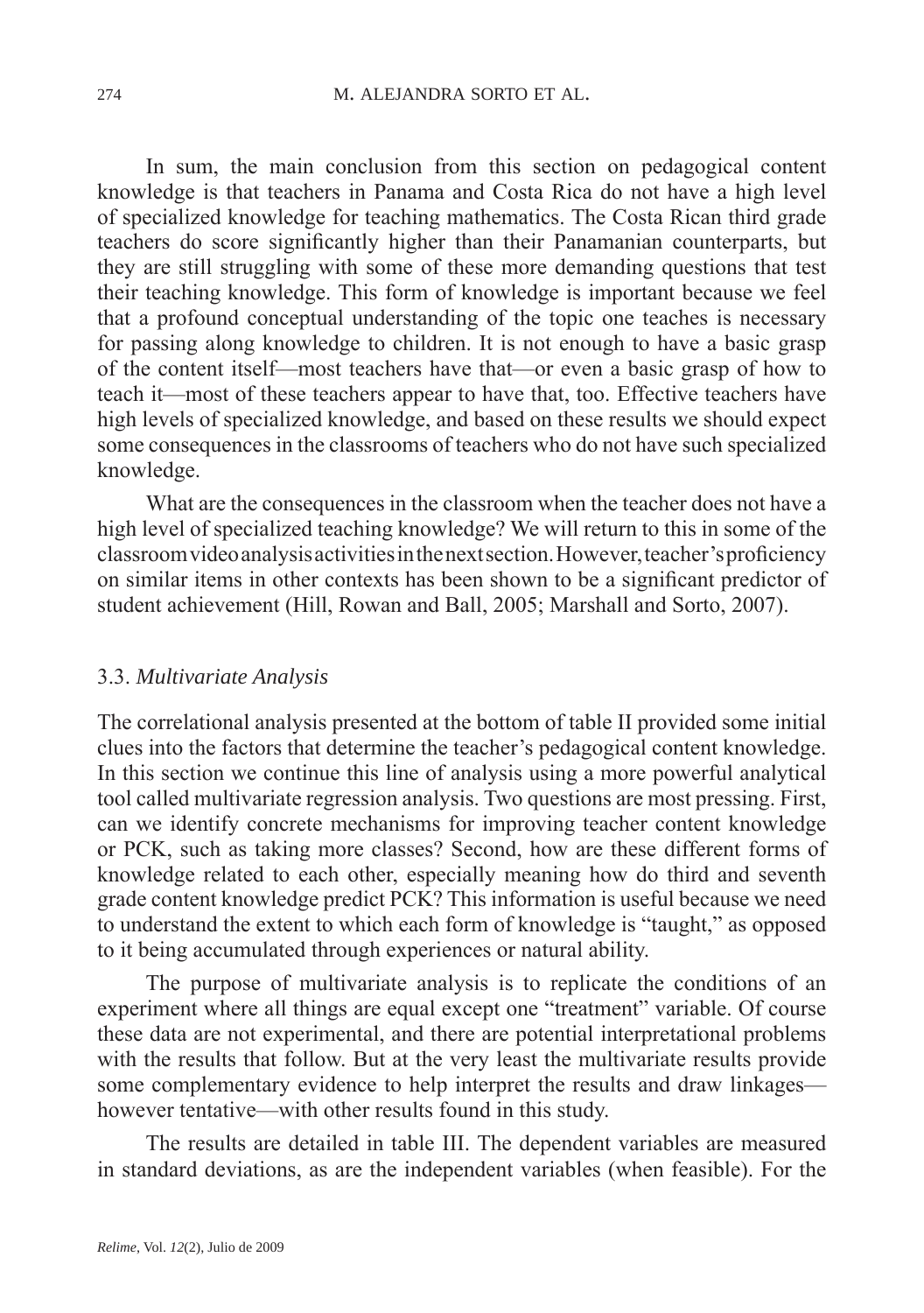determinants of the teacher's third grade content knowledge, the results do not add much to the discussion already presented. Most of the variables are insignificant, especially in Costa Rica where the teachers scored very high and there is not much variation overall. The control for teacher type are very significant in Panama, and confirm that pre-service teachers score much lower than primary teachers (1.36 standard deviations lower), and middle school teacher score higher than everyone else (about half a standard deviation). In the estimation that uses data from both countries, the control for Panama versus Costa Rica is also very negative and significant. This simply indicates that when all else is equal the Panama teachers have much lower (nearly one standard deviation) content knowledge. One interesting result in the Panama-only estimation is that the number of content classes taken by the teacher significantly predicts higher achievement. This makes sense—to some extent—but it remains to be seen how important these pre-service preparation classes are as predictors of teaching knowledge.

For seventh grade content knowledge (middle columns) the results are similar to the third grade content results. The significant difference by gender appears to be driven primarily by the lower scores for Panamanian females versus their male counterparts. In the Panama-only model the number of pedagogy classes is a significant predictor of seventh grade content knowledge. Each class is associated with about 0.10 standard deviations higher PCK. This is somewhat surprising, and does raise some issues about the validity of these variables that measure the teacher's (self-reported) coursework. Once again the controls for teacher type and Panama confirm the descriptive comparisons presented in earlier tables.

Our main interest is in understanding the factors that predict higher levels of teacher pedagogical content knowledge. These estimations for third grade PCK are presented in the right hand side columns of table III. One result that stands out is for the teacher's self-reported pedagogical preparation, which is significantly associated with PCK in Panama. For Costa Rica the point estimate is also positive but not significant at conventional statistical levels. This is a tentative linkage, and we are reminded of the potential problems with these measures of classes. But the suggestion is that PCK could be improved through teacher training.

The other variables of interest in the PCK estimations are the content knowledge controls. This linkage is an important one because pedagogical content knowledge has an obvious content knowledge component. In theory the content knowledge that matters should come from third grade rather than seventh grade. We have already argued that the low third grade PCK scores for Costa Rican and Panamanian middle school teachers shows how higher level knowledge has little to do with this domain of knowledge. The results in table III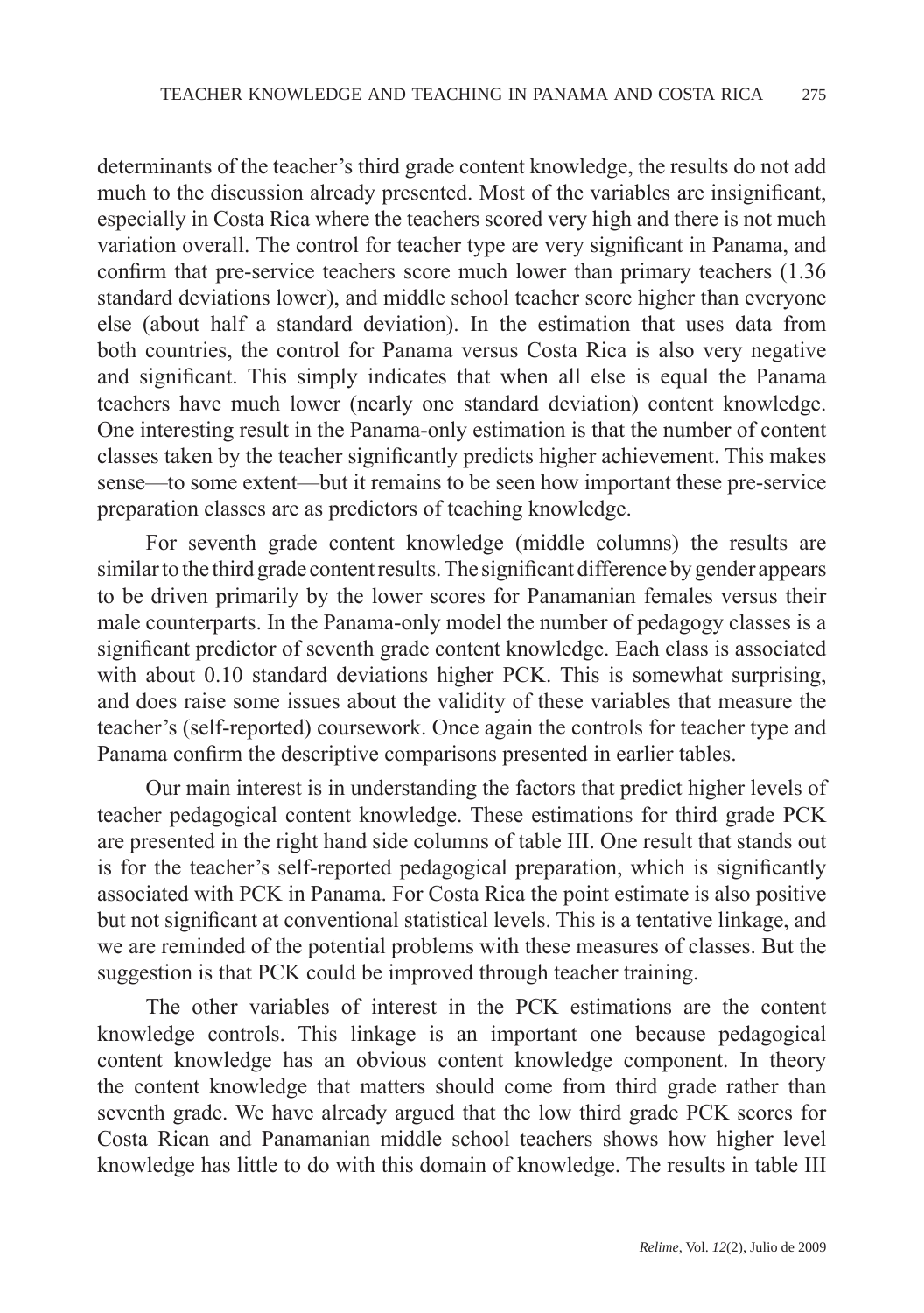are mixed. In Panama the expected linkage does hold: the teacher's third grade content knowledge does predict their third grade PCK (standardized effect of 0.17). But in Costa Rica neither measure is significant. This is not that surprising given the lack of variation in the primary level knowledge measure.

| Determinants of teacher content and pedagogical content knowledge. |                |                      |           |            |                        |           |           |                  |           |  |
|--------------------------------------------------------------------|----------------|----------------------|-----------|------------|------------------------|-----------|-----------|------------------|-----------|--|
| Variable:                                                          |                | Third grade content: |           |            | Seventh grade content: |           |           | Third grade PCK: |           |  |
|                                                                    | All            | Panama               | C. Rica   | All        | Panama                 | C. Rica   | All       | Panama           | C. Rica   |  |
| Female                                                             | $-0.11$        | $-0.14$              | $-0.01$   | $-0.22**$  | $-0.39**$              | $-0.07$   | $-0.16$   | $-0.14$          | $-0.23$   |  |
|                                                                    | $(-1.24)$      | $(-0.85)$            | $(-0.08)$ | $(-2.35)$  | $(-2.34)$              | $(-0.80)$ | $(-1.28)$ | $(-0.88)$        | $(-1.21)$ |  |
| Experience                                                         | $-0.01$        | $-0.01$              | 0.01      | $-0.01$    | $-0.01$                | $-0.01$   | 0.003     | 0.003            | $-0.002$  |  |
|                                                                    | $(-0.61)$      | $(-0.99)$            | (0.22)    | $(-1.30)$  | $(-0.21)$              | $(-1.51)$ | (0.53)    | (0.37)           | $(-0.02)$ |  |
| Was filmed                                                         | $-0.01$        | $-0.05$              | 0.05      | 0.01       | $-0.02$                | 0.03      | 0.20      | $0.57**$         | $-0.05$   |  |
|                                                                    | $(-0.06)$      | $(-0.32)$            | (0.73)    | (0.16)     | $(-0.15)$              | (0.33)    | (1.48)    | (3.00)           | $(-0.25)$ |  |
| Content classes                                                    | $-0.01$        | $0.03*$              | $-0.001$  | $-0.02*$   | 0.001                  | 0.01      | $-0.03**$ | $-0.0001$        | $-0.05**$ |  |
|                                                                    | $(-1.45)$      | (1.68)               | $(-0.08)$ | $(-1.85)$  | (0.01)                 | (1.25)    | $(-2.42)$ | $(-0.06)$        | $(-2.53)$ |  |
| Pedagogy classes                                                   | 0.01           | 0.05                 | 0.03      | 0.03       | $0.12**$               | 0.002     | $0.08**$  | $0.09**$         | 0.08      |  |
|                                                                    | (0.01)         | (1.37)               | (0.74)    | (1.22)     | (3.29)                 | (0.05)    | (2.47)    | (2.28)           | (1.18)    |  |
| Type of teacher:                                                   |                |                      |           |            |                        |           |           |                  |           |  |
| Middle                                                             | $0.23**$       | $0.49**$             | 0.09      | $0.95**$   | $1.51**$               | $0.60**$  | 0.17      | 0.21             | 0.26      |  |
|                                                                    | (2.34)         | (2.74)               | (0.95)    | (8.36)     | (8.42)                 | (4.65)    | (0.89)    | (0.79)           | (0.94)    |  |
| Pre-service                                                        | $-0.34**$      | $-1.36**$            | 0.08      | 0.09       | $-0.57**$              | $0.30**$  | $-0.16$   | $-0.29$          | $-0.25$   |  |
|                                                                    | $(-2.38)$      | $(-4.16)$            | (0.60)    | (0.71)     | $(-2.28)$              | (2.01)    | $(-0.99)$ | $(-1.00)$        | $(-1.03)$ |  |
| Urban school                                                       |                | $-0.01$              |           |            | 0.07                   |           |           | 0.06             |           |  |
|                                                                    |                | $(-0.03)$            |           |            | (0.47)                 |           |           | (0.40)           |           |  |
| Private school                                                     |                | 0.24                 |           |            | 0.14                   |           |           | 0.30             |           |  |
|                                                                    |                | (1.61)               |           |            | (0.68)                 |           |           | (1.36)           |           |  |
| Panama control                                                     | $-0.97**$      |                      |           | $-1.13**$  |                        |           | $-0.23$   |                  |           |  |
|                                                                    | $(-9.78)$      |                      |           | $(-12.33)$ |                        |           | $(-1.55)$ |                  |           |  |
| Grade 3 content                                                    |                |                      |           |            |                        |           | $0.14*$   | $0.17**$         | $-0.04$   |  |
|                                                                    |                |                      |           |            |                        |           | (1.86)    | (2.29)           | $(-0.25)$ |  |
| Grade 7 content                                                    |                |                      |           |            |                        |           | $0.17**$  | 0.14             | 0.17      |  |
|                                                                    |                |                      |           |            |                        |           | (2.29)    | (1.43)           | (1.36)    |  |
| Number of cases                                                    | 378            | 170                  | 208       | 377        | 170                    | 207       | 377       | 170              | 207       |  |
| $R^2$<br>$\overline{a}$<br>$\mathbf{r}$                            | 0.33<br>$\sim$ | 0.25<br>0.001        | 0.01      | 0.48       | 0.33                   | 0.25      | 0.14      | 0.23             | 0.06      |  |

table iii

Source: Panama Survey, 2006.

Notes: Asterisks used to denote statistically significant differences between category average and remainder of teachers (\*=0.10 level, \*\*=0.05 level).

#### 4. Quality of teaching mathematics

We present the results and analysis of the videotaped lessons. The lessons were analyzed by the presence of three different elements: mathematical proficiency, level of cognitive demand, and the observed teacher knowledge. We should note that one main difference about the lessons is the length of instruction per lesson.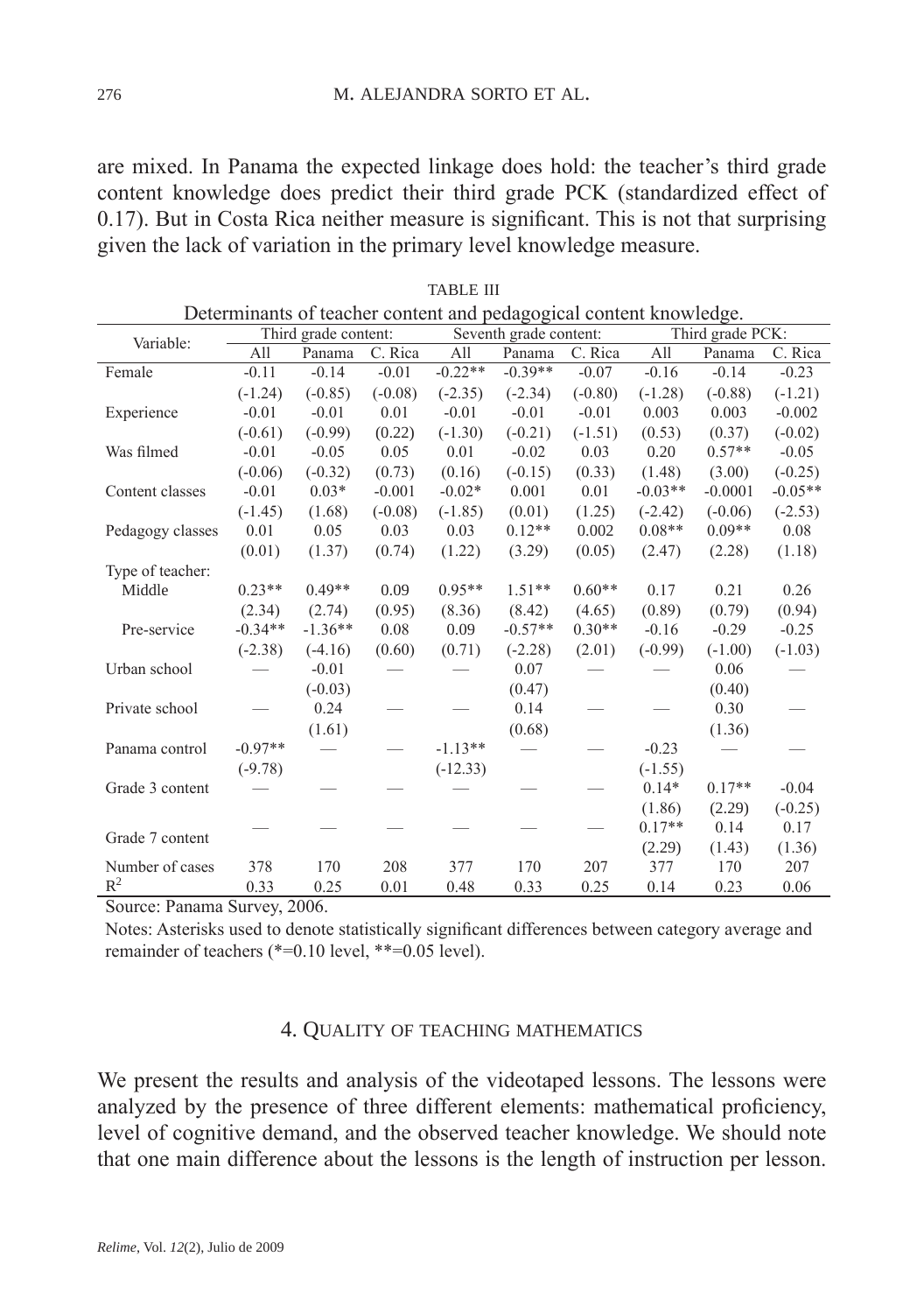In Panama students receive, officially, 45 minutes of mathematic instruction every day; although we observed lessons as short as 30 minutes. In Costa Rica the classes are organized to be much longer, with two "double shifts" of 80 minutes, one single shift of 40 minutes, and one single shift labeled as "remedial" weekly.

## 4.1. *Mathematical Proficiency*

The quality of the mathematics content being taught can also be assessed by observing the presence of five intertwined strands that form the mathematical proficiency variable as defined by the authors of Adding It Up (National Research Council (2001)). Mathematical proficiency, a term that encompasses expertise, knowledge, and facility in mathematics, captures what the authors believe to be necessary for anyone to learn (and by implication teach) mathematics. The authors identify five key strands of mathematical proficiency, as follows:

- *Conceptual understanding*. Comprehension of mathematical concepts, operations and relations.
- *Procedural fluency*. Skill in carrying out procedures flexibly, accurately, efficiently, and appropriately.
- *Strategic competence*. Ability to formulate, represent, and solve mathematical problems.
- *Adaptive reasoning*. Capacity for logical thought, reflection, explanation and justification.
- *Productive disposition*. Habitual inclination to see mathematics as sensible, useful, and worthwhile, coupled with a belief in diligence and one's own efficacy (p. 117).

These strands are not to be taken as individual goals but rather as an interdependent and interwoven definition of proficiency. If any one of the five elements is missing the learning process is not considered complete. We rate each of the lessons based on these five strands, identifying which strands are lacking for any given mathematics lesson. It is a lot to expect all strands to be present in individual lessons, especially in Panama where the classes are between 30 to 45 minutes long. Instead we are more concerned about the extent to which all strands turn up in the overall summary of multiple lessons. In other words, are there specific elements of proficiency that are largely absent from these classrooms?

Results for both grades and countries are shown in figure 2. At both grade levels, a high percentage of lessons in Costa Rica had as a goal to engage students in conceptual understanding. It was clear from the observations at the third grade level,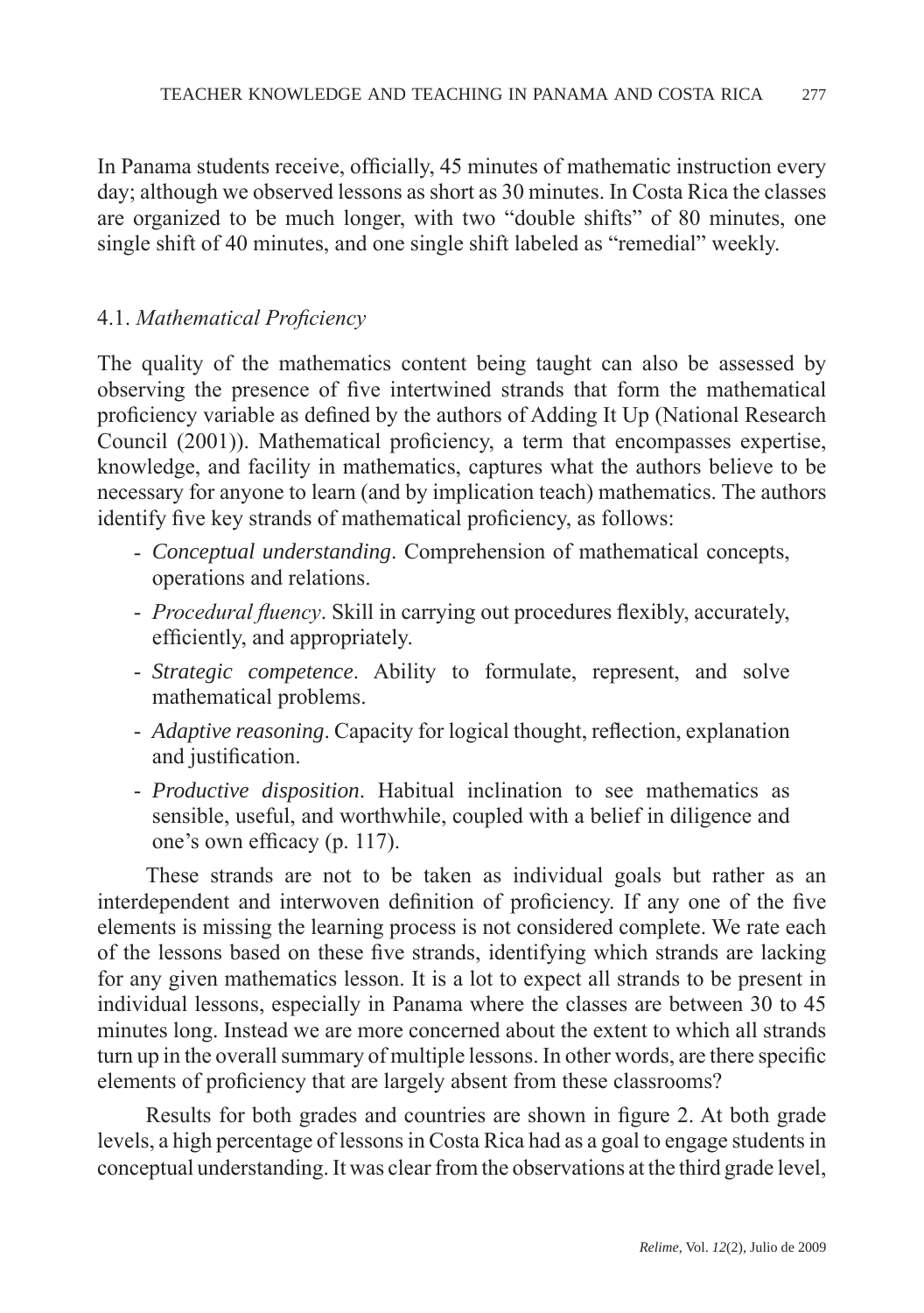that there is a culture among Costa Rican teachers to value conceptual understanding before students move to the manipulation of symbols or computation. However, as we will see later, not all teachers did this in an efficient way. The opposite is true for the procedural fluency strand. A lower percentage of classrooms in Costa Rica (compared with Panama) engage students in the skill of carrying out procedures. In Panama most of these procedures were related to basic operations, while in Costa Rica they included the construction of geometric shapes or use of measurement instruments. In both countries there were few instances where students had to show the ability to formulate, represent, and solve mathematical problems, which is also known as strategic competence. When this strand was observed the students were given mathematical problems applied to real world situations and asked to apply their knowledge of previous mathematics content learned to arrive at a solution. The students were either engaged in whole class or group discussions.

Again, a higher percentage of lessons in Costa Rica, although a low overall percentage, engaged students in logical thought, reflection, explanation, and justification ("Reasoning"). Rules, definitions and procedures were often presented without providing an opportunity for students to wonder why they were true. When students were involved in working on a problem or asked to give an answer, they were not expected to explain their reasoning or provide a valid justification. Many educators call this type of teaching as "answer-centered."



*Figure 2*. Third and seventh grade mathematical proficiency.

Finally, the last category refers to the level of students' ability to see mathematics as sensible, useful, and worthwhile ("Disposition"). This category was observed only during the lessons where students were either involved in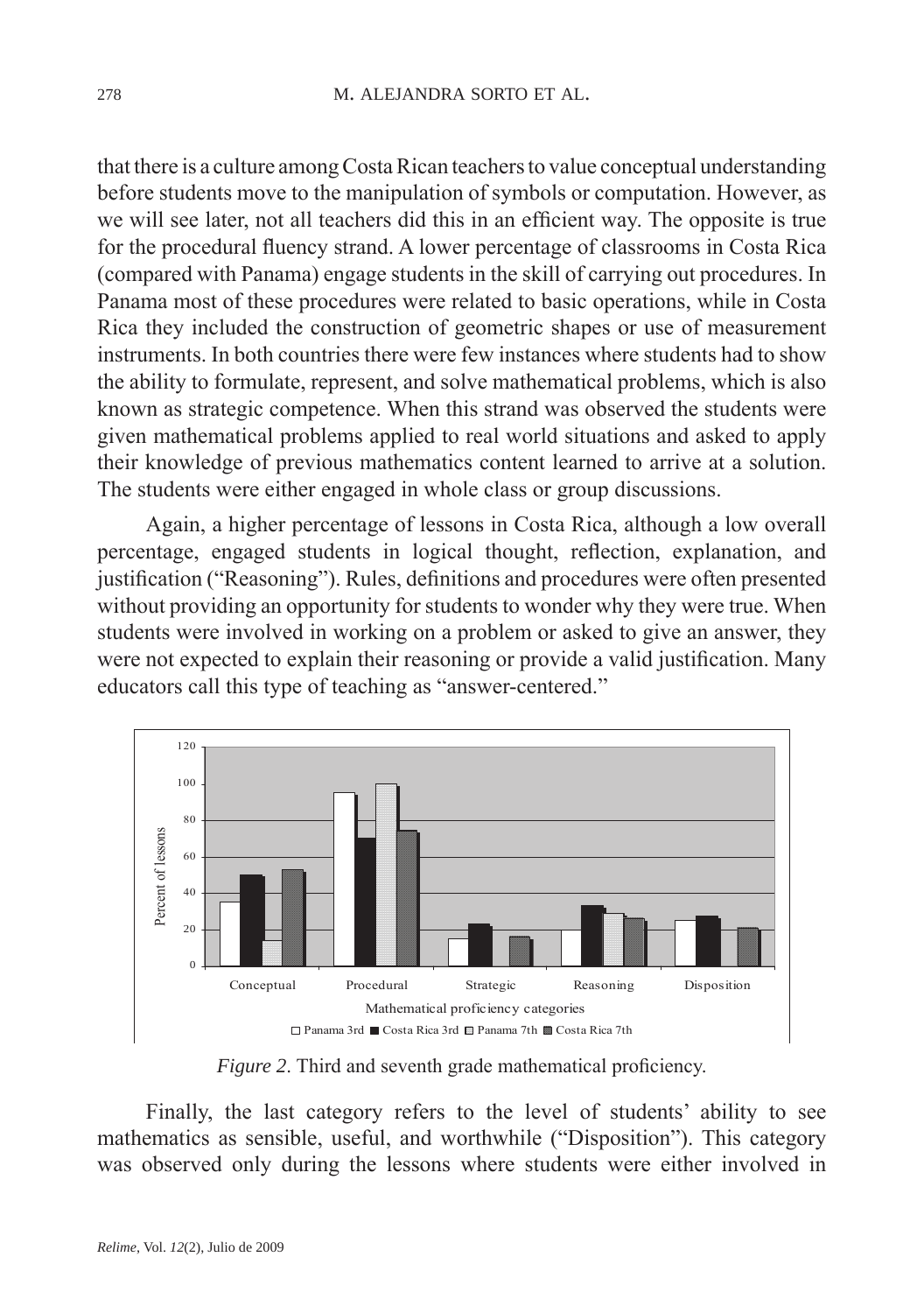the application or reasoning of mathematics, which in both countries was low. However, among those lessons students seemed to enjoy and value the logical thinking and problem solving activities.

Larger differences between countries are observed for seventh grade lessons (figure 2). It bears restating that these differences are based on fairly small samples of classrooms (7 for Panama and 19 for Costa Rica). All lessons in Panama were about computing or following a procedure with a few making linkages to the underlying concept. In Costa Rica a higher percentage of lessons attempted to relate the procedure with the concept (or concepts). Again, not all teachers were effective at it. In Panama, none of the lessons made linkages of the mathematics to problem solving and in Costa Rica very few did so—about the same percentage as third grade. The logical thinking and reasoning were also low in both countries. A better level of productive disposition was observed in Costa Rica lessons; however it is still low in absolute terms. Overall, the mathematics instruction in Costa Rica for seventh grade "looked" closer to the mathematical instruction in third grade. More pronounced differences between grades were observed in Panama.

### 4.2. *Level of Cognitive Demand*

Beyond the topic covered in the lesson is the kind and level of thinking required of students on a particular topic or mathematical task, which enriches and relates to our previous measurement of mathematical proficiency. We refer to this aspect as the level of cognitive demand.

For level of cognitive demand we derive a rubric from Stein et al.'s (2000) classification of higher and lower cognitive demand. These include:

- *Memorization*. Recollection of facts, formulae, or definitions.
- *Procedures without connections*. Performing algorithmic type of problems that have no connection to the underlying concept or meaning.
- *Procedures with connections*. Use of procedures with the purpose of developing deeper levels of understanding concepts or ideas.
- *Doing Mathematics*. Complex and nonalgorithmic thinking, students explore and investigate the nature of the concepts and relationships.

Even though the level of cognitive demand is an aspect more related to the learner, it is the teacher that controls and directs the required level for his or her students. In a similar study using videotapes from a large group of TIMSS participants, the researchers found that teachers implement lessons at a lower level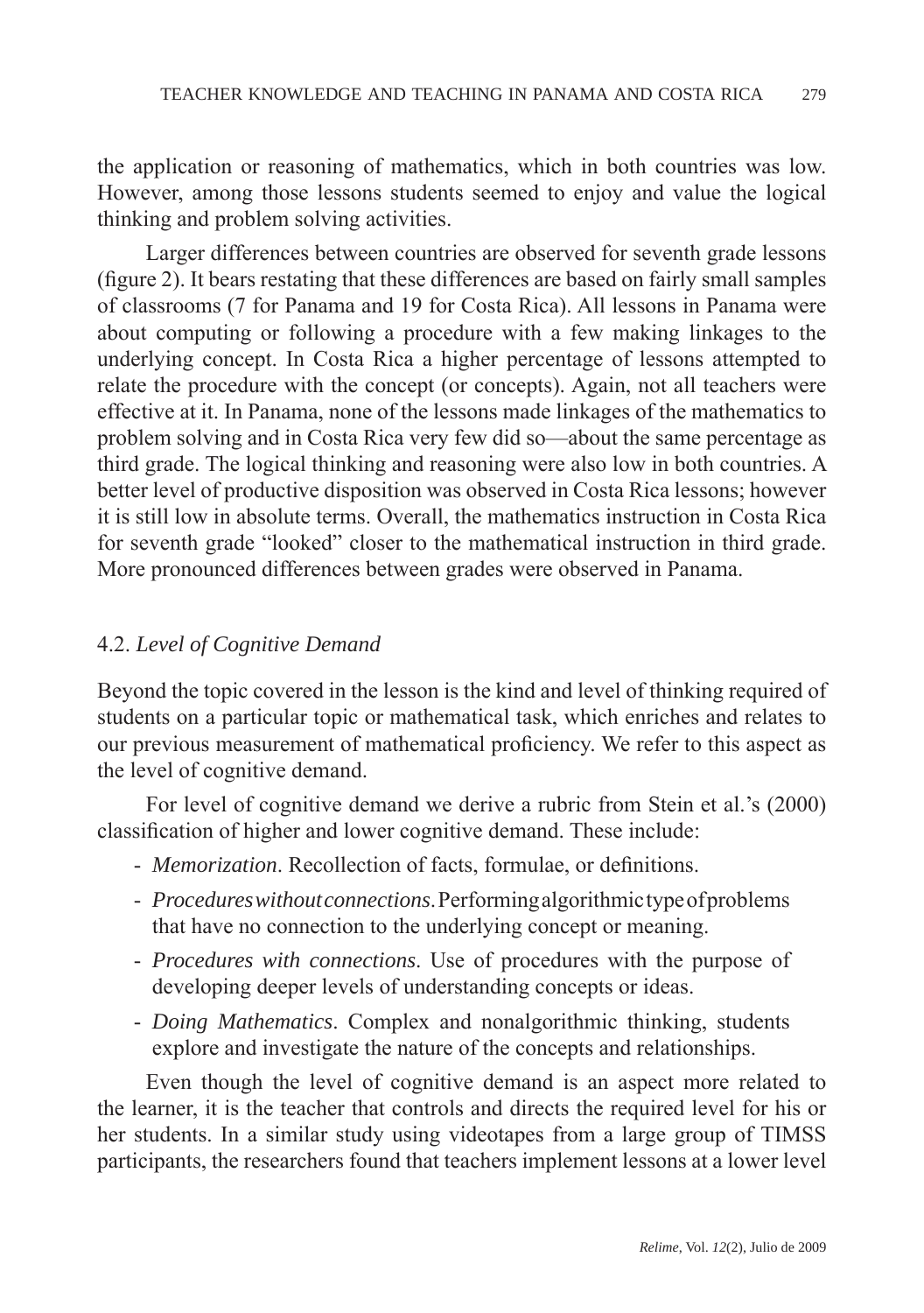than what the lessons are intended for (TIMSS 1999 Video Study). This was a characteristic especially of countries with lower student achievement overall.

Why compare Panama and Costa Rica on this aspect? What do we gain by comparing the required level of thinking of students? There are several reasons. First, the level of cognitive demand of the lesson, or the mathematical activities the students engage in, is closely associated with the deep understanding of concepts in mathematics. This is independent of whether students are put in groups or are given manipulatives, and we can also make inferences about the teacher's pedagogical knowledge, since he or she needs to be involved in the same kind and level of thinking.

The actual measurement is not easy. Lessons often have multiple stages, and students and teachers are involved in several mathematical activities that vary in their complexity, often driven by the main goal of the lesson. Therefore, one lesson can be characterized on a whole as a low-level lesson or a mixture of low and high levels. To provide a more systematic way to characterize the lessons, we used Stein et al.'s categories. These include memorization, procedures without connections, procedures with connections, and doing mathematics. The memorization and procedures without connections are related to the aspect of mathematical proficiency of procedural fluency, tasks that engage kids on procedures with connections often call for conceptual understanding and reasoning, and tasks that engage kids with "doing mathematics" are tasks that have the presence of all aspects of mathematical proficiency strand.

Results for both grade levels and countries are shown in figure 3. At the third grade level, in both countries a large percentage of the lessons required students to simply recall rules and definitions, or perform algorithms with no relation to the underlying concepts. Panama had a higher percentage of these types of lessons. Opposite patterns are observed for the higher-level cognitive demands. Both countries have a smaller percentage of lessons requiring students to understand the meaning of operations or underlying concepts behind the procedures, and a still smaller percentage require students to investigate or explore relationships between mathematical ideas. Panama had an especially low percentage of higher-level demand lessons, although Costa Rica overall is not much higher.

There are two important observations about the level of cognitive demand for lessons observed in both countries. One, the observed level was the one implemented by the teacher and not necessarily the level intended. For example, the tapes from Costa Rica show that about 60% of the teachers had intended to deliver a higher level lesson, guided by textbooks, pre-prepared activities, and concrete models. However, only 43% successfully implemented it. The Costa Rican teachers also tend to use more demanding questions, but the actual formulation and sequence of questions does not always make it possible to probe the students' conceptual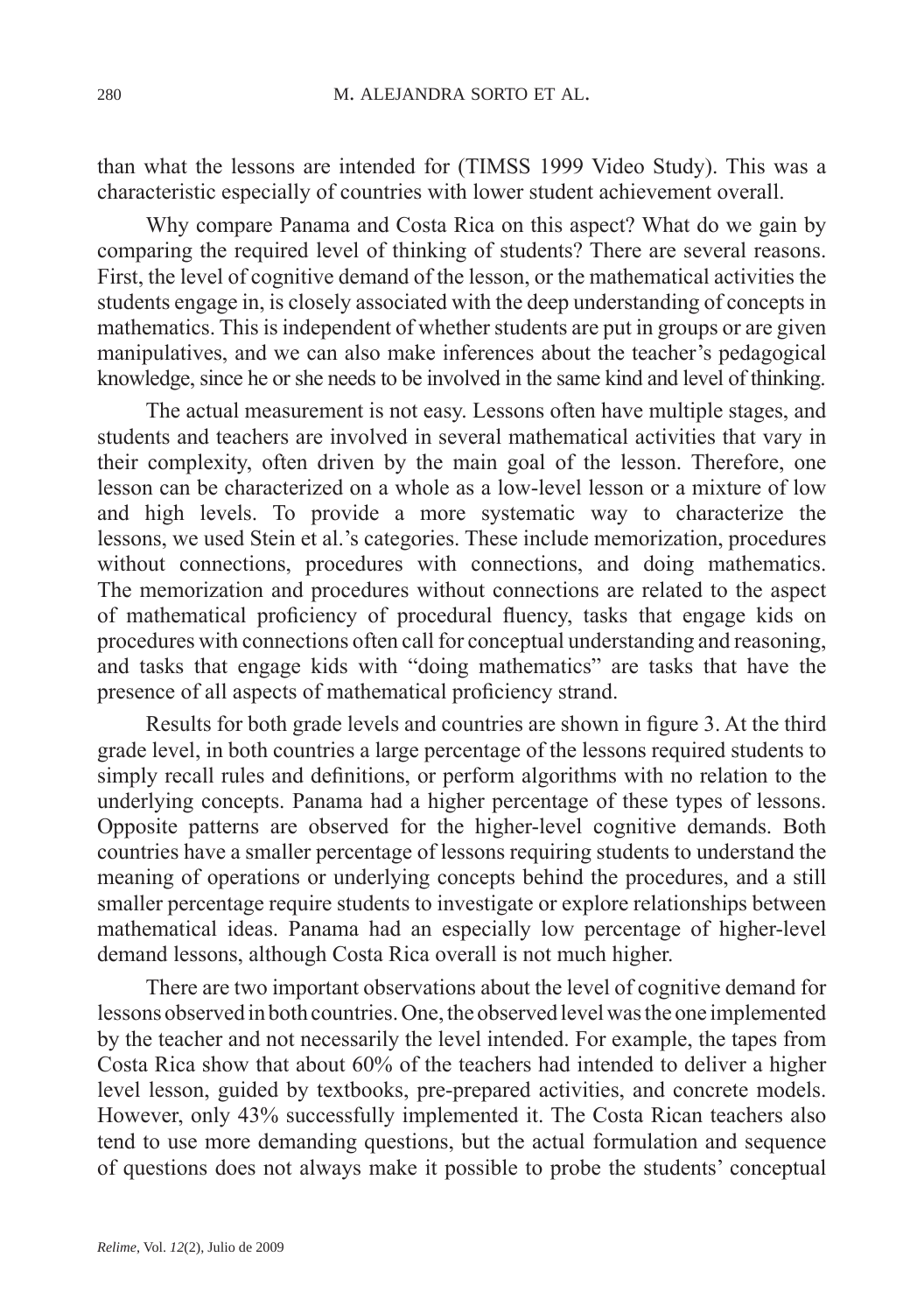understanding. These findings are consistent with results from the TIMSS 1999 Video Study and with findings by Stein et al. Mathematical tasks or problems with high level cognitive demands "are most difficult to implement well, frequently being transformed into less-demanding tasks during instruction" (2000, p. 4).

We were not able to measure the degree of intended levels in Panama's taped lessons. Most teachers in Panama did not use textbooks, concrete models, or other materials that could have been useful for assessing the goal of the lesson. However, based on an examination of the official third grade mathematics textbook, the levels of cognitive demand were more evenly distributed across topics than the observed distribution in the tapes.

The second main finding is that lesson length plays a key role in the implementation of high-level cognitive demands. Costa Rica's lessons were about twice as long as Panama's lessons. This means there were more opportunities for the students to engage in different activities in each of the different levels. This does not mean that Costa Rica students receive dramatically more mathematics during the week; the total time difference is about half an hour. But by using "blocks" of class time on different days the Costa Rican strategy allows for longer periods. This does present the challenge of holding the students' attention for long periods, and there are some concerns about student engagement in the Costa Rican classrooms as time goes on. But there may be some potential advantages to this strategy in terms of lesson development, especially when combined with better prepared teachers. Compared with other aspects of Costa Rican schools this is a potentially easy element to copy, but teachers in Panama would have to undergo considerable retraining to teach in a different format.



*Figure 3.* Third and seventh grade cognitive demand.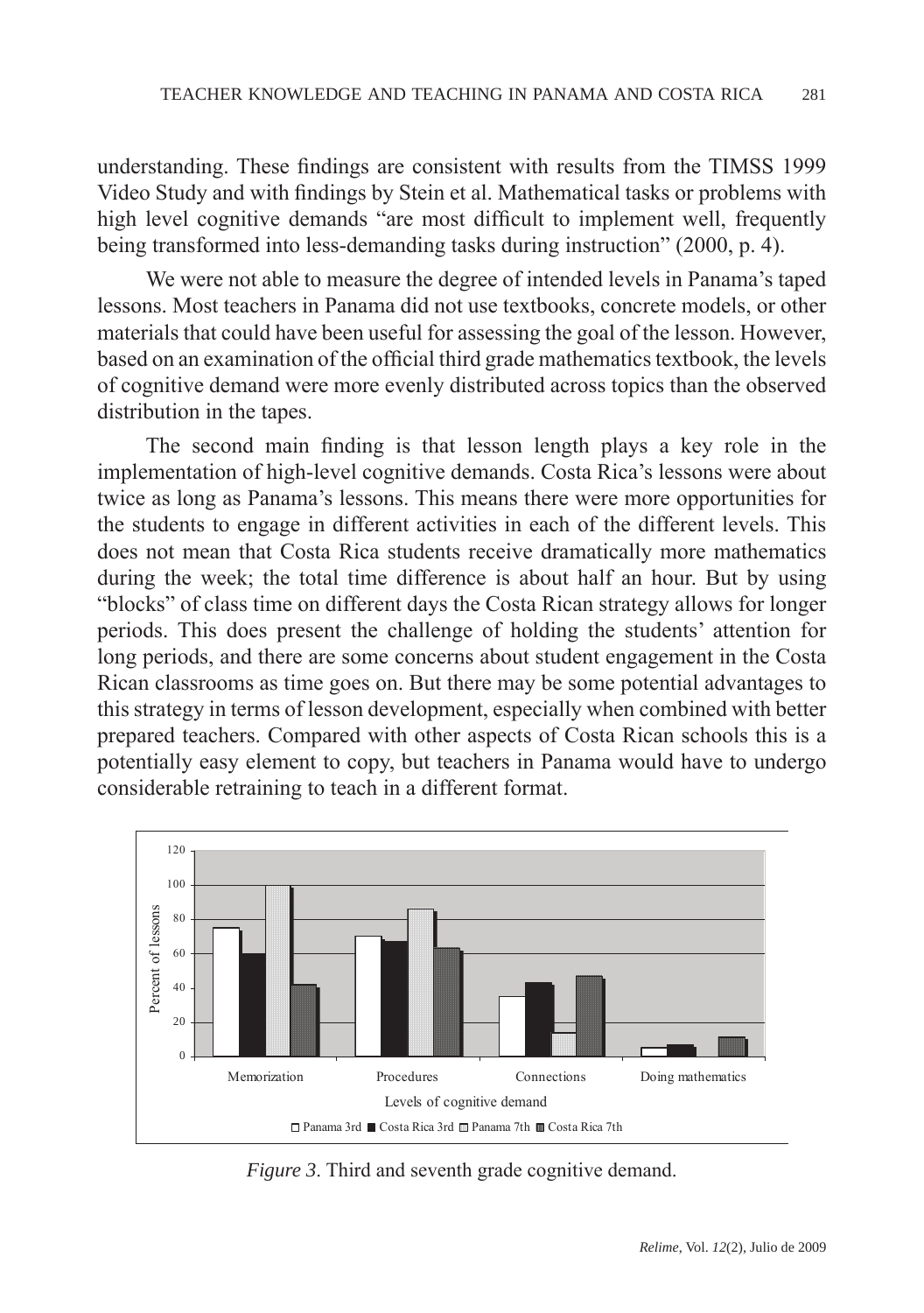The overall pattern of levels of cognitive demand is similar in both countries for seventh grade (figure 3). Panama lessons engage students in tasks that are focused on memorizing definitions and/or procedures and only a few lessons made connections with other concepts. None require the students to either explore/ understand the nature of mathematical concepts or analyze and actively examine multiple solutions.

The Costa Rican lessons had a more uniform distribution of levels, which is what is expected. Note that seventh grade has a more uniform distribution than third grade. A lower percentage of lessons were associated with low levels of cognitive demand in seventh grade compared with third grade. We should note that third grade involves students working on different tasks of high cognitive demand than seventh grade. For example, third grade tasks are for the most part hands-on activities that illustrate a mathematical concept and seventh grade tasks are interesting mathematical problems which require students to reason.

Another important observation about the implementation of the level of a specific task is that seventh grade teachers were more effective at it. That is, if a lesson was intended for a high level, the implementation was also at high level.

#### 4.3 *Mathematical Knowledge Observed*

In the previous section (Section 3) we provided extensive measures of teacher knowledge based on their answers to items on a questionnaire. In this part of the analysis we turn to classroom observations to classify teacher knowledge. This is a novel approach with few antecedents, and a number of challenges to implement.

We characterize the observed teachers' knowledge in a lesson in a similar way as in the written instrument that measures their specialized knowledge with questions. This includes:

- *Content knowledge*. This refers only to teachers' knowledge of the mathematics being taught, grade 3 and 7 in our case.
- *Pedagogical knowledge*. This refers to knowledge of instructional techniques beyond lecture mode. Elements include how well the teacher has all of the students engaged, his/her use of proper classroom management techniques, and the quality of instructional materials.
- *Pedagogical content knowledge*. This refers to the appropriate integration of the instructional techniques with the mathematical concept being taught and its effectiveness on student learning.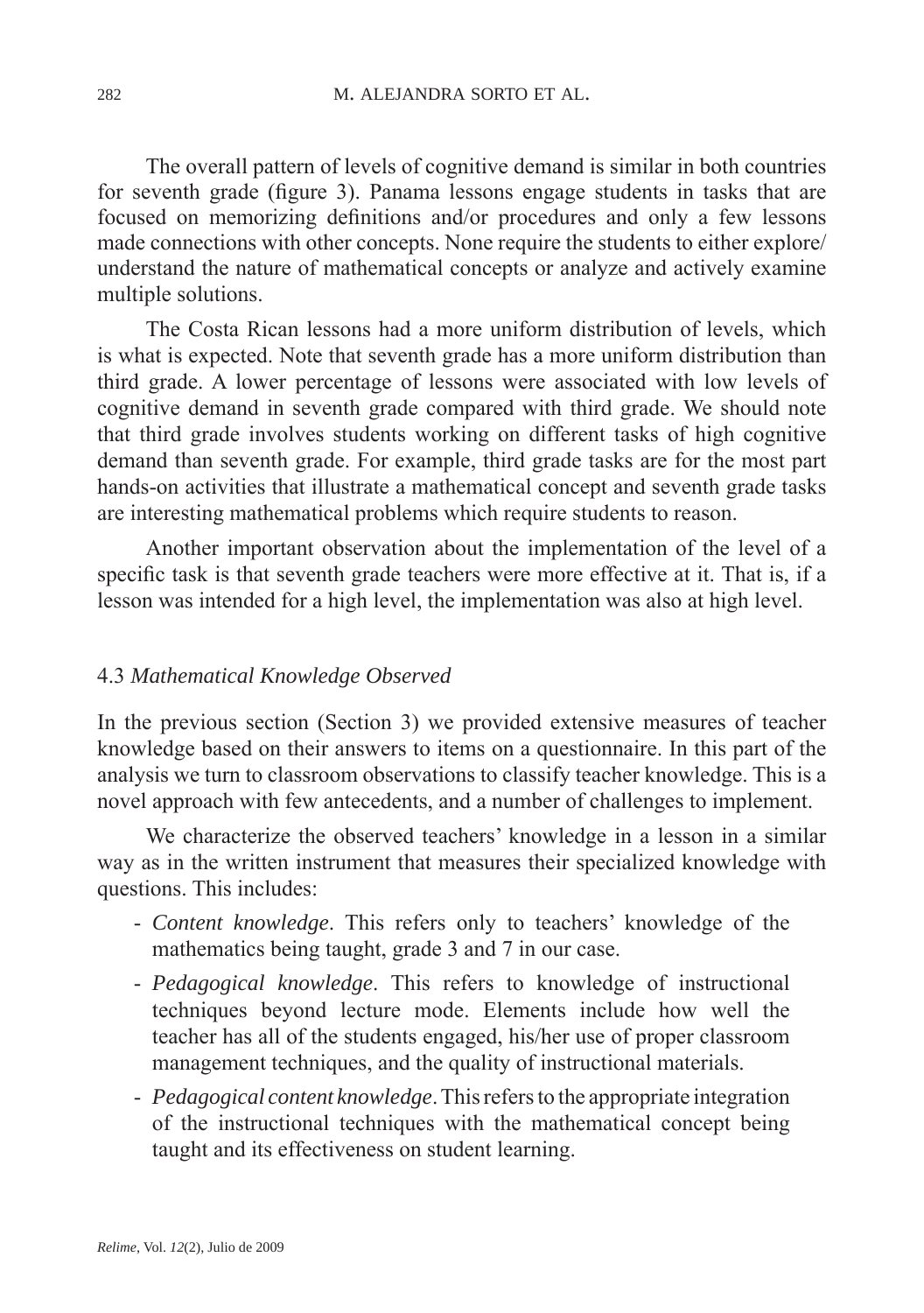Of course, what is observed in one lesson does not measure the entire body of knowledge a teacher has in mathematics, or any of the other kinds of knowledge. But the purpose of looking at the teacher's knowledge for these lessons is not to characterize the entire knowledge of a teacher; for this we would need a case study where we observe a teacher for a long period of time. The purpose is to measure how well the teacher uses these specific knowledge forms in a particular lesson.

Figure 4 shows the percentage of teachers that demonstrated knowledge in each of the kinds of knowledge described above. One important note is that the kind of knowledge demonstrated was connected with the overall goal of the lesson. In both countries, almost all teachers did not say or write anything incorrect with serious consequences for future learning. In terms of pedagogical knowledge, it was clear that Costa Rican teachers use better pedagogical techniques. In particular, the Costa Rican teachers used concrete models to illustrate concepts, and more frequently used hands-on activities such as measuring, cutting, coloring, and pasting. This measure is linked with the intended level of cognitive demand of the lesson analyzed above. The final element is the degree of effectiveness of the use of these techniques and how well they were connected with the mathematical concept being taught; this is measured by the last category. Costa Rica also showed a higher percentage of teachers with this quality, however the difference is not as large as the pedagogical knowledge category.



*Figure 4*. Third and seventh grade teachers' observed knowledge.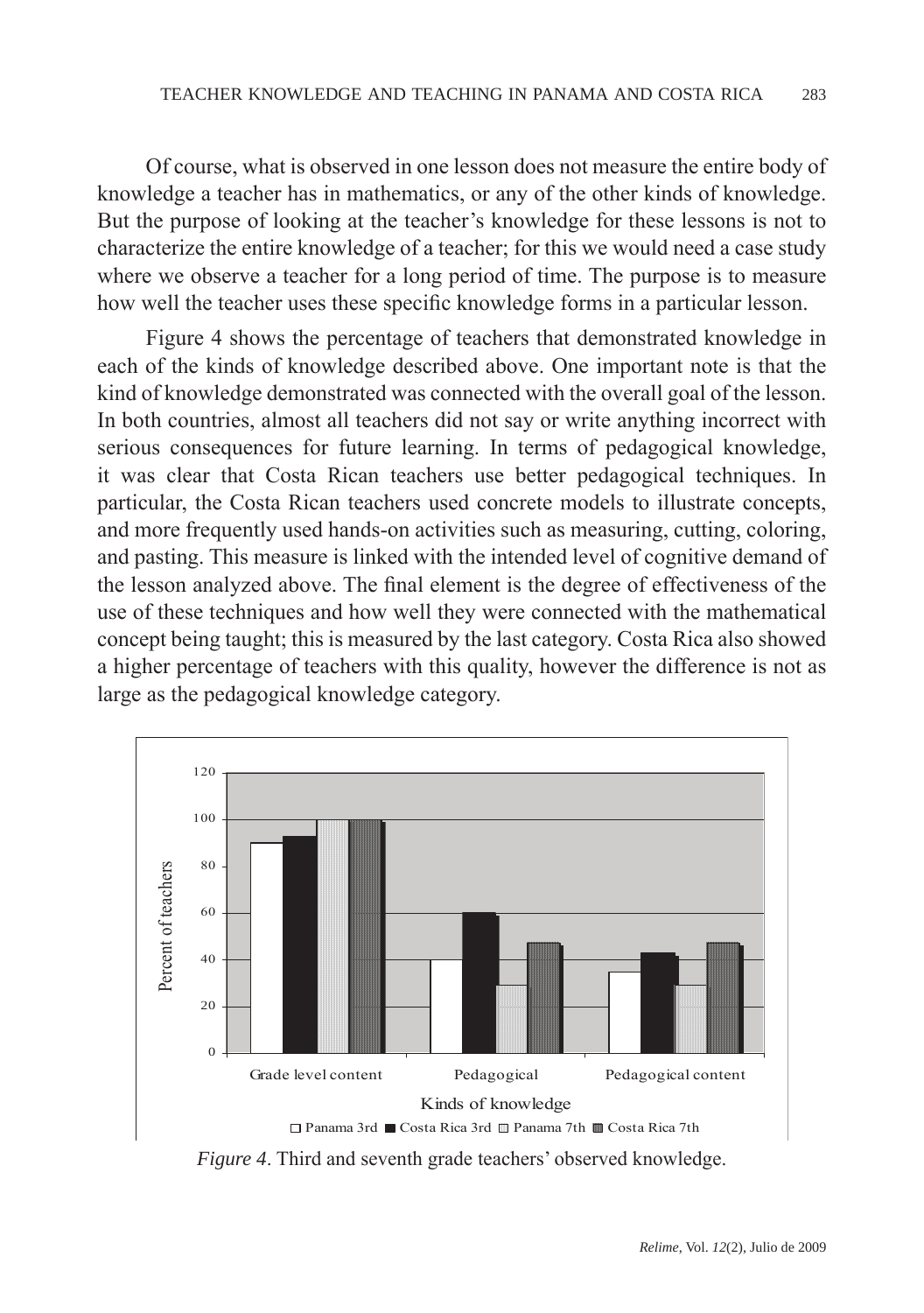Patterns of teachers' knowledge for seventh grade are somewhat different than grade three (figure 4). First, every teacher observed in both countries spoke and/or wrote correct mathematical statements. A lower percentage of teachers used pedagogical techniques compared to third grade in both countries. The interesting result here is that seventh grade teachers in both countries showed more effectiveness in the use of those techniques than third grade teachers. Some of this effectiveness was clearly due to the pedagogical technique being implemented, like a well planned lesson with a rich task presented to students and good "flow" of the lesson. Others were effective because of the powerful explanations and skillful level of communication on the part of the teacher to bring the complex mathematical ideas to the level of the student (almost like in an artistic manner). The first kind of teacher becomes effective by formal education, while it is likely that the second is effective because of his or her talent and/or experience.

#### 5. Conclusions and recommendations

#### 5.1. *Conclusions*

The results of this study provide some useful insights into the relative effectiveness of teachers in each country, at least based on their ability to answer mathematics questions of different types and their performance in the classroom. The main results include:

- Teaching practices in Panama and Costa Rica are marked by considerable differences. The differences are more pronounced in third grade than in seventh grade. A typical Costa Rica mathematics classroom in third grade is characterized by a large portion of the time working with concrete materials, often constructed by the children themselves. Children in these classrooms are often busy cutting, coloring, pasting, counting, grouping and moving objects. They also have prepared activities or workbooks to use. The teacher then involves the children in a whole class discussion about the concept or topic being taught and the lesson ends with a summary or children recording their work in notebooks. What these classrooms in Costa Rica lack is the connection with the underlying mathematical concepts. The focus is on the construction and manipulation of the concrete materials as a physical activity and not as a pedagogical tool to help children learn the abstract underlying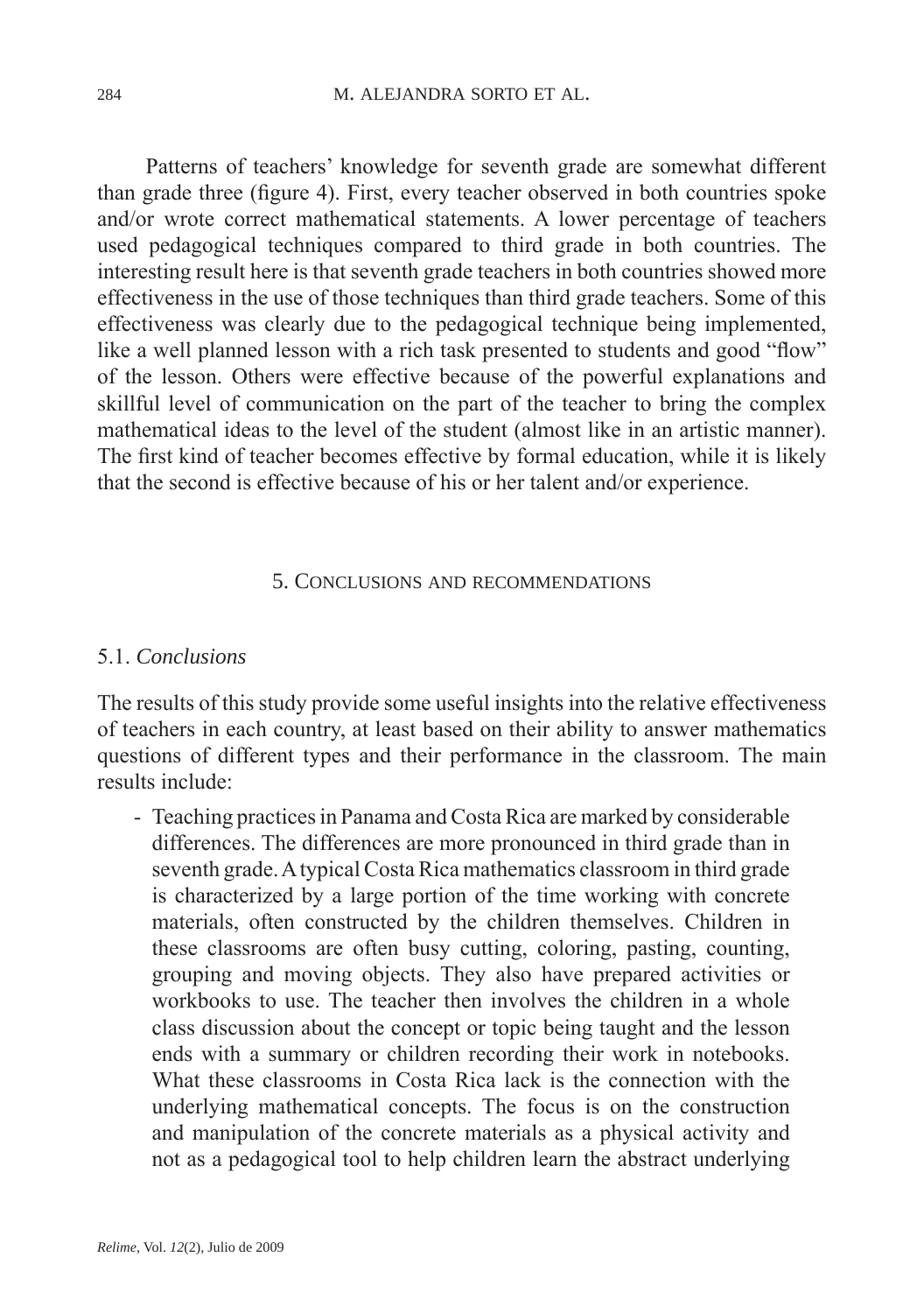concept. Teachers in Costa Rica show a variety of ways to teach young children, hence showing good pedagogical skills but lacking knowledge of how to connect it to the mathematics. In this way the lessons are not as efficient as they could be, even though the teachers have very high content knowledge of the topic.

- By contrast, the typical lesson in Panama third grade is characterized by the teacher lecturing about a concept or a topic for a short time, doing an example of an exercise in the board, and the rest of the time children work on their notebooks doing similar problems. Children in Panama have less opportunity to manipulate concrete materials, to participate in activities that require motor skills, and to engage in whole class discussions. In part this is because their lessons are about half the time compared with lessons in Costa Rica, and there is also a resource effect in the form of a lack of instructional materials. One good practice observed in Panama is the ability of teachers to check student work and be able to correct mistakes as the learning is happening. This can be done because of the small number of children per classroom and the technique of sending children to the board to show their work. However, even this practice is not as efficient as it could be because the "checking" is answer-centered, and does not make it possible to get to the source of mistakes or different ways of thinking. This is another example of deficient pedagogical content knowledge.
- Seventh grade mathematic classrooms in both countries have more similarities than third grade classrooms. Teachers in both countries use lecturing as the main mode of instruction, followed by individual work on a list of exercises. The main difference is that Costa Rican teachers use more prepared worksheets than in Panama. Panamanian teachers use the blackboard to present the exercises. It is clear that these teachers are proficient in the content they are instructing. But when it comes to making connections and touching on elements of the critical knowledge that is required for teachers to be effective, once again they fall short in both countries.
- In terms of mathematical quality of the lessons, both countries focus more on knowing rules and procedures than in making connections, reasoning why rules and procedures work or solving problems. Costa Rican teachers are clearly more focused on developing these kinds of conceptual activities, but they are not always successful.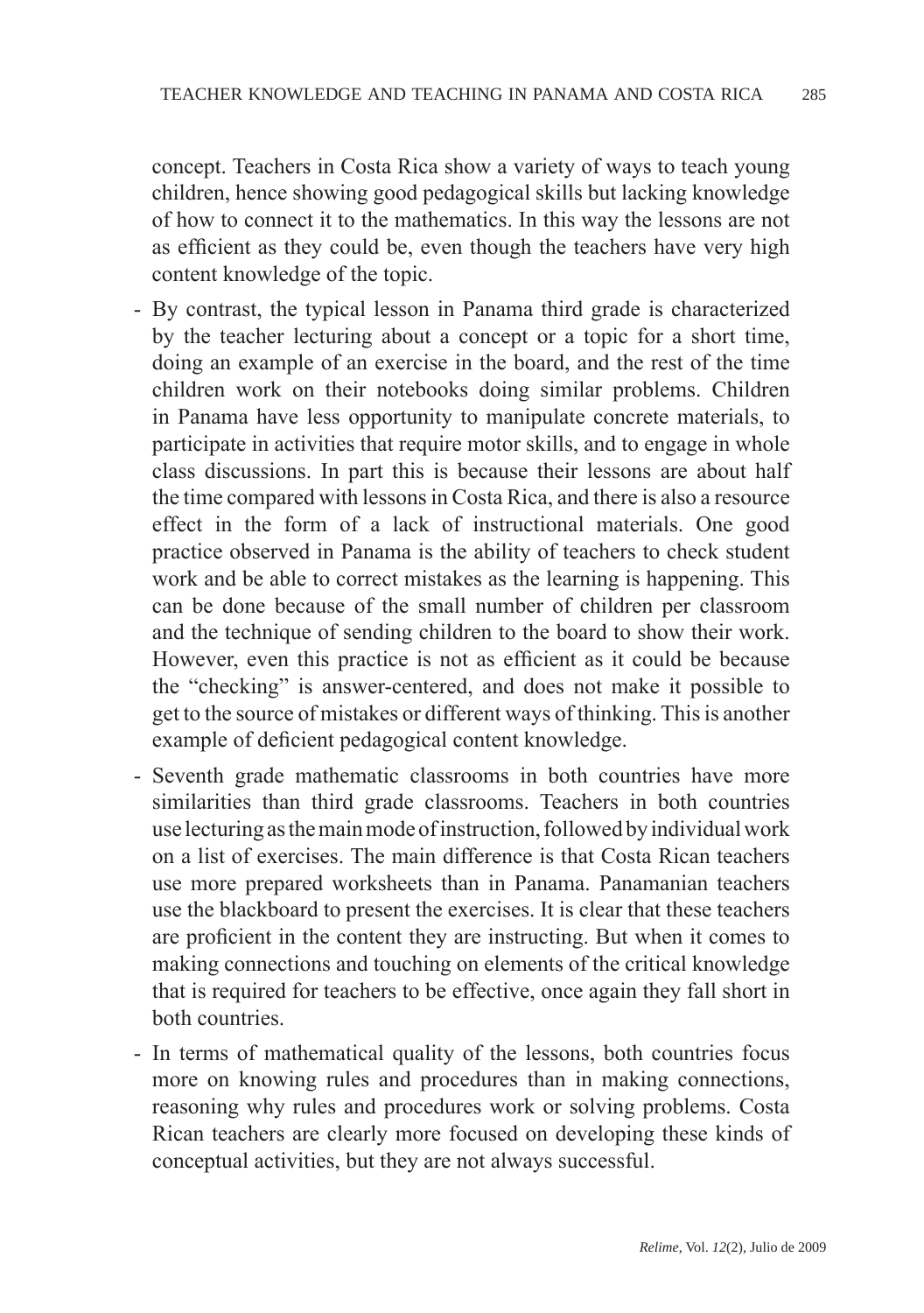- In purely qualitative terms, our findings are consistent across the different measures used in this study. The teachers are generally proficient with content, especially in seventh grade and in Costa Rica in both grades, and this shows up in their pedagogy. The Costa Rican third grade teachers have higher levels of pedagogical content knowledge, and this turns up primarily in their classrooms in the form of more effective pedagogy and a better attempt—if still incomplete—to draw linkages with more advanced concepts. In sum, the Costa Rican third grade classes are superior, mainly because of the pedagogy employed. But in all four classroom types—third and seventh grades in both countries—there is a clear need to upgrade the teacher's profound teaching knowledge of mathematics. And there also appears to be a need to get teachers to apply more of their knowledge in the classroom.

## 5.2. *Recommendations*

These conclusions are based solely on teacher responses to questionnaires and on the contextualization of these findings considering teaching processes inside the classroom. Nevertheless, the results are important enough to warrant some recommendations for teacher training and preparation. These include:

- Restructure the time allocation for the mathematic classes in Panama. It is not clear that long periods (80 minutes) in Costa Rica are better than the shorter periods (30 to 45 minutes) used in Panama because there are many classroom in Costa Rica that do not utilize the double period efficiently. Lessons in Panama are too short to engage students with activities that require explorations, investigations, manipulation and creation of mathematical models associated with higher levels of mathematical proficiency and cognitive demand. These longer periods are more crucial in grade 3 than in grade 7.
- Panama can learn from the large repertoire of teaching techniques Costa Rica teachers show at the third grade level. In terms of pedagogy, Costa Rican teachers are more up to date with recent developments in the field, and their classes are similar to those found in industrialized contexts like the United States. One of the teachers even used the latest software that is being used in US classrooms to teach geometry. These are skills that can be easily attained by specialized teacher training or a course in teacher preparation.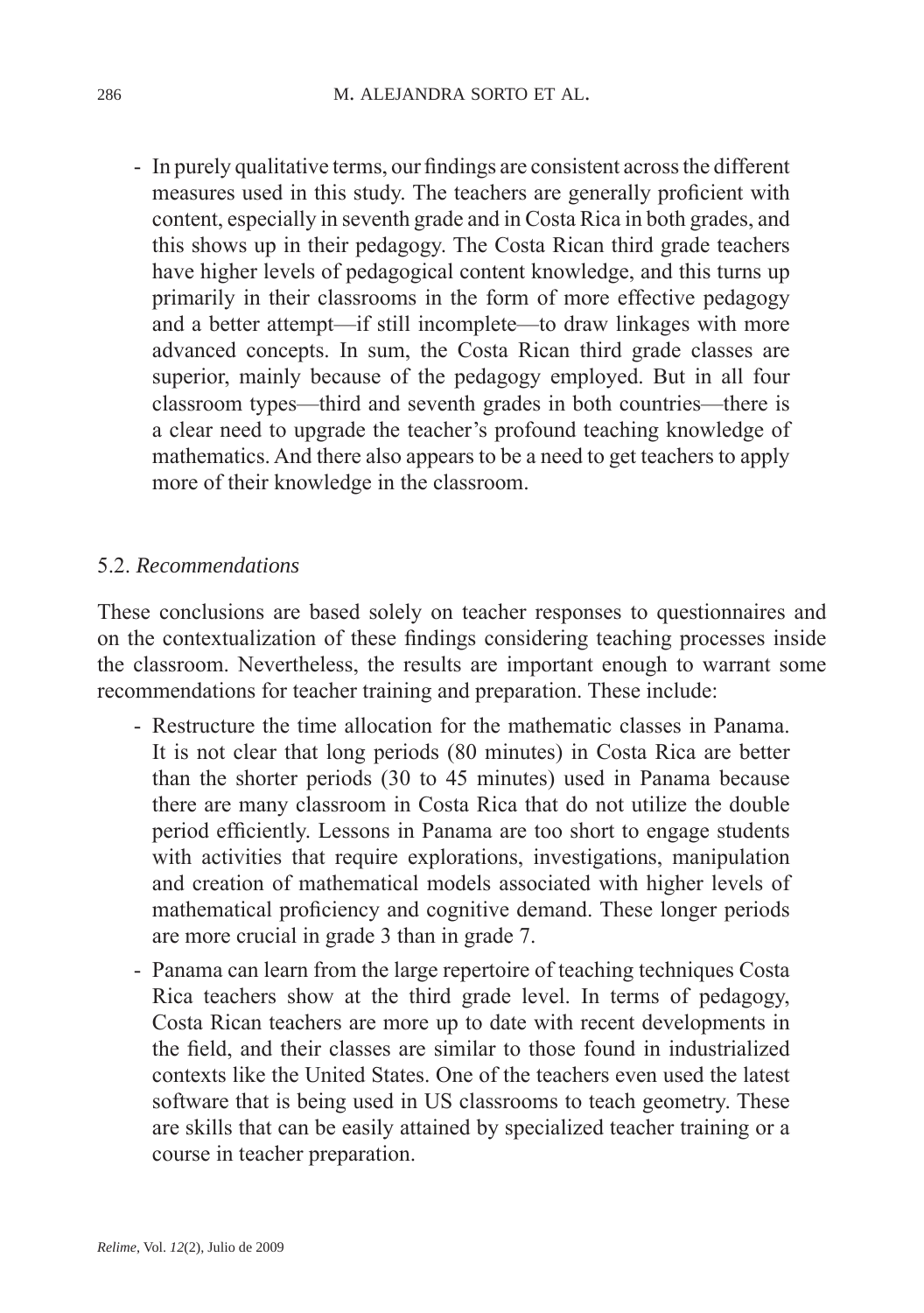- Costa Rica seems to benefit from the use of prepared materials and textbooks that are aligned with the curriculum and therefore "force" the teachers to teach at the level expected by the national standards. Panama can learn from Costa Rica how to make teachers use the textbooks. Availability is not the issue, but changing teacher behaviors is clearly critical.
- Panama needs to increase the mathematical knowledge required to become a primary teacher in both areas, content and pedagogical content. The combinations of these two are powerful skills that make teachers increase their teaching quality. This means more pre-service classes, which in Panama especially must have a content focus as well.
- Seventh grade teachers in both countries need to be aware of how mathematics is taught in the elementary school. This can be done by creating a special program for teachers of 7-9 grades or by taking the same pedagogical content classes as the elementary teachers. Secondary teachers also need to increase their knowledge of how to illustrate concepts of middle grades with multiple representations or models. The instruction of seventh grade was mostly represented with symbols (numbers or variables).
- Costa Rican teachers need to improve further their teaching of higher mathematical content. Our classroom observations in both third and seventh grade suggest that many teachers are not using the content knowledge plus PCK that they have to teach effectively. This may be a result of a curriculum that is not sufficiently demanding, or of a teacher training that does not instill enough confidence in teachers to use their mathematical knowledge in their teaching, or of a general culture of low expectations in schools that manifests itself in low demand on students by teachers. Another explanation could be the resistance of teachers to change their instruction (Ramos & Font, 2008).
- Other countries in Central America can take general lessons from this comparison of Costa Rica and Panama. Although both countries are economic leaders in the region, they have approached education very differently. While Costa Rica has required that all primary teachers earn a minimum of a bachelors degree, a large fraction of Panamanian primary teachers have less than a bachelors. Additionally, given a relatively low level of mathematics taught at Panama's secondary-level teachers college, Costa Rican primary teachers have on average much greater preparation in mathematics and teaching of mathematics. These differences may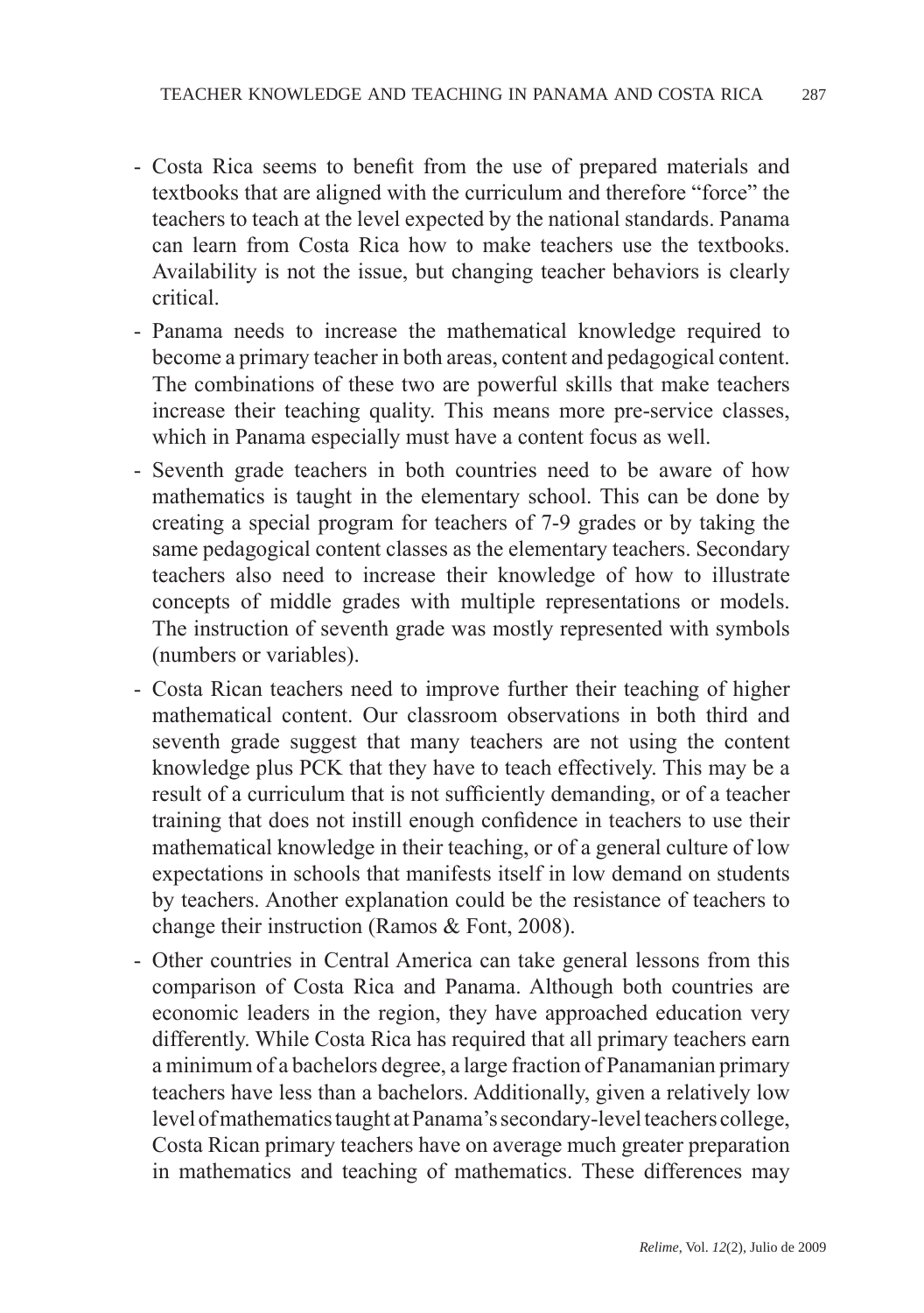stem in part from Costa Rica's historical commitment to education, manifested by relatively high average educational attainment. On the other hand, Panama has recently demonstrated a strong commitment to empirical research and collection of data that inform this report and will inform future policy. We can make two tentative recommendations for other Central American countries seeking to improve educational quality: (1) increase investments in mathematics education of teachers at all level of the system and (2) evaluate these and other investments with sound empirical research.

#### Acknowledgement

The authors wish to thank Emanuel Gonzalez-Revilla for providing the funds for this study. We also would like to thank Cristina Cardoze Kelly and Haydee Mendiola for their logistic and administrative assistance in Panama and Costa Rica respectively. Finally, we would like to thank the personnel of the Ministry of Education of both countries for their collaboration and assistance.

#### **REFERENCES**

- Ball, D. L. & Bass, H. (2000). Interweaving content and pedagogy in teaching and learning to teach: Knowing and using mathematics. In J. Boaler (Ed.), *Multiples perspectives on the teaching and learning of mathematics*. Westport, CT: Ablex.
- Ball. D. L., Hill, H., & Bass, H. (2005). Knowing mathematics for teaching: Who knows mathematics well enough to teach third grade, and how can we decide? *American Educator*, Fall 2005, 14-22.
- Carnoy, M., with A. Gove & J.H. Marshall (2007). *Cuba's academic advantage: Why students in Cuba do better in school*. Stanford University Press.
- Carnoy, M., Luschei, T., Marshall, J., Naranjo, B., & Sorto, A. (2007a). Improving Panama's education system for the Twenty-first Century." Unpublished Manuscript, University of Pennsylvania.
- Carnoy, M., Luschei, T., Marshall, J., Naranjo, B., & Sorto, A. (2007b). Improving Panama and Costa Rica's education system for the Twenty-first Century economy and society: A comparative study. Unpublished Manuscript, University of Pennsylvania.
- Conference Board of the Mathematical Sciences. (2001). *The mathematical education of teachers*. Providence, R. I. and Washington, D. C.: American Mathematical Society and Mathematical Association of America.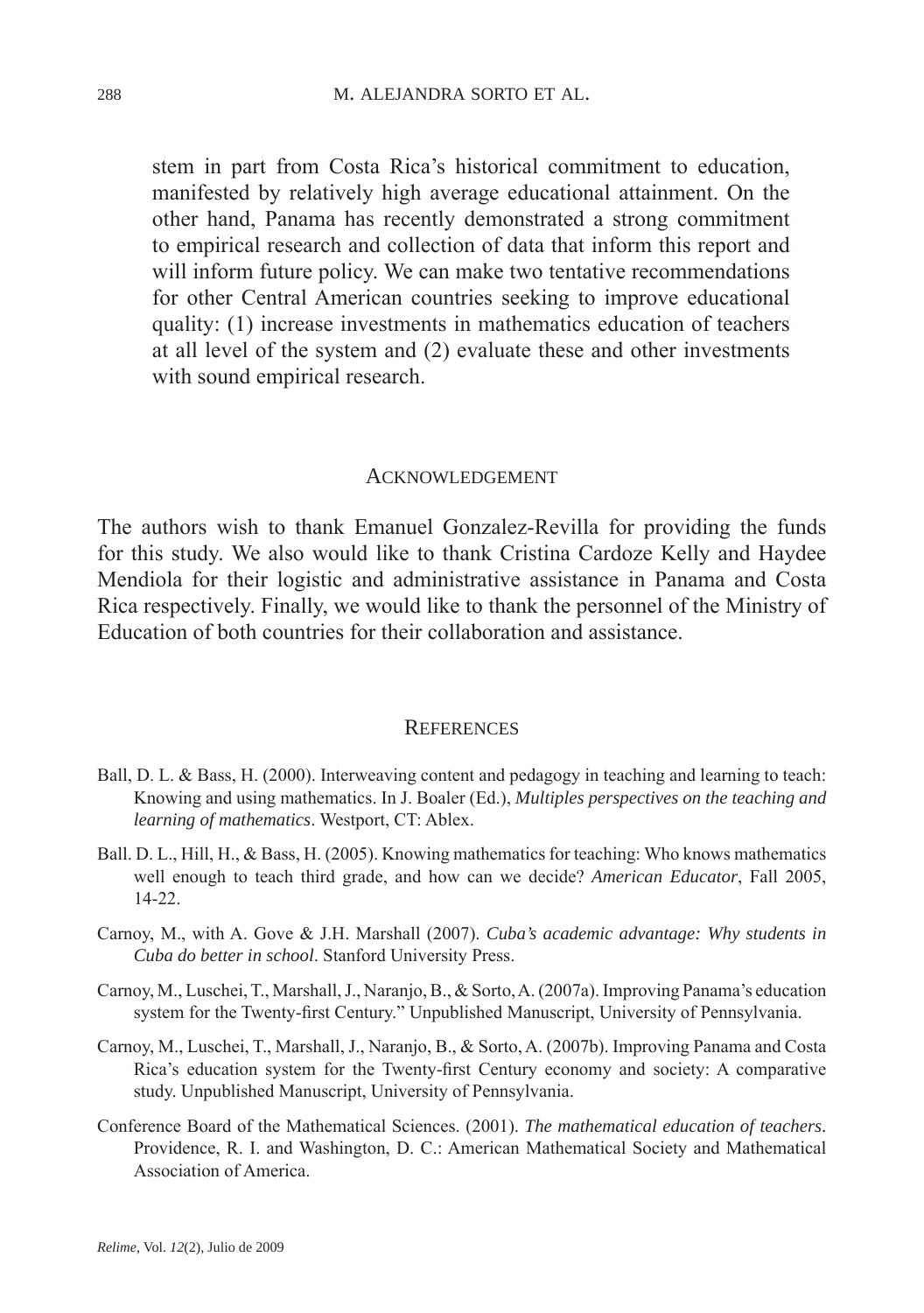- Hill, H. & Ball, D.L. (2004). Learning mathematics for teaching: Results from California's mathematics professional development institutes. *Journal for Research in Mathematics Education, 35*(5), 330-351.
- Hill, H., Rowan, B., & Ball, D.L. (2005). Effects of teachers' mathematical knowledge for teaching on student achievement. *American Educational Research Journal, 42*, 371-406.
- Hill, H., Ball, D. L., & Schilling S. G. (2008). Unpacking pedagogical content knowledge: conceptualizing and measuring teachers' topic-specific knowledge of students. *Journal for Research in Mathematics Education, 39*(4), 372-400.
- Kilpatrick, J., Swafford, J., & Findell, B. (Eds.). (2001). *Adding it Up: Helping Children learn mathematics*. Washington DC: National Academy Press.
- Learning Mathematics for Teaching (LMT) (2006). Measures of teachers' knowledge for teaching mathematics. Ann Arbor,
- MI: Author. Retrieved February 23, 2009, from University of Michigan, LMT Project Web site: www.sitemaker.umich.edu/lmt
- Ma., L. (1999). *Knowing and teaching elementary mathematics: Teachers' understanding of fundamental mathematics in China and the United States*. Mahwah, N.J.: Lawrence Erlbaum Associates.
- Marshall, J.H. and M.A. Sorto. Teaching What You Know or Knowing How to Teach? The Effects of Different Forms of Teacher Mathematics Knowledge on Student Achievement in Rural Guatemala. *Harvard Educational Review*. Unpublished manuscript
- Ramos, A. B. y Font, V. (2008). Criterios de idoneidad y valoración de cambios en el proceso de instrucción matemática. *Revista Latinoamericana de Investigación en Matemática Educativa. 11*(2), 233-265.
- Shulman, L.S. (1986). Those who understand: Knowledge growth in teaching. *Educational Researcher, 15*, 4-14.
- Stein, M.K., Smith, M.S., Henningsen, M.A. & Silver, E.A. (2000). *Implementing Standards-Based Mathematics Instruction: A Casebook for Professional Development*. New York: Teachers College Press.
- UMCE (2004). *Factores asociados al rendimiento académico de los alumnos de la educación primaría en Honduras 2002*. (Factors associated with primary school academic achievement in Honduras 2002). Published by UMCE project. Tegucigalpa, Honduras.
- UNESCO (2002). *Estudio cualitativo de escuelas con resultados destacables in seite paises latinoamericanos*. Santiago, Chile: Author.
- UNESCO (2008). *Segundo Estudio Regional Comparativo y Explicativo*. Retrieved February 29, 2009, from the United Nations Educational Scientific and Cultural Organization Web site: http://unesdoc.unesco.org/images/0016/001606/160659S.pdf.